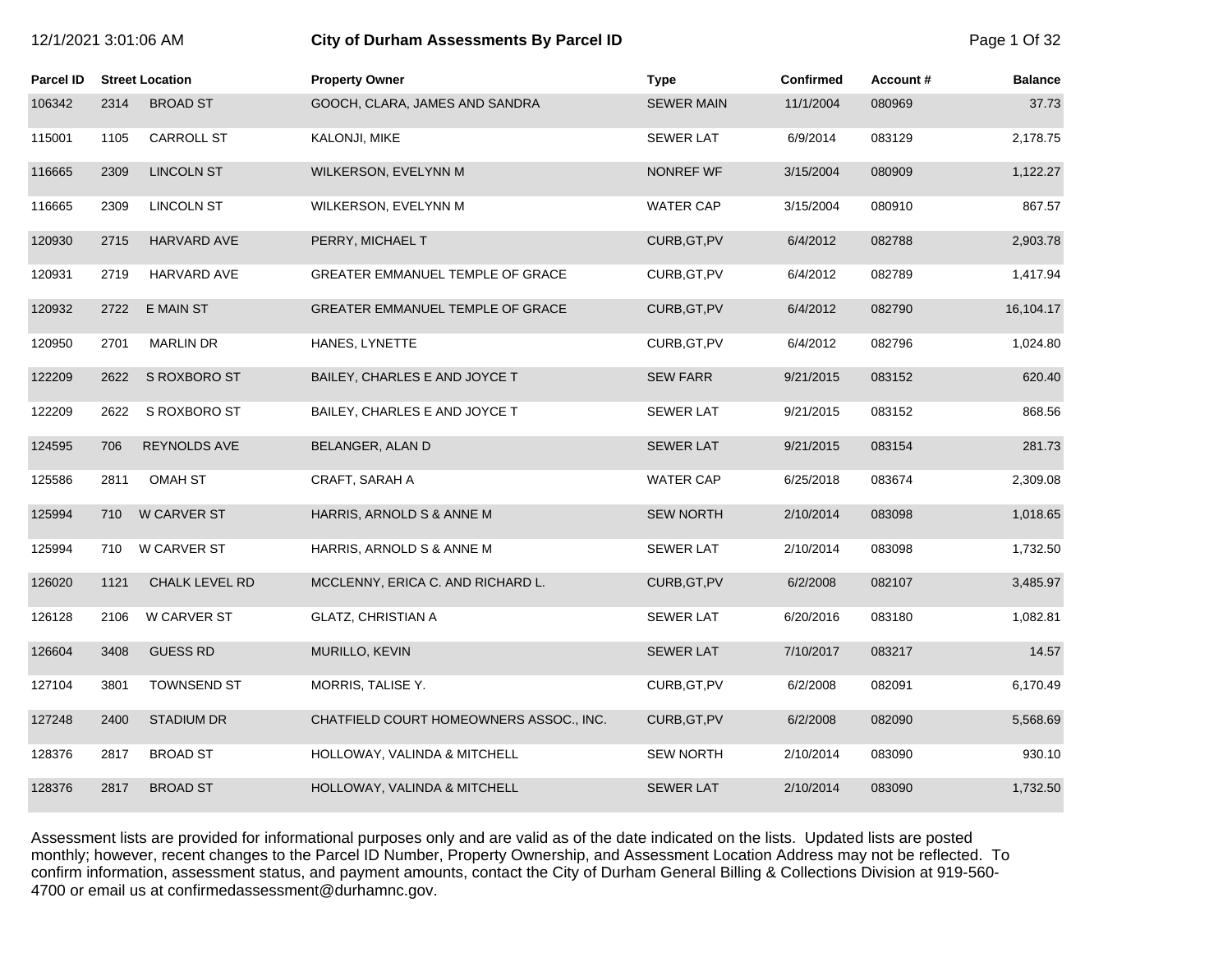| 12/1/2021 3:01:06 AM |      |                        | <b>City of Durham Assessments By Parcel ID</b> |                   |                  |          | Page 2 Of 32   |
|----------------------|------|------------------------|------------------------------------------------|-------------------|------------------|----------|----------------|
| Parcel ID            |      | <b>Street Location</b> | <b>Property Owner</b>                          | <b>Type</b>       | <b>Confirmed</b> | Account# | <b>Balance</b> |
| 128808               |      | 513 E MAYNARD AVE      | PENNY, JERRY L                                 | <b>SEWER LAT</b>  | 5/6/2002         | 080418   | 175.66         |
| 130254               | 5712 | <b>MEADOWLARK LANE</b> | BARBOUR, CALVIN F.                             | <b>WATER LAT</b>  | 2/18/2008        | 081938   | 1,419.14       |
| 130254               | 5712 | <b>MEADOWLARK LANE</b> | BARBOUR, CALVIN F.                             | <b>WATER CAP</b>  | 2/18/2008        | 081939   | 2,306.59       |
| 131055               | 3319 | ANGIER AVE             | FENNELL, DAVID AND ARLEEN                      | <b>WATER CAP</b>  | 6/20/2011        | 082666   | 2,705.10       |
| 131055               | 3319 | ANGIER AVE             | FENNELL, DAVID AND ARLEEN                      | <b>WATER LAT</b>  | 6/20/2011        | 082666   | 948.59         |
| 131199               | 3125 | ROWENA AVE             | CLARK, ULYSSES                                 | <b>SEWER MAIN</b> | 6/5/2006         | 081531   | 3,291.76       |
| 131200               | 3127 | ROWENA AVE             | CLARK, ULYSSES                                 | <b>SEWER MAIN</b> | 6/5/2006         | 081529   | 2,018.09       |
| 131442               | 2512 | ROCHELLE ST            | JONES, JOHN L. AND WENDY C.                    | <b>WATER CAP</b>  | 5/17/2010        | 082551   | 0.06           |
| 131442               | 2512 | ROCHELLE ST            | JONES, JOHN L. AND WENDY C.                    | <b>SEW LICK</b>   | 5/17/2010        | 082552   | 0.06           |
| 131536               | 419  | <b>BELMONT DR</b>      | COZART, LUCINDA                                | <b>SEWER LAT</b>  | 4/7/2003         | 080766   | 3.74           |
| 131541               | 433  | <b>BELMONT DR</b>      | JONES, CHARLES E AND ELNORA                    | <b>SEW LICK</b>   | 9/21/2015        | 083148   | 573.26         |
| 131541               | 433  | <b>BELMONT DR</b>      | JONES, CHARLES E AND ELNORA                    | <b>SEWER LAT</b>  | 9/21/2015        | 083148   | 859.28         |
| 132247               | 3020 | <b>CATHY DR</b>        | EDWARDS, PAWLEY B & CLEO Q                     | <b>WATER LAT</b>  | 9/7/2004         | 080954   | 844.69         |
| 132247               | 3020 | <b>CATHY DR</b>        | EDWARDS, PAWLEY B & CLEO Q                     | <b>WATER CAP</b>  | 9/7/2004         | 080955   | 1,082.37       |
| 132969               | 2210 | S ALSTON AVE           | <b>BULLOCK, SYLVIA THOMPSON</b>                | <b>SEW FARR</b>   | 6/20/2016        | 083189   | 1,295.00       |
| 132969               | 2210 | S ALSTON AVE           | <b>BULLOCK, SYLVIA THOMPSON</b>                | <b>SEWER LAT</b>  | 6/20/2016        | 083189   | 55.58          |
| 133194               | 820  | <b>HEMLOCK AVE</b>     | ROBINSON, SHARON L                             | CURB, GT, PV      | 8/15/2011        | 082685   | 2,115.00       |
| 133204               | 924  | <b>GASTON AVE</b>      | KYLE, GREGORY P                                | CURB, GT, PV      | 8/15/2011        | 082678   | 1,981.05       |
| 133204               | 924  | <b>GASTON AVE</b>      | KYLE, GREGORY P                                | <b>WATER LAT</b>  | 8/15/2011        | 082678   | 1,169.98       |
| 133205               | 914  | <b>RED OAK AVE</b>     | BRITT, LEEVAN WILLIAMS AND JOSEPH              | CURB, GT, PV      | 8/15/2011        | 082680   | 6,274.50       |
| 133205               | 914  | RED OAK AVE            | BRITT, LEEVAN WILLIAMS AND JOSEPH              | <b>SEWER LAT</b>  | 8/15/2011        | 082680   | 1,341.77       |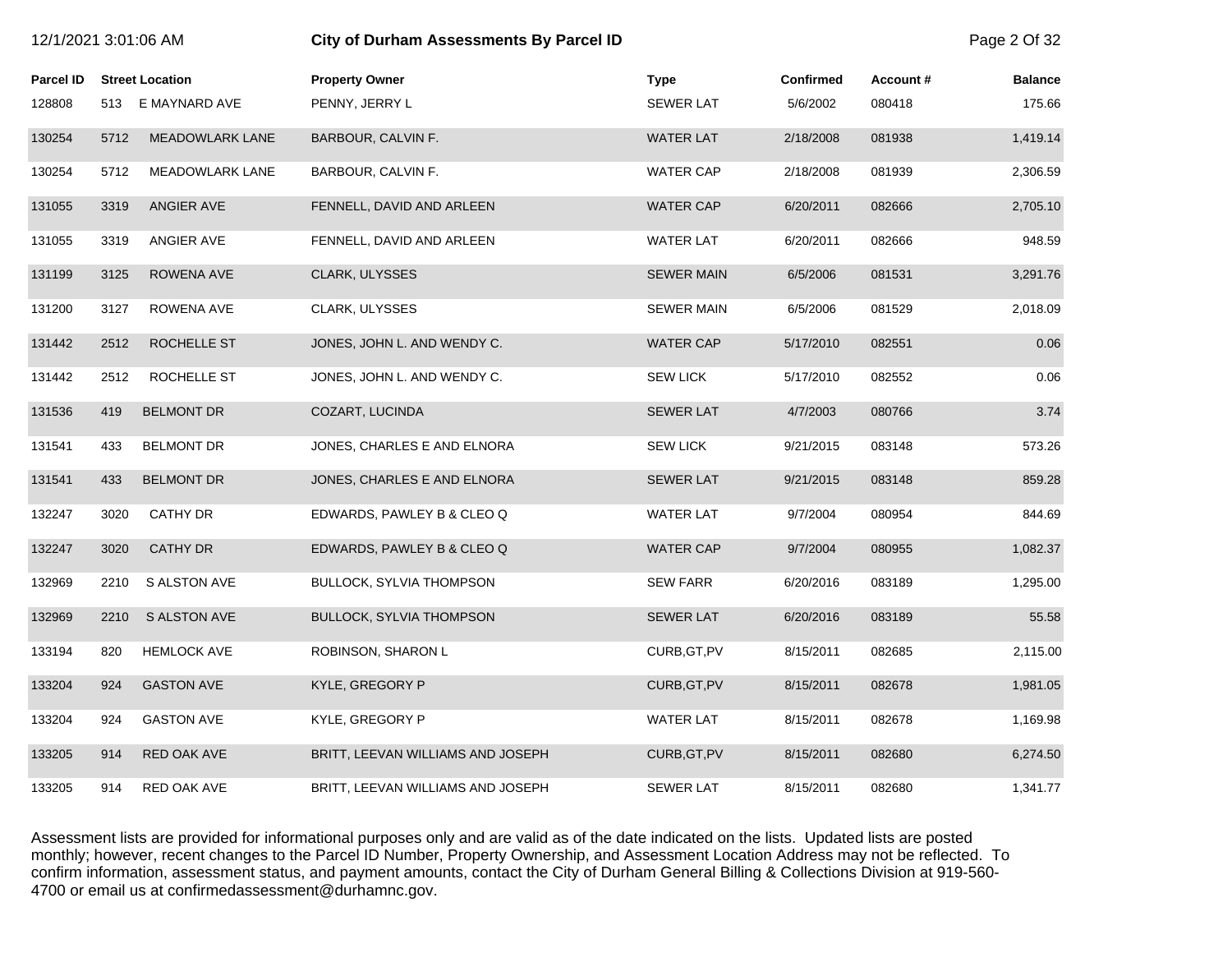| 12/1/2021 3:01:06 AM |      |                        | City of Durham Assessments By Parcel ID |                   |                  |          |                |
|----------------------|------|------------------------|-----------------------------------------|-------------------|------------------|----------|----------------|
| Parcel ID            |      | <b>Street Location</b> | <b>Property Owner</b>                   | <b>Type</b>       | <b>Confirmed</b> | Account# | <b>Balance</b> |
| 133205               | 914  | <b>RED OAK AVE</b>     | BRITT, LEEVAN WILLIAMS AND JOSEPH       | <b>WATER LAT</b>  | 8/15/2011        | 082680   | 1,169.98       |
| 133207               | 910  | RED OAK AVE            | RAY, ERNERST J                          | CURB, GT, PV      | 8/15/2011        | 082682   | 1,529.15       |
| 133208               | 908  | RED OAK AVE            | PATTERSON, MARY                         | CURB, GT, PV      | 8/15/2011        | 082683   | 1,754.20       |
| 133209               | 904  | RED OAK AVE            | WIGGINS, STRATH M                       | CURB, GT, PV      | 8/15/2011        | 082684   | 3,503.70       |
| 133634               | 1723 | <b>COLLIER RD</b>      | TEASLEY, ROBIN V.                       | CURB, GT, PV      | 10/5/2009        | 082276   | 2,176.13       |
| 133824               | 1515 | E CORNWALLIS RD        | HARRELL, DONNA W AND CHARLES J          | <b>SEWER MAIN</b> | 11/5/2012        | 082942   | 8,611.24       |
| 133831               | 1602 | E CORNWALLIS RD        | RAMSEY, JEROME C                        | <b>SEWER MAIN</b> | 8/19/2013        | 082945   | 18,739.19      |
| 134157               | 4010 | <b>FAYETTEVILLE RD</b> | <b>BURNS, GENE EARL</b>                 | <b>WATER LAT</b>  | 5/17/2004        | 080914   | 844.69         |
| 134157               | 4010 | FAYETTEVILLE RD        | <b>BURNS, GENE EARL</b>                 | <b>NONREF WF</b>  | 5/17/2004        | 080915   | 1,371.77       |
| 134157               | 4010 | <b>FAYETTEVILLE RD</b> | <b>BURNS, GENE EARL</b>                 | <b>WATER CAP</b>  | 5/17/2004        | 080916   | 1,082.37       |
| 134160               | 4003 | <b>BOOKER AVE</b>      | YATES, EDDIE AND WANDA                  | CURB, GT, PV      | 2/19/2001        | 079251   | 929.66         |
| 134177               | 4004 | <b>BOOKER AVE</b>      | WHITE, JAMERSON F                       | CURB, GT, PV      | 2/19/2001        | 079267   | 2,130.59       |
| 134177               | 4004 | <b>BOOKER AVE</b>      | WHITE, JAMERSON F                       | <b>WATER LAT</b>  | 2/19/2001        | 079282   | 1,286.12       |
| 134177               | 4004 | <b>BOOKER AVE</b>      | WHITE, JAMESON                          | <b>SEWER LAT</b>  | 2/19/2001        | 079283   | 1,883.05       |
| 134293               | 3818 | <b>BOOKER AVE</b>      | PETERSON, CORNELIUS                     | <b>SEW FARR</b>   | 4/4/2011         | 082653   | 1,641.28       |
| 134293               | 3818 | <b>BOOKER AVE</b>      | PETERSON, CORNELIUS                     | <b>SEWER LAT</b>  | 4/4/2011         | 082653   | 1,973.13       |
| 134293               | 3818 | <b>BOOKER AVE</b>      | PETERSON, CORNELIUS                     | <b>NONREF SF</b>  | 4/4/2011         | 082653   | 6,726.56       |
| 135810               | 4916 | <b>BISCAYNE RD</b>     | ELLIOTT, THOMAS L                       | CURB, GT, PV      | 2/6/2006         | 081546   | 6.80           |
| 135810               | 4916 | <b>BISCAYNE RD</b>     | ELLIOTT, THOMAS LEE                     | <b>WATER LAT</b>  | 4/7/2003         | 080778   | 1.00           |
| 135810               | 4916 | <b>BISCAYNE RD</b>     | ELLIOTT, THOMAS LEE                     | <b>SEWER LAT</b>  | 4/7/2003         | 080779   | 3.45           |
| 138739               | 3616 | <b>ALMAN DR</b>        | JONES, CORNELL                          | <b>SEWER MAIN</b> | 10/15/2012       | 082864   | 868.01         |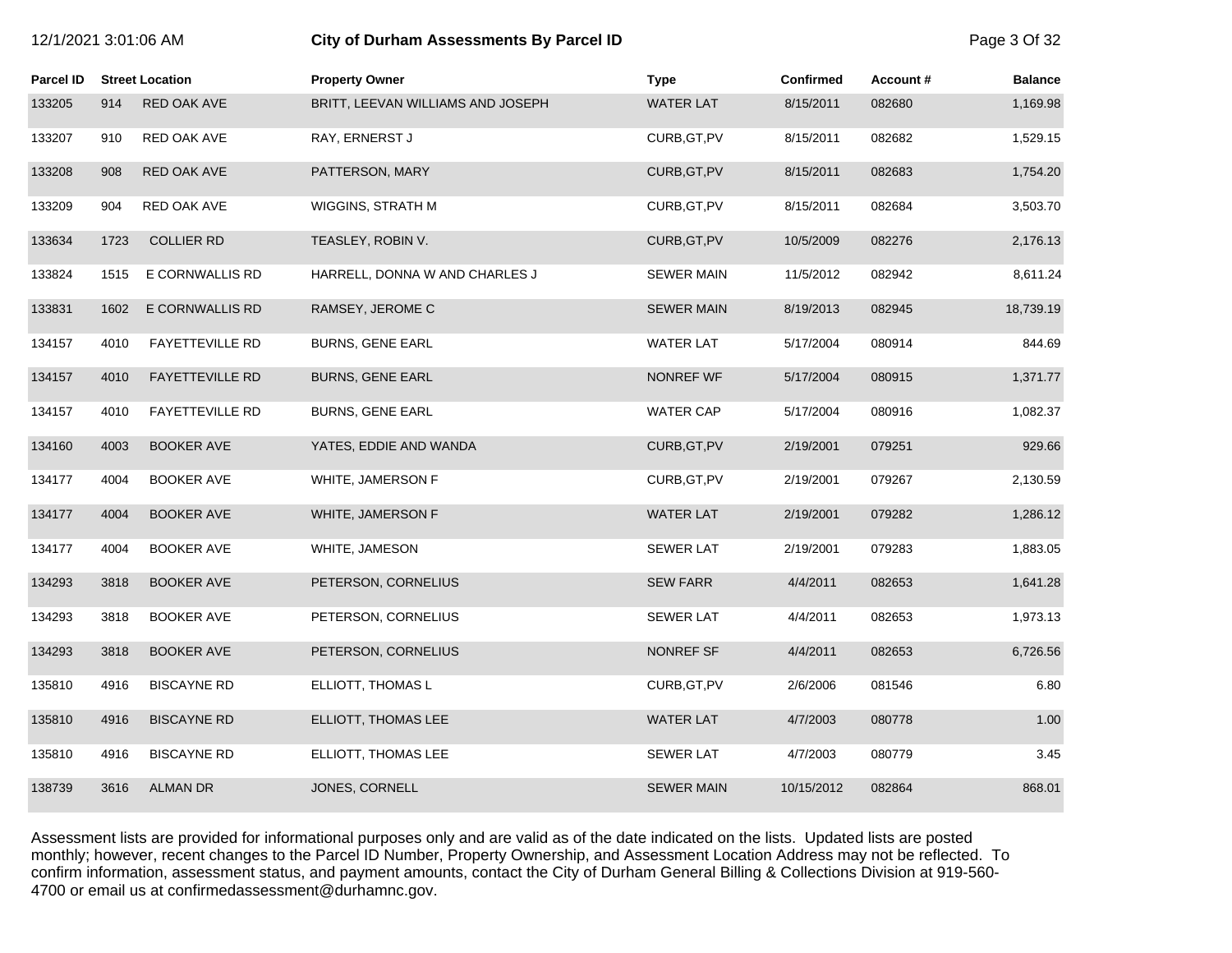| 12/1/2021 3:01:06 AM |      |                         | City of Durham Assessments By Parcel ID |                   |                  |          |                |
|----------------------|------|-------------------------|-----------------------------------------|-------------------|------------------|----------|----------------|
| Parcel ID            |      | <b>Street Location</b>  | <b>Property Owner</b>                   | <b>Type</b>       | <b>Confirmed</b> | Account# | <b>Balance</b> |
| 138739               | 3616 | ALMAN DR                | JONES, CORNELL                          | <b>SW OUTFALL</b> | 10/15/2012       | 082864   | 12,748.49      |
| 138874               | 3500 | DONNIGALE AVE           | AARON AND SOPHIA KUO                    | <b>SW OUTFALL</b> | 3/5/2012         | 082723   | 4.96           |
| 139890               | 4108 | PAVILLION PL            | <b>WILKINSON, DIANE</b>                 | <b>SEWER MAIN</b> | 1/16/2007        | 081766   | 1.78           |
| 142241               | 5501 | <b>BARBEE CHAPEL RD</b> | RIGGSBEE, THEODORA                      | <b>WATER LAT</b>  | 11/17/2008       | 082167   | 1,140.66       |
| 142241               | 5501 | <b>BARBEE CHAPEL RD</b> | RIGGSBEE, THEODORA                      | <b>REFUND WF</b>  | 11/17/2008       | 082168   | 5,279.75       |
| 142241               | 5501 | <b>BARBEE CHAPEL RD</b> | RIGGSBEE, THEODORA                      | <b>WATER CAP</b>  | 11/17/2008       | 082169   | 1,890.63       |
| 142242               | 5503 | <b>BARBEE CHAPEL RD</b> | LONG, MELINDA BLACKWELL                 | <b>WATER LAT</b>  | 2/16/2009        | 082193   | 1,708.03       |
| 142242               | 5503 | <b>BARBEE CHAPEL RD</b> | LONG, MELINDA BLACKWELL                 | <b>WATER CAP</b>  | 2/16/2009        | 082194   | 2,878.76       |
| 143354               | 8405 | <b>NC 751 HWY</b>       | ZAREA, REZA G. AND AHMAD G.             | <b>SEWER LAT</b>  | 7/10/2017        | 083204   | 1,826.84       |
| 143611               | 4911 | SOUTHPARK DR            | PARADIS, MARY T                         | <b>SEWER MAIN</b> | 4/18/2011        | 082610   | 16.52          |
| 143638               | 8    | <b>KERSEY CT</b>        | TANN, CHARLES AND CAROLYN CARVER        | CURB, GT, PV      | 4/18/2011        | 082611   | 24.47          |
| 146360               | 1005 | ARDMORE DR              | HALL, TOYA S                            | <b>WATER MAIN</b> | 9/3/2013         | 083017   | 2,140.00       |
| 146361               | 1009 | ARDMORE DR              | PENA, JOSE ALFREDO AND IRENE            | <b>WATER MAIN</b> | 9/3/2013         | 083018   | 3,688.19       |
| 146377               | 1016 | ARDMORE DR              | CHECK, GERTRUDE                         | <b>WATER MAIN</b> | 9/3/2013         | 083020   | 4,232.81       |
| 146378               | 1012 | ARDMORE DR              | JONES, CAROLYN G                        | WATER MAIN        | 11/18/2013       | 083021   | 1,227.01       |
| 146389               | 806  | ARDMORE DR              | CAMERON, LATASHA                        | <b>SEWER ENO</b>  | 6/25/2018        | 083669   | 752.28         |
| 146389               | 806  | ARDMORE DR              | CAMERON, LATASHA                        | <b>SEWER LAT</b>  | 6/25/2018        | 083669   | 3,673.40       |
| 146427               | 815  | COOK RD                 | WILLIAMS, YVONNE H & CHARLES P          | <b>SEW FARR</b>   | 4/7/2003         | 080677   | 959.32         |
| 146920               | 4818 | <b>BAY POINT DR</b>     | EVERETT, JR, ED AND DOROTHY D           | CURB, GT, PV      | 4/15/2002        | 080243   | 802.03         |
| 146926               | 4674 | <b>BAY POINT DR</b>     | <b>MANGUM HEIRS</b>                     | <b>SEWER LAT</b>  | 4/15/2002        | 080317   | 196.71         |
| 146942               | 106  | <b>OVERBY DR</b>        | <b>GETHERS, LILLIAN</b>                 | CURB, GT, PV      | 4/15/2002        | 080259   | 4,284.00       |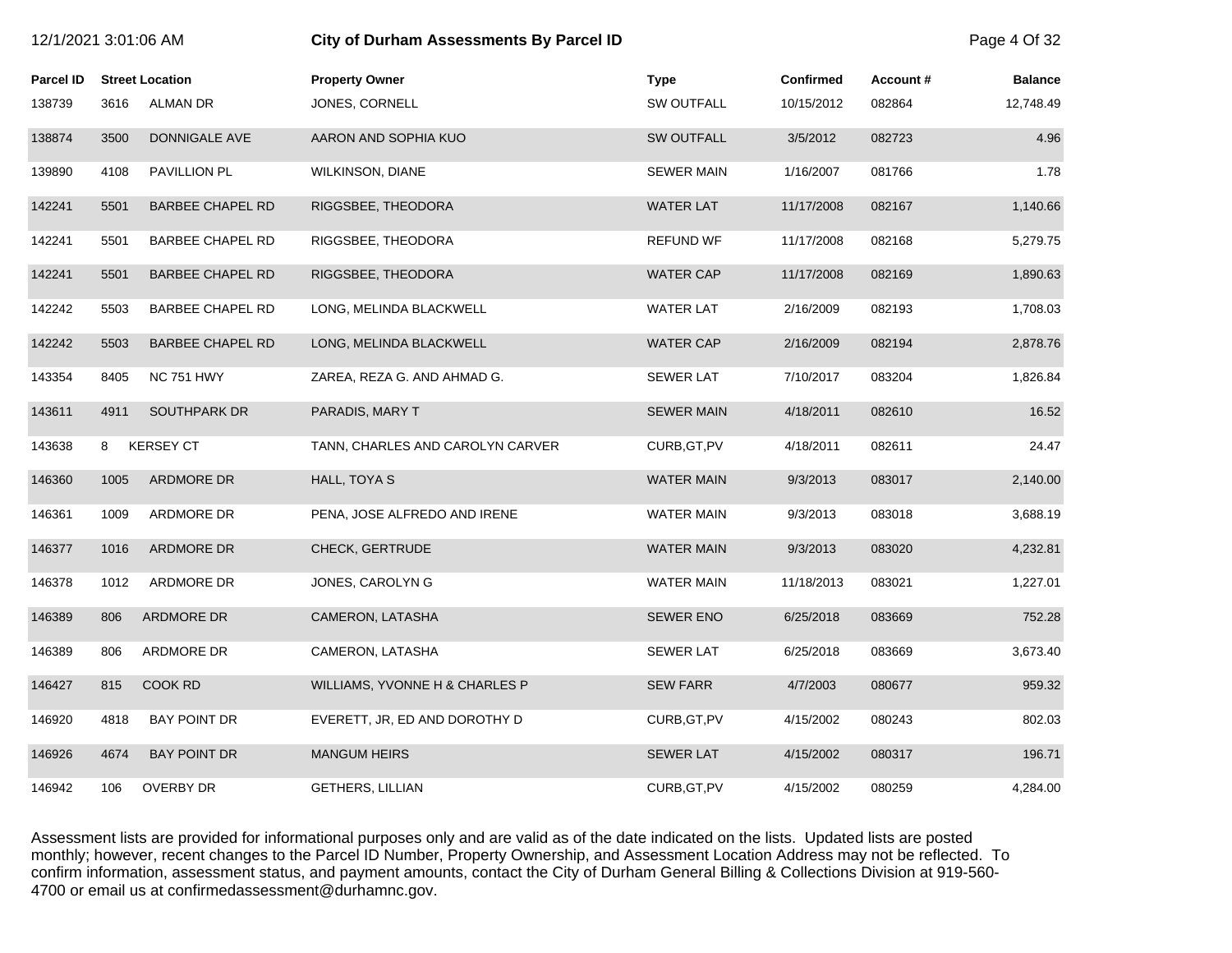| 12/1/2021 3:01:06 AM |      |                        | City of Durham Assessments By Parcel ID |                   |                  |          |                |
|----------------------|------|------------------------|-----------------------------------------|-------------------|------------------|----------|----------------|
| Parcel ID            |      | <b>Street Location</b> | <b>Property Owner</b>                   | <b>Type</b>       | <b>Confirmed</b> | Account# | <b>Balance</b> |
| 146942               | 106  | <b>OVERBY DR</b>       | <b>GETHERS, LILLIAN</b>                 | CURB, GT, PV      | 4/15/2002        | 080265   | 8,739.36       |
| 147269               | 812  | <b>BEEBE DR</b>        | PEAKS, JAMES C. AND CORA H.             | CURB, GT, PV      | 5/19/2008        | 081993   | 8,305.13       |
| 147269               | 812  | <b>BEEBE DR</b>        | PEAKS, JAMES C. AND CORA H.             | <b>WATER LAT</b>  | 5/19/2008        | 082000   | 1,272.16       |
| 147269               | 812  | <b>BEEBE DR</b>        | PEAKS, JAMES C. AND CORA H.             | SEWER LAT         | 5/19/2008        | 082001   | 2,088.63       |
| 147269               | 812  | <b>BEEBE DR</b>        | PEAKS, JAMES C. AND CORA H.             | <b>WATER MAIN</b> | 5/19/2008        | 082006   | 6,021.23       |
| 147270               | 804  | <b>BEEBE DR</b>        | SPRUILL, TONY A.                        | <b>WATER LAT</b>  | 5/19/2008        | 081999   | 1,489.08       |
| 147273               | 809  | <b>BEEBE DR</b>        | MCKNIGHT, TONYA M.                      | CURB, GT, PV      | 5/19/2008        | 081989   | 2,926.87       |
| 147273               | 809  | <b>BEEBE DR</b>        | MCKNIGHT, TONYA M.                      | <b>WATER MAIN</b> | 5/19/2008        | 082002   | 2,441.60       |
| 147310               | 324  | <b>EBON RD</b>         | ALLEN, CLARENCE AND MARY T              | CURB, GT, PV      | 11/5/2001        | 079935   | 4,064.14       |
| 147390               | 5202 | <b>FAYETTEVILLE RD</b> | LUKNIGHT, BRAM                          | SEWER LAT         | 9/21/2015        | 083146   | 834.88         |
| 147425               | 1914 | COOK RD                | LEATHERS HEIRS, ARBIN                   | WATER LAT         | 4/7/2003         | 080720   | 461.83         |
| 147425               | 1914 | COOK RD                | LEATHERS HEIRS, ARBIN                   | <b>WATER CAP</b>  | 4/7/2003         | 080721   | 2,099.22       |
| 147425               | 1914 | COOK RD                | LEATHERS HEIRS, ARBIN                   | <b>SEW FARR</b>   | 3/15/2004        | 080892   | 2,376.71       |
| 147425               | 1914 | COOK RD                | LEATHERS HEIRS, ARBIN                   | <b>WATER MAIN</b> | 12/6/2004        | 081042   | 4,376.21       |
| 147425               | 1914 | COOK RD                | LEATHERS, HEIRS ARBIN E AND NAOMI       | <b>SEWER MAIN</b> | 11/1/2004        | 080972   | 7,354.01       |
| 147425               | 1914 | COOK RD                | LEATHERS, KARL D & WILLIAM A            | <b>SEWER LAT</b>  | 3/15/2004        | 080891   | 2,857.25       |
| 147690               | 121  | OBIE DR                | NEVILLE, JOHNSON AND WILDA              | CURB, GT, PV      | 1/19/2010        | 082417   | 3,700.84       |
| 147690               | 121  | OBIE DR                | NEVILLE, JOHNSON AND WILDA              | <b>SIDEWALK</b>   | 1/19/2010        | 082488   | 1,603.70       |
| 147719               | 132  | OBIE DR                | COOPER, RONALD AND JILL TURNER          | CURB, GT, PV      | 1/19/2010        | 082427   | 4,145.00       |
| 147719               | 132  | OBIE DR                | COOPER, RONALD AND JILL TURNER          | <b>SIDEWALK</b>   | 1/19/2010        | 082498   | 1,036.25       |
| 147775               | 423  | OBIE DR                | PARKER, CURLIN AND PENNY                | CURB, GT, PV      | 1/19/2010        | 082399   | 4,147.90       |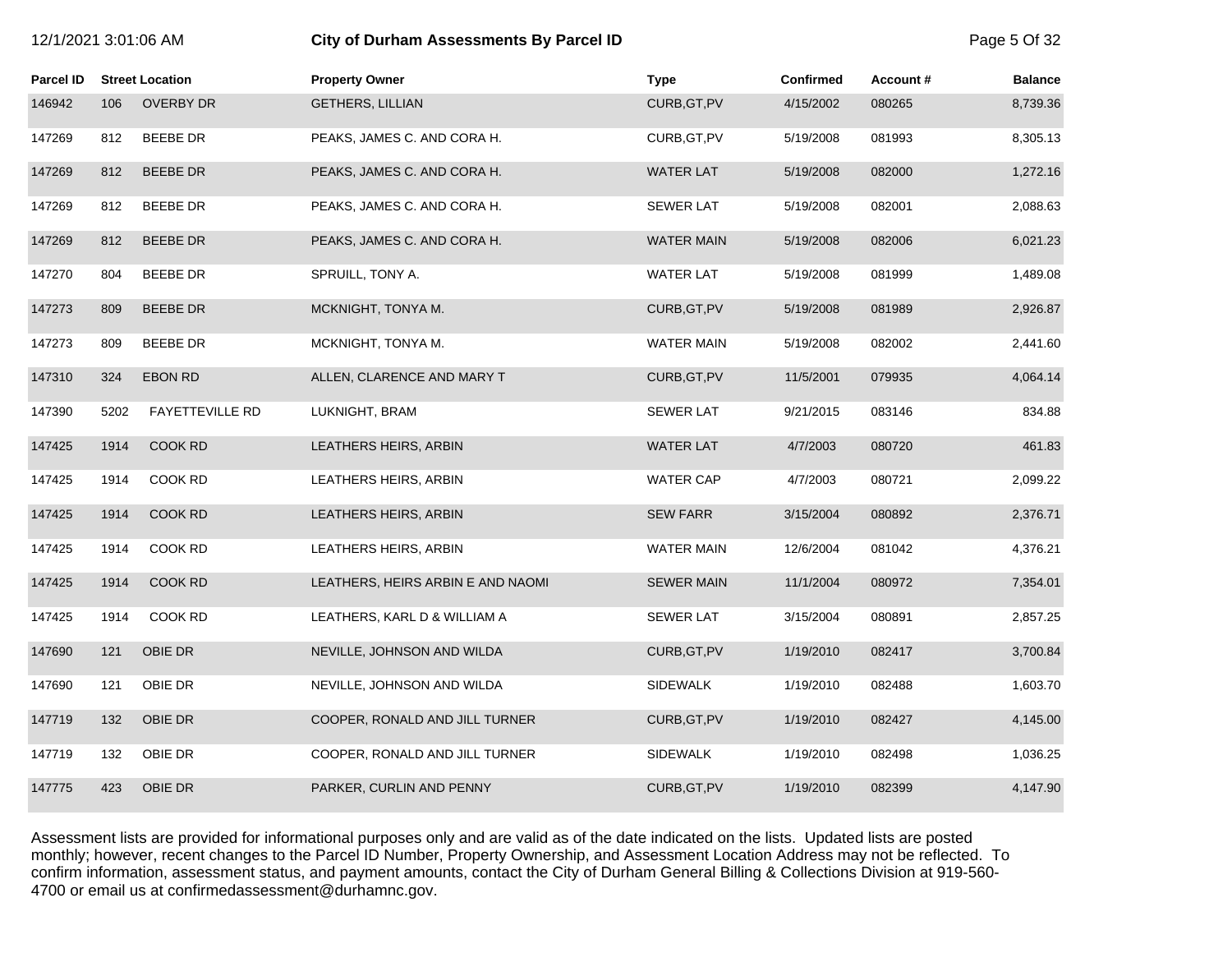| 12/1/2021 3:01:06 AM |      |                        | City of Durham Assessments By Parcel ID |                  |                  |          | Page 6 Of 32   |
|----------------------|------|------------------------|-----------------------------------------|------------------|------------------|----------|----------------|
| <b>Parcel ID</b>     |      | <b>Street Location</b> | <b>Property Owner</b>                   | <b>Type</b>      | <b>Confirmed</b> | Account# | <b>Balance</b> |
| 147775               | 423  | OBIE DR                | PARKER, CURLIN AND PENNY                | <b>SIDEWALK</b>  | 1/19/2010        | 082470   | 1,036.98       |
| 147776               | 419  | OBIE DR                | JONES, VITA L.                          | CURB, GT, PV     | 1/19/2010        | 082400   | 3,520.13       |
| 147783               | 427  | OBIE DR                | THOMAS, ROSE BELL D.                    | CURB, GT, PV     | 1/19/2010        | 082398   | 1,867.50       |
| 147783               | 427  | OBIE DR                | THOMAS, ROSE BELL D.                    | <b>WATER LAT</b> | 1/19/2010        | 082448   | 764.15         |
| 147783               | 427  | OBIE DR                | THOMAS, ROSE BELL D.                    | <b>SEWER LAT</b> | 1/19/2010        | 082449   | 1,369.50       |
| 147783               | 427  | OBIE DR                | THOMAS, ROSE BELL D.                    | <b>SIDEWALK</b>  | 1/19/2010        | 082469   | 285.42         |
| 147784               | 431  | OBIE DR                | HEDGSPETH, WILLIE                       | CURB, GT, PV     | 1/19/2010        | 082397   | 1,867.50       |
| 147784               | 431  | OBIE DR                | HEDGSPETH, WILLIE                       | <b>WATER LAT</b> | 1/19/2010        | 082446   | 834.15         |
| 147784               | 431  | OBIE DR                | HEDGSPETH, WILLIE                       | <b>SEWER LAT</b> | 1/19/2010        | 082447   | 1,369.50       |
| 147784               | 431  | OBIE DR                | HEDGSPETH, WILLIE                       | <b>SIDEWALK</b>  | 1/19/2010        | 082468   | 285.42         |
| 147786               | 403  | OBIE DR                | HAM, DONALD R.                          | CURB, GT, PV     | 1/19/2010        | 082404   | 2,959.78       |
| 147786               | 403  | OBIE DR                | HAM, DONALD R.                          | <b>SIDEWALK</b>  | 1/19/2010        | 082475   | 584.32         |
| 147797               | 321  | OBIE DR                | GARCIA, RICARDO R. AND HORTENSIA        | CURB, GT, PV     | 1/19/2010        | 082405   | 6,154.08       |
| 147797               | 321  | OBIE DR                | GARCIA, RICARDO R. AND HORTENSIA        | <b>SIDEWALK</b>  | 1/19/2010        | 082476   | 1,538.52       |
| 147819               | 5402 | <b>BARBEE RD</b>       | STEPHENSON, KOREA S.                    | CURB, GT, PV     | 1/19/2010        | 082445   | 4,559.50       |
| 147819               | 5402 | <b>BARBEE RD</b>       | STEPHENSON, KOREA S.                    | <b>SIDEWALK</b>  | 1/19/2010        | 082516   | 1,451.99       |
| 147823               | 416  | OBIE DR                | RYAN, GARY L. AND ANDRE                 | <b>SIDEWALK</b>  | 1/19/2010        | 082512   | 0.85           |
| 147828               | 318  | OBIE DR                | SCOTT, MARY C.                          | CURB, GT, PV     | 1/19/2010        | 082436   | 0.62           |
| 147830               | 400  | OBIE DR                | FUTRELL, JACQUELINE                     | CURB, GT, PV     | 1/19/2010        | 082438   | 3,802.66       |
| 147830               | 400  | OBIE DR                | FUTRELL, JACQUELINE                     | <b>SEWER LAT</b> | 1/19/2010        | 082466   | 1,941.47       |
| 147830               | 400  | OBIE DR                | FUTRELL, JACQUELINE                     | <b>SIDEWALK</b>  | 1/19/2010        | 082509   | 696.75         |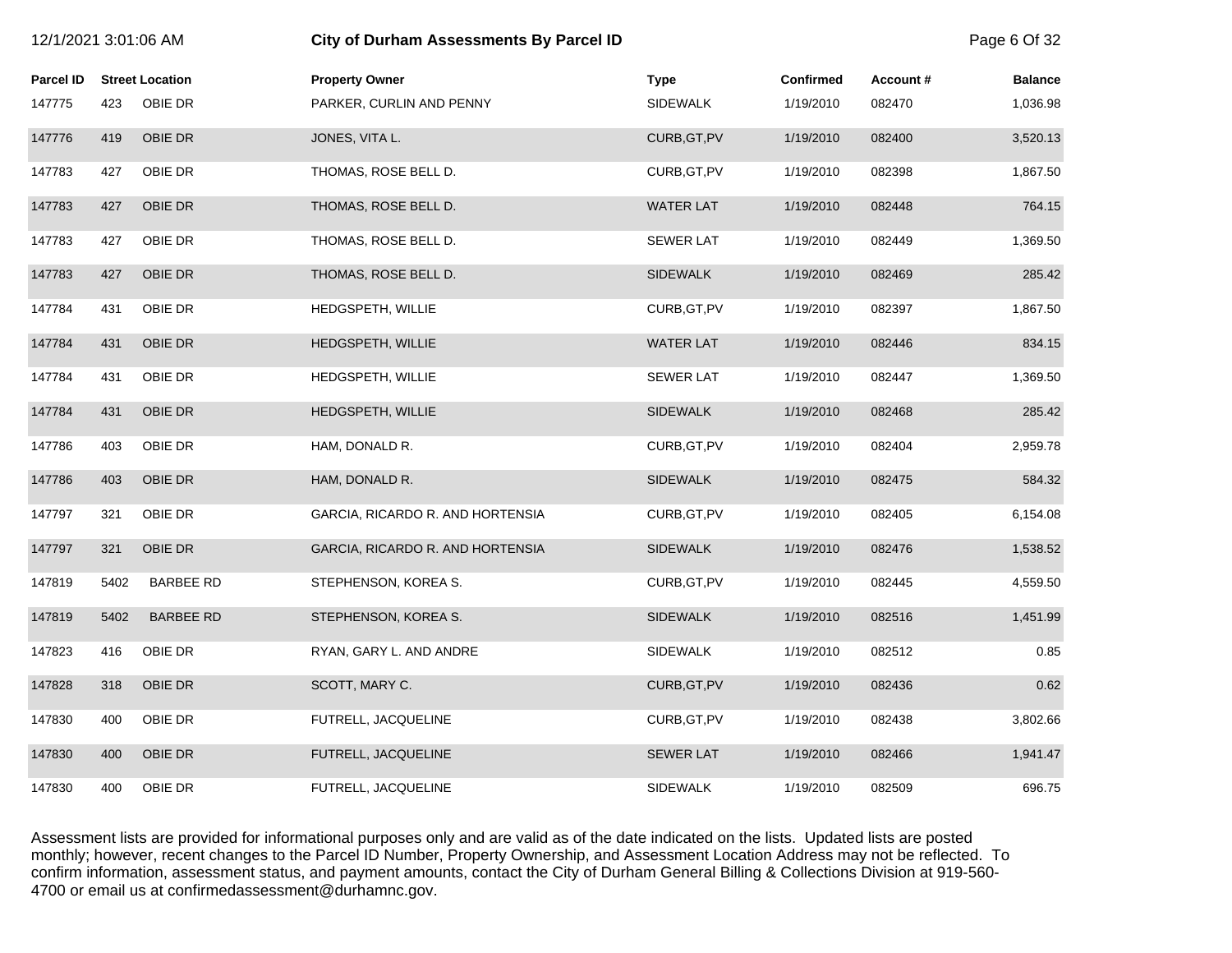| 12/1/2021 3:01:06 AM |      |                        | <b>City of Durham Assessments By Parcel ID</b> |                   |                  |          |                |
|----------------------|------|------------------------|------------------------------------------------|-------------------|------------------|----------|----------------|
| <b>Parcel ID</b>     |      | <b>Street Location</b> | <b>Property Owner</b>                          | <b>Type</b>       | <b>Confirmed</b> | Account# | <b>Balance</b> |
| 148137               | 912  | <b>WINDCREST RD</b>    | BARNES, AARON AND IDA                          | CURB, GT, PV      | 3/18/2002        | 080129   | 352.27         |
| 150175               | 7907 | MASSEY CHAPEL RD       | MCDOWELL, EDWIN C AND PATRICIA A               | WATER MAIN        | 4/18/2005        | 081328   | 4,893.63       |
| 150713               | 410  | <b>SCOTT KING RD</b>   | STAFFORD, GEORGE H. AND SUSAN                  | NONREF WF         | 9/17/2007        | 081915   | 15,222.01      |
| 152758               | 514  | NC 54 HWY              | LEUNG, SHUK M                                  | <b>SEWER LAT</b>  | 3/9/2015         | 083141   | 621.61         |
| 152758               | 514  | NC 54 HWY              | LEUNG, SHUK M                                  | NONREF SF         | 3/9/2015         | 083141   | 4,524.19       |
| 155639               | 721  | <b>BELGREEN RD</b>     | MCCALL, WILLIE A.                              | CURB, GT, PV      | 1/19/2010        | 082341   | 4,565.93       |
| 155639               | 721  | <b>BELGREEN RD</b>     | MCCALL, WILLIE A.                              | <b>WATER LAT</b>  | 1/19/2010        | 082368   | 914.53         |
| 155639               | 721  | <b>BELGREEN RD</b>     | MCCALL, WILLIE A.                              | SEWER LAT         | 1/19/2010        | 082369   | 1,853.71       |
| 155667               | 613  | <b>BELGREEN RD</b>     | WHITE, PATRICIA                                | CURB, GT, PV      | 1/19/2010        | 082336   | 7,057.69       |
| 155667               | 613  | <b>BELGREEN RD</b>     | WHITE, PATRICIA                                | <b>WATER LAT</b>  | 1/19/2010        | 082359   | 1,388.58       |
| 155667               | 613  | <b>BELGREEN RD</b>     | WHITE, PATRICIA                                | <b>SEWER LAT</b>  | 1/19/2010        | 082360   | 2,279.75       |
| 155670               | 711  | <b>BELGREEN RD</b>     | HEDGEPETH, WILLIAM                             | CURB, GT, PV      | 1/19/2010        | 082339   | 6,880.70       |
| 155670               | 711  | <b>BELGREEN RD</b>     | HEDGEPETH, WILLIAM                             | CURB, GT, PV      | 1/19/2010        | 082354   | 6,549.10       |
| 155670               | 711  | BELGREEN RD            | HEDGEPETH, WILLIAM                             | <b>WATER LAT</b>  | 1/19/2010        | 082364   | 1,388.58       |
| 155670               | 711  | <b>BELGREEN RD</b>     | HEDGEPETH, WILLIAM                             | <b>SEWER LAT</b>  | 1/19/2010        | 082365   | 2,279.75       |
| 155670               | 711  | <b>BELGREEN RD</b>     | HEDGEPETH, WILLIAM                             | <b>WATER LAT</b>  | 1/19/2010        | 082386   | 1,388.58       |
| 155670               | 711  | <b>BELGREEN RD</b>     | HEDGEPETH, WILLIAM                             | <b>SEWER LAT</b>  | 1/19/2010        | 082387   | 2,279.75       |
| 155681               | 508  | <b>BELGREEN RD</b>     | DANIELS, CONNIE J.                             | <b>SEW TRIANG</b> | 2/16/2009        | 082185   | 303.39         |
| 155681               | 508  | <b>BELGREEN RD</b>     | DANIELS, CONNIE J.                             | CURB, GT, PV      | 3/15/2010        | 082345   | 866.09         |
| 155681               | 508  | <b>BELGREEN RD</b>     | DANIELS, CONNIE J.                             | SEWER LAT         | 3/15/2010        | 082375   | 720.96         |
| 155687               | 5117 | <b>BARBEE RD</b>       | HORTON, CHARLES J AND DOROTHY                  | CURB, GT, PV      | 11/5/2001        | 079875   | 941.63         |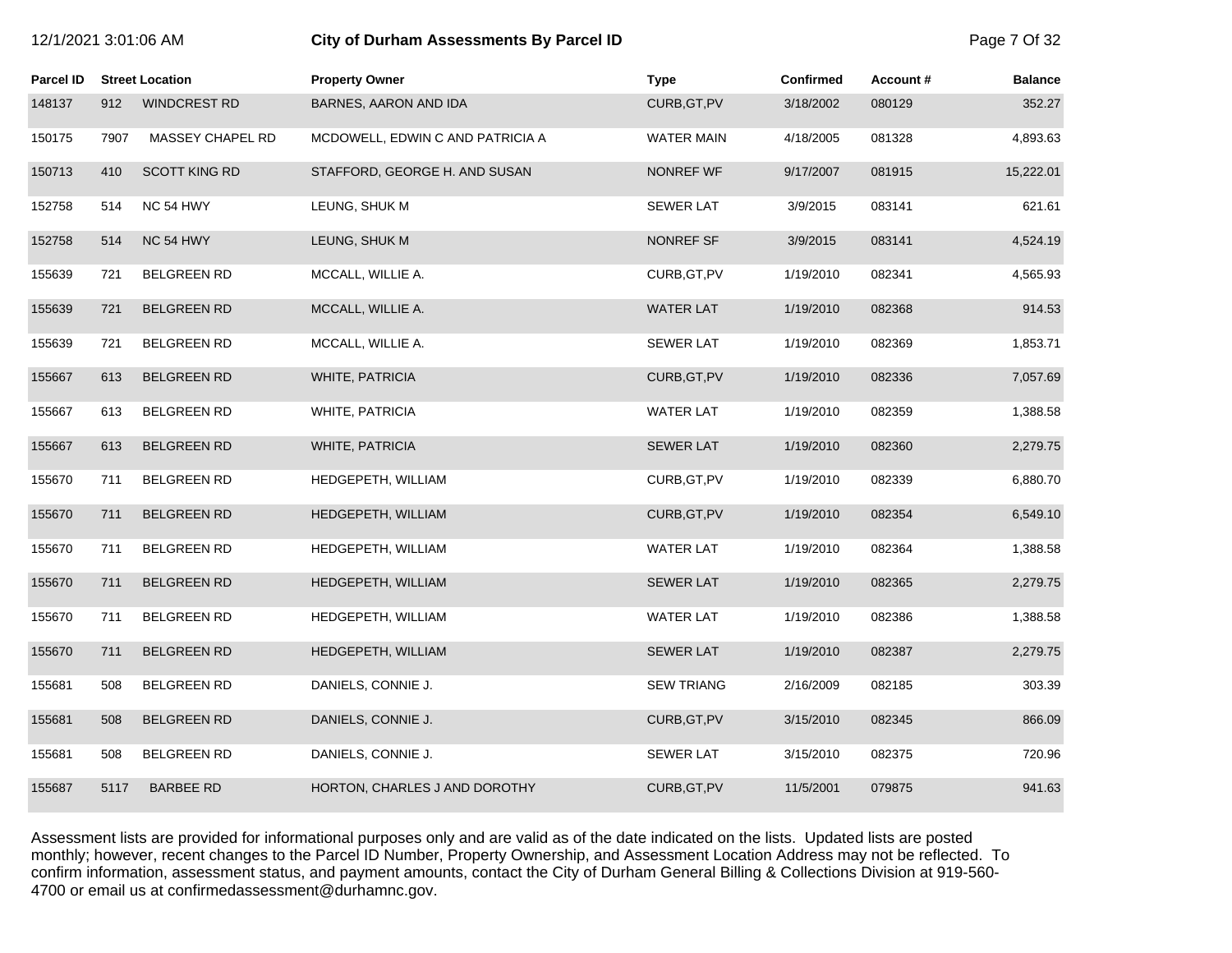| 12/1/2021 3:01:06 AM |      |                        | City of Durham Assessments By Parcel ID |                   |                  |           |                |
|----------------------|------|------------------------|-----------------------------------------|-------------------|------------------|-----------|----------------|
| <b>Parcel ID</b>     |      | <b>Street Location</b> | <b>Property Owner</b>                   | <b>Type</b>       | <b>Confirmed</b> | Account # | <b>Balance</b> |
| 155712               | 500  | ORINDO DR              | YOUNG, JR, ROBERT B AND MARGARET D      | CURB, GT, PV      | 11/5/2001        | 079889    | 68.40          |
| 156259               | 1821 | SO HI DR               | LEVY, GLORIA L                          | <b>SEWER MAIN</b> | 11/15/2004       | 081017    | 11,566.82      |
| 156324               | 3301 | C VIEW ST              | EVANS, JR., SAMUEL D.                   | CURB, GT, PV      | 5/19/2008        | 081970    | 5.14           |
| 156324               | 3301 | C VIEW ST              | EVANS, JR., SAMUEL D.                   | <b>SEWER LAT</b>  | 5/19/2008        | 081978    | 1.69           |
| 156428               | 126  | <b>CASTLEROCK DR</b>   | MALLOY, DAWN                            | CURB, GT, PV      | 5/19/2008        | 081961    | 7,973.44       |
| 156486               | 1805 | <b>DIAL DR</b>         | MAYA SANCHEZ, ANGEL                     | <b>SEW TRIANG</b> | 6/24/2019        | 083679    | 1,552.82       |
| 156489               | 1819 | DIAL DR                | INC., LEHMAN CAPITAL                    | <b>SEWER LAT</b>  | 5/19/2008        | 081982    | 2,444.75       |
| 156489               | 1819 | <b>DIAL DR</b>         | INC., LEHMAN CAPITAL                    | <b>SEWER MAIN</b> | 5/19/2008        | 081987    | 5,463.66       |
| 156489               | 1819 | DIAL DR                | LEHMAN CAPITAL INC.                     | CURB, GT, PV      | 5/19/2008        | 081975    | 4,649.91       |
| 156490               | 2517 | <b>S ALSTON AVE</b>    | BETHEL TABERNACLE UNITED HOLY CHURCH    | <b>SEWER LAT</b>  | 3/15/2004        | 080898    | 2,334.06       |
| 156540               | 1733 | WYNN RD                | EDWARDS, JANE P.                        | CURB, GT, PV      | 5/18/2009        | 082204    | 4,290.00       |
| 156541               | 1735 | <b>WYNN RD</b>         | ROGERS-MCMILLAN, CAROLYN                | CURB, GT, PV      | 5/18/2009        | 082205    | 4,265.00       |
| 156541               | 1735 | WYNN RD                | ROGERS-MCMILLAN, CAROLYN                | <b>WATER LAT</b>  | 5/18/2009        | 082227    | 1,428.78       |
| 156541               | 1735 | <b>WYNN RD</b>         | ROGERS-MCMILLAN, CAROLYN                | <b>SEWER LAT</b>  | 5/18/2009        | 082228    | 2,345.75       |
| 156550               | 1728 | WYNN RD                | LEE, SHERRY B.                          | CURB, GT, PV      | 5/18/2009        | 082210    | 6,524.17       |
| 156550               | 1728 | <b>WYNN RD</b>         | LEE, SHERRY B.                          | <b>WATER LAT</b>  | 5/18/2009        | 082233    | 1,428.78       |
| 156550               | 1728 | <b>WYNN RD</b>         | LEE, SHERRY B.                          | <b>SEWER LAT</b>  | 5/18/2009        | 082234    | 2,345.75       |
| 156554               | 1716 | <b>WYNN RD</b>         | PITTMAN, JR., JAMES EVERETT             | CURB, GT, PV      | 5/18/2009        | 082214    | 4,264.57       |
| 156554               | 1716 | WYNN RD                | PITTMAN, JR., JAMES EVERETT             | <b>WATER LAT</b>  | 5/18/2009        | 082237    | 1,428.78       |
| 156554               | 1716 | <b>WYNN RD</b>         | PITTMAN, JR., JAMES EVERETT             | <b>SEWER LAT</b>  | 5/18/2009        | 082238    | 2,345.75       |
| 156853               | 1925 | <b>EDGERTON DR</b>     | LEMUS, ALAREK V.                        | CURB, GT, PV      | 6/2/2008         | 082009    | 1,930.00       |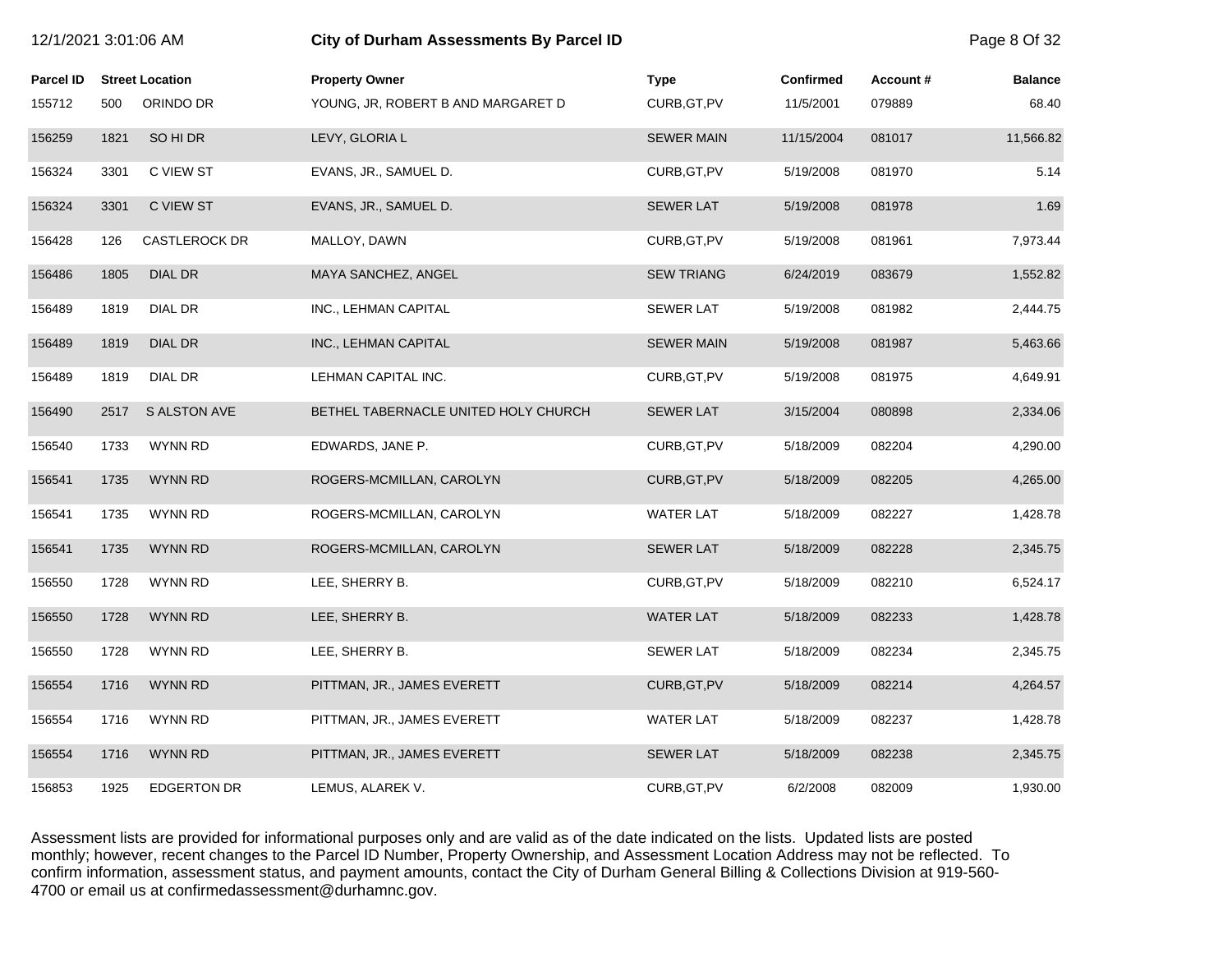# 12/1/2021 3:01:06 AM **City of Durham Assessments By Parcel ID** Page 9 Of 32

| Parcel ID |      | <b>Street Location</b> | <b>Property Owner</b>           | <b>Type</b>       | Confirmed | Account# | <b>Balance</b> |
|-----------|------|------------------------|---------------------------------|-------------------|-----------|----------|----------------|
| 156853    | 1925 | <b>EDGERTON DR</b>     | LEMUS, ALAREK V.                | <b>WATER LAT</b>  | 6/2/2008  | 082028   | 646.55         |
| 156853    | 1925 | <b>EDGERTON DR</b>     | LEMUS, ALAREK V.                | <b>WATER MAIN</b> | 6/2/2008  | 082058   | 1,399.25       |
| 156912    | 1513 | <b>TURNER ST</b>       | YANCEY, ELMOR                   | <b>WATER CAP</b>  | 6/25/2018 | 083672   | 2,049.58       |
| 156912    | 1513 | <b>TURNER ST</b>       | YANCEY, ELMOR                   | <b>WATER LAT</b>  | 6/25/2018 | 083672   | 1,697.74       |
| 156926    | 1330 | <b>ELLIS RD</b>        | NGUYEN, NAM PHAM                | <b>SEWER LAT</b>  | 6/25/2018 | 083670   | 112.28         |
| 156963    | 2016 | <b>HICKORY NUT DR</b>  | ADAMS, TAVARIS                  | <b>WATER LAT</b>  | 1/19/2010 | 082528   | 1,345.31       |
| 156963    | 2016 | <b>HICKORY NUT DR</b>  | ADAMS, TAVARIS                  | <b>WATER CAP</b>  | 1/19/2010 | 082529   | 2,602.74       |
| 156965    | 1607 | ED COOK RD             | GRAY, VANDER M & SHAUNTIL U     | WATER MAIN        | 9/3/2013  | 083010   | 2,823.00       |
| 156971    | 1611 | ED COOK RD             | APARICIO, PEDRO                 | <b>WATER MAIN</b> | 9/3/2013  | 083012   | 536.60         |
| 157836    | 4219 | <b>HOPSON RD</b>       | COE, MARIE S YOUNG & RODNEY     | <b>WATER LAT</b>  | 5/2/2005  | 081389   | 188.52         |
| 157836    | 4219 | <b>HOPSON RD</b>       | COE, MARIE S YOUNG & RODNEY     | <b>NONREF WF</b>  | 5/2/2005  | 081390   | 1,677.07       |
| 157836    | 4219 | <b>HOPSON RD</b>       | COE, MARIE S YOUNG & RODNEY     | <b>WATER CAP</b>  | 5/2/2005  | 081391   | 286.59         |
| 158262    | 3601 | ANGIER AVE             | HAYES, THOMAS A                 | <b>SEWER LAT</b>  | 3/9/2015  | 083134   | 623.44         |
| 158302    | 607  | SHILOH DR              | CAMPOS, SERGIO AND GUADALUPE    | WATER MAIN        | 3/21/2005 | 081272   | 2,716.25       |
| 158692    | 3209 | <b>HURSEY ST</b>       | MANNING, EDUARADO ALEJANDRO     | <b>SEWER MAIN</b> | 5/6/2013  | 082983   | 4,915.55       |
| 158726    | 803  | <b>LYNN RD</b>         | <b>BRAME, LAWRENCE</b>          | <b>SEW LICK</b>   | 7/10/2017 | 083200   | 1,148.42       |
| 158726    | 803  | <b>LYNN RD</b>         | BRAME, LAWRENCE                 | <b>SEWER LAT</b>  | 7/10/2017 | 083200   | 1,577.36       |
| 158867    | 3026 | <b>HOLLOWAY ST</b>     | TUTORIAL - 1/2 CHRISTIAN SCHOOL | <b>WATER CAP</b>  | 6/20/2016 | 083182   | 1,744.19       |
| 158867    | 3026 | <b>HOLLOWAY ST</b>     | TUTORIAL - 1/2 CHRISTIAN SCHOOL | <b>WATER LAT</b>  | 6/20/2016 | 083182   | 832.50         |
| 159529    | 314  | SOUTHERLAND ST         | GARRETT, MARK A                 | <b>SEW NORTH</b>  | 6/20/2011 | 082668   | 1,354.54       |
| 159529    | 314  | SOUTHERLAND ST         | <b>GARRETT, MARK A</b>          | <b>SEWER LAT</b>  | 6/20/2011 | 082668   | 1,952.50       |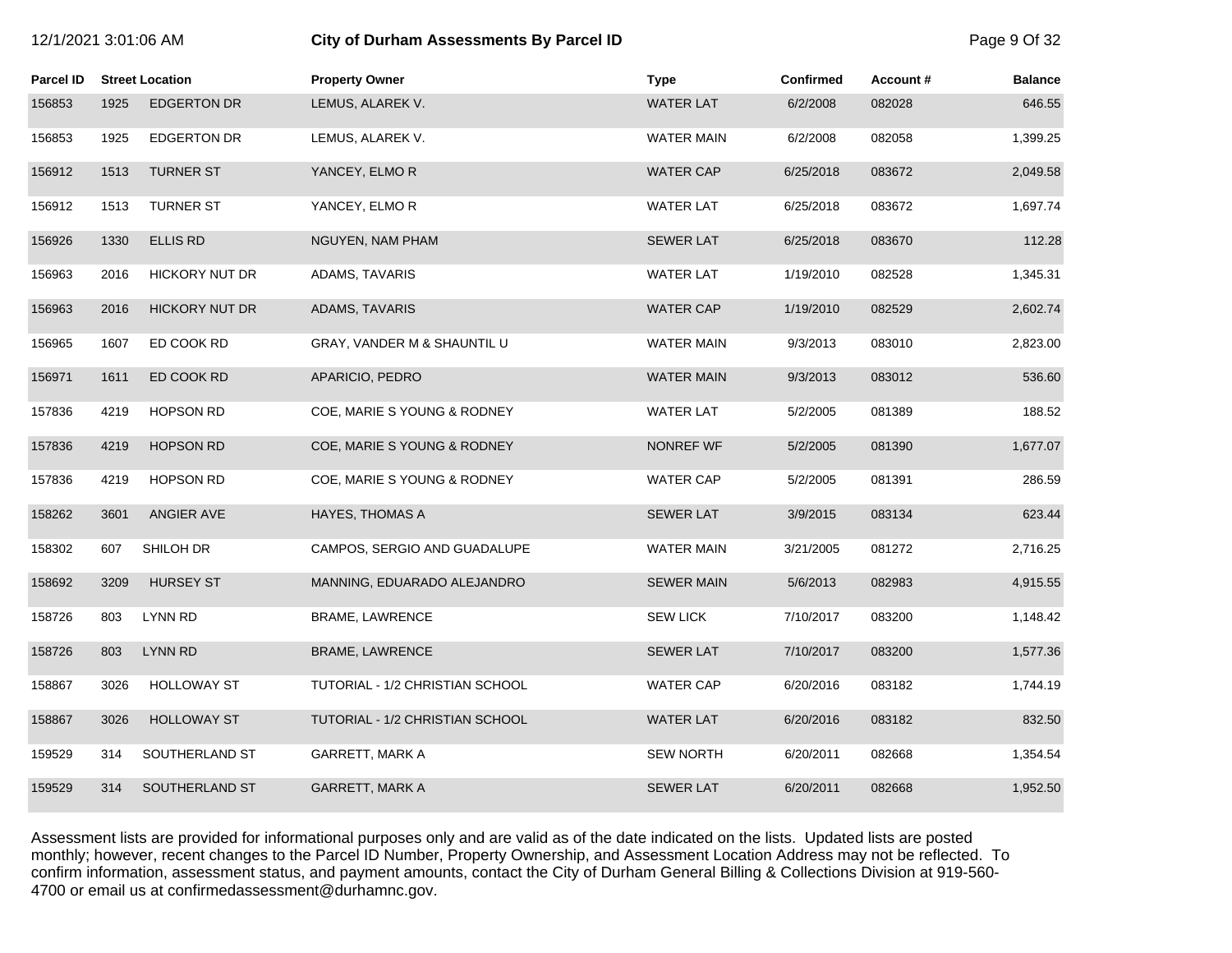| 12/1/2021 3:01:06 AM |      |                        | <b>City of Durham Assessments By Parcel ID</b> |                   |                  |          |                |
|----------------------|------|------------------------|------------------------------------------------|-------------------|------------------|----------|----------------|
| <b>Parcel ID</b>     |      | <b>Street Location</b> | <b>Property Owner</b>                          | <b>Type</b>       | <b>Confirmed</b> | Account# | <b>Balance</b> |
| 159529               | 314  | SOUTHERLAND ST         | <b>GARRETT, MARK A</b>                         | NONREF SF         | 6/20/2011        | 082668   | 11,635.13      |
| 159706               | 1834 | E GEER ST              | NELSON, KENDALL                                | <b>SEWER LAT</b>  | 11/17/2008       | 082173   | 1,646.39       |
| 159706               | 1834 | E GEER ST              | NELSON, KENDALL                                | <b>SEW NORTH</b>  | 11/17/2008       | 082174   | 1,369.52       |
| 159710               | 1824 | E GEER ST              | TREJO-DENZA, JAMIE                             | <b>SEWER LAT</b>  | 3/9/2015         | 083132   | 872.33         |
| 159710               | 1824 | E GEER ST              | TREJO-DENZA, JAMIE                             | NONREF WF         | 3/9/2015         | 083132   | 1,392.65       |
| 159716               | 1810 | E GEER ST              | STORCH, GLENNYS P                              | <b>WATER CAP</b>  | 9/18/2012        | 082952   | 276.27         |
| 159716               | 1810 | E GEER ST              | STORCH, GLENNYS P                              | <b>WATER LAT</b>  | 9/18/2012        | 082952   | 259.78         |
| 159716               | 1810 | E GEER ST              | STORCH, GLENNYS P                              | <b>NONREF WF</b>  | 9/18/2012        | 082952   | 1,249.99       |
| 159717               | 1802 | E GEER ST              | FERRELL, JAMES A AND SUSAN K                   | <b>SEW NORTH</b>  | 6/20/2016        | 083175   | 1,028.39       |
| 159717               | 1802 | E GEER ST              | FERRELL, JAMES A AND SUSAN K                   | <b>SEWER LAT</b>  | 6/20/2016        | 083175   | 1,397.81       |
| 159717               | 1802 | E GEER ST              | FERRELL, JAMES A AND SUSAN K                   | <b>WATER LAT</b>  | 6/20/2016        | 083175   | 998.44         |
| 159717               | 1802 | E GEER ST              | FERRELL, JAMES A AND SUSAN K                   | NONREF WF         | 6/20/2016        | 083175   | 4,999.65       |
| 160085               | 3201 | DEARBORN DR            | SANCHEZ-RAMOS, LEOVIGILDA OLIVEROS-MOSSO       | <b>SEW NORTH</b>  | 6/25/2018        | 083676   | 1,247.06       |
| 160085               | 3201 | <b>DEARBORN DR</b>     | SANCHEZ-RAMOS, LEOVIGILDA OLIVEROS-MOSSO       | <b>SEWER LAT</b>  | 6/25/2018        | 083676   | 3,592.19       |
| 160085               | 3201 | DEARBORN DR            | SANCHEZ-RAMOS, LEOVIGILDA OLIVEROS-MOSSO       | NONREF SF         | 6/25/2018        | 083676   | 3,367.55       |
| 161028               | 823  | <b>CENTER ST</b>       | BROWN, ALLEN O                                 | <b>WATER CAP</b>  | 7/10/2017        | 083202   | 1,658.77       |
| 161086               | 614  | <b>CATALPA DR</b>      | TERRELL, FRED AND HAGIE M.                     | CURB, GT, PV      | 10/5/2009        | 082282   | 2,514.00       |
| 161086               | 614  | <b>CATALPA DR</b>      | TERRELL, FRED AND HAGIE M.                     | <b>SEWER LAT</b>  | 10/5/2009        | 082295   | 2,304.50       |
| 161086               | 614  | <b>CATALPA DR</b>      | TERRELL, FRED AND HAGIE M.                     | <b>SEWER MAIN</b> | 10/5/2009        | 082307   | 2,953.95       |
| 161236               | 710  | N MINERAL SPRINGS RD   | MEJIA, JESUS MEJIA                             | <b>SEWER LAT</b>  | 2/19/2007        | 081795   | 256.52         |
| 162432               | 308  | S MINERAL SPRINGS RD   | JOSEPH AND WANDA RIGSBEE                       | <b>WATER CAP</b>  | 6/24/2019        | 083682   | 1,414.28       |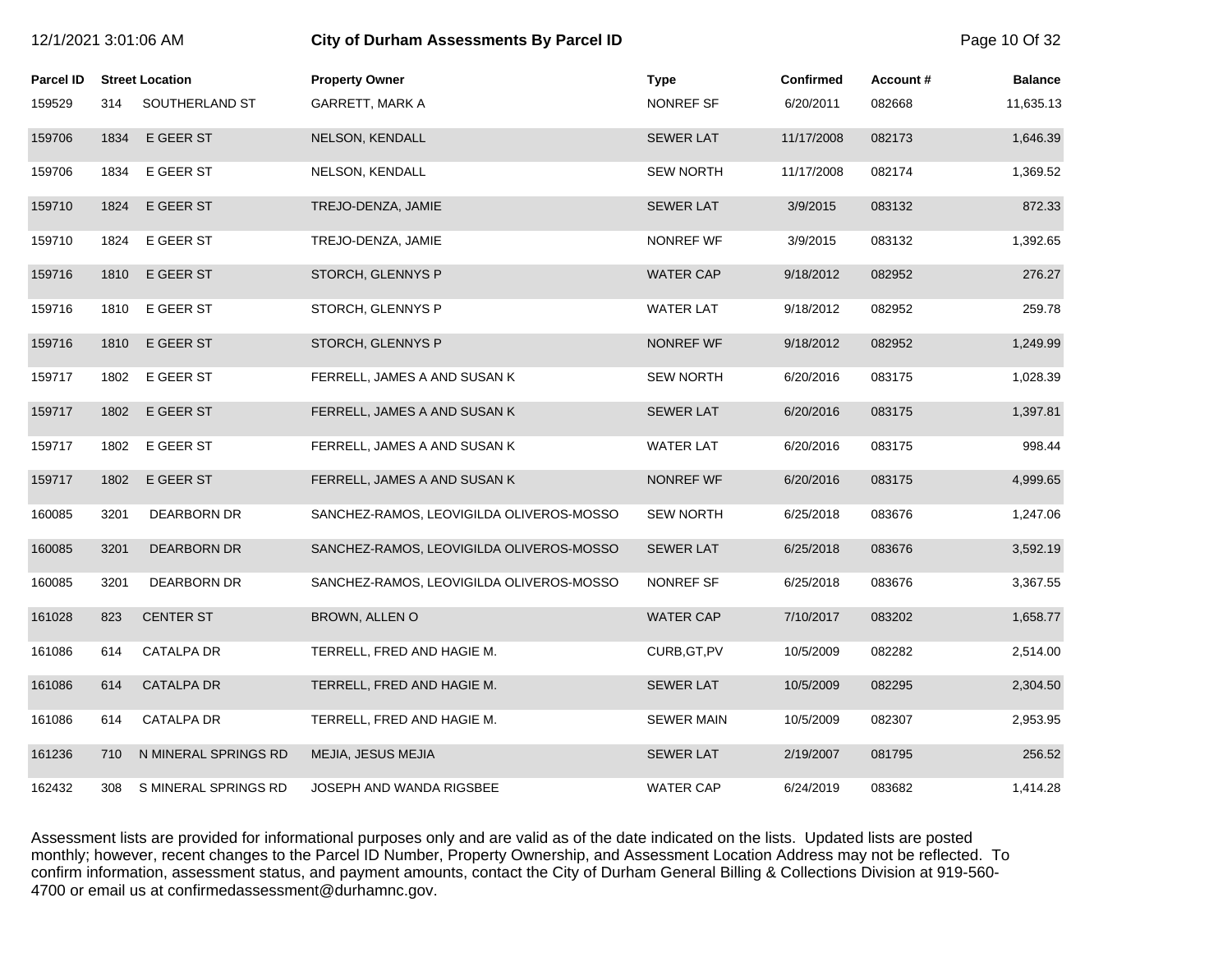| Parcel ID |      | <b>Street Location</b> | <b>Property Owner</b>           | <b>Type</b>       | Confirmed  | Account# | <b>Balance</b> |
|-----------|------|------------------------|---------------------------------|-------------------|------------|----------|----------------|
| 162432    | 308  | S MINERAL SPRINGS RD   | JOSEPH AND WANDA RIGSBEE        | <b>WATER LAT</b>  | 6/24/2019  | 083682   | 1,715.52       |
| 162679    | 1107 | S MINERAL SPRINGS RD   | INGRAM, CECIL D AND EDITH H     | <b>WATER LAT</b>  | 7/10/2017  | 083226   | 664.09         |
| 162831    | 4019 | <b>OAKVIEW ST</b>      | ORNELAS, LUCAS                  | <b>SEW LICK</b>   | 7/10/2017  | 083220   | 1,123.87       |
| 162831    | 4019 | <b>OAKVIEW ST</b>      | ORNELAS, LUCAS                  | <b>WATER CAP</b>  | 7/10/2017  | 083220   | 1,907.99       |
| 162831    | 4019 | <b>OAKVIEW ST</b>      | ORNELAS, LUCAS                  | <b>SEWER LAT</b>  | 7/10/2017  | 083220   | 3,225.94       |
| 162831    | 4019 | <b>OAKVIEW ST</b>      | ORNELAS, LUCAS                  | <b>WATER LAT</b>  | 7/10/2017  | 083220   | 525.77         |
| 163080    | 1418 | S MIAMI BLVD           | MARKS, MILLIE                   | <b>SEWER LAT</b>  | 1/16/2001  | 079232   | 1,242.53       |
| 163120    | 3907 | ANGIER AVE             | HOWERTON, BARBARA J             | <b>SEWER LAT</b>  | 2/21/2012  | 082821   | 1,752.03       |
| 163120    | 3907 | ANGIER AVE             | HOWERTON, BARBARA J             | NONREF SF         | 2/21/2012  | 082821   | 7,726.55       |
| 163152    | 1505 | <b>TYONEK DR</b>       | WILSON, LARRY PERDUE            | <b>WATER LAT</b>  | 6/2/2008   | 082121   | 1,661.25       |
| 163152    | 1505 | <b>TYONEK DR</b>       | WILSON, LARRY PERDUE            | <b>SEWER LAT</b>  | 6/2/2008   | 082122   | 2,436.50       |
| 163152    | 1505 | <b>TYONEK DR</b>       | WILSON, LARRY PERDUE            | <b>WATER CAP</b>  | 6/2/2008   | 082123   | 2,700.09       |
| 163152    | 1505 | <b>TYONEK DR</b>       | WILSON, LARRY PERDUE            | <b>SEW LICK</b>   | 6/2/2008   | 082124   | 2,026.73       |
| 163209    | 1221 | <b>CRAFTON ST</b>      | COATES, KENT G. AND SHEILA E.   | <b>SEWER LAT</b>  | 9/2/2008   | 082139   | 225.16         |
| 163209    | 1221 | <b>CRAFTON ST</b>      | COATES, KENT G. AND SHEILA E.   | NONREF SF         | 9/2/2008   | 082140   | 90.68          |
| 163209    | 1221 | <b>CRAFTON ST</b>      | COATES, KENT G. AND SHEILA E.   | <b>SEW TRIANG</b> | 9/2/2008   | 082141   | 187.35         |
| 163305    | 1209 | <b>CLINTON RD</b>      | HOWELL, SANDRA                  | <b>SEWER LAT</b>  | 2/7/2005   | 081192   | 2,366.33       |
| 163305    | 1209 | <b>CLINTON RD</b>      | HOWELL, SANDRA                  | <b>SEW TRIANG</b> | 2/7/2005   | 081193   | 2,001.58       |
| 167993    | 817  | <b>VALMET DR</b>       | HOLCOMB-MARANGELLI, ELIZABETH J | <b>WATER MAIN</b> | 11/15/2004 | 080997   | 4,600.49       |
| 167994    | 901  | <b>VALMET DR</b>       | HOLCOMB-MARANGELLI, ELIZABETH J | <b>WATER MAIN</b> | 11/15/2004 | 080998   | 2,300.24       |
| 168174    | 900  | <b>CLAYTON RD</b>      | EVANS, ANN                      | <b>SEWER LAT</b>  | 5/17/2004  | 080924   | 1,646.35       |

12/1/2021 3:01:06 AM **City of Durham Assessments By Parcel ID** Page 11 Of 32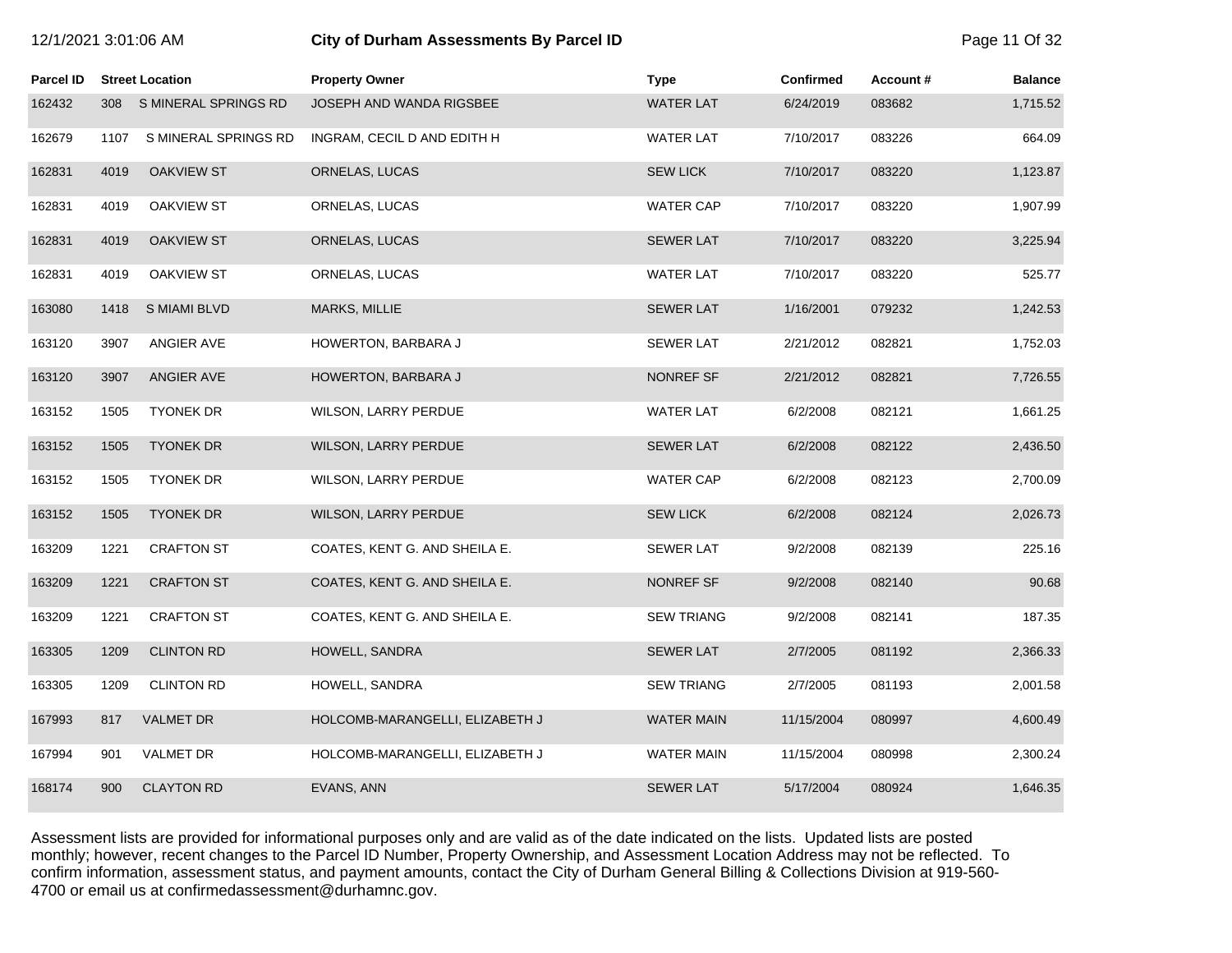| 12/1/2021 3:01:06 AM |      |                        | <b>City of Durham Assessments By Parcel ID</b> |                  |                  |          | Page 12 Of 32  |
|----------------------|------|------------------------|------------------------------------------------|------------------|------------------|----------|----------------|
| <b>Parcel ID</b>     |      | <b>Street Location</b> | <b>Property Owner</b>                          | <b>Type</b>      | <b>Confirmed</b> | Account# | <b>Balance</b> |
| 168174               | 900  | <b>CLAYTON RD</b>      | EVANS, ANN                                     | NONREF SF        | 5/17/2004        | 080925   | 14,956.23      |
| 168815               | 3818 | <b>ALAMEDA ST</b>      | CARACHURE, RAMON V MACEDO & ANGEL V            | <b>SEWER LAT</b> | 2/7/2005         | 081227   | 2,399.03       |
| 168815               | 3818 | <b>ALAMEDA ST</b>      | CARACHURE, RAMON V MACEDO & ANGEL V            | <b>SEW NORTH</b> | 2/7/2005         | 081228   | 1,995.57       |
| 168913               | 3626 | <b>WISHART ST</b>      | GODINEZ, KELITA, ARILSON OROZCO, RENALD0       | <b>SEW NORTH</b> | 6/24/2013        | 082999   | 1,486.88       |
| 168913               | 3626 | <b>WISHART ST</b>      | GODINEZ, KELITA, ARILSON OROZCO, RENALDO       | <b>WATER CAP</b> | 6/24/2013        | 082999   | 2,165.01       |
| 168913               | 3626 | <b>WISHART ST</b>      | GODINEZ, KELITA, ARILSON OROZCO, RENALDO       | <b>SEWER LAT</b> | 6/24/2013        | 082999   | 1,787.50       |
| 168913               | 3626 | <b>WISHART ST</b>      | GODINEZ, KELITA, ARILSON OROZCO, RENALD0       | <b>WATER LAT</b> | 6/24/2013        | 082999   | 1,625.00       |
| 168923               | 3625 | <b>WISHART ST</b>      | <b>BILLINGS, CARL L</b>                        | <b>SEW NORTH</b> | 2/10/2014        | 083084   | 273.03         |
| 168923               | 3625 | <b>WISHART ST</b>      | BILLINGS, CARL L                               | <b>SEWER LAT</b> | 2/10/2014        | 083084   | 328.28         |
| 168923               | 3625 | <b>WISHART ST</b>      | <b>BILLINGS, CARL L</b>                        | <b>WATER LAT</b> | 2/10/2014        | 083084   | 298.44         |
| 168981               | 3702 | <b>WEYBURN RD</b>      | MOORE, STEFAN G & DELICIA G                    | <b>SEWER LAT</b> | 5/2/2005         | 081414   | 2,741.75       |
| 168981               | 3702 | <b>WEYBURN RD</b>      | MOORE, STEFAN G & DELICIA G                    | <b>SEW NORTH</b> | 5/2/2005         | 081415   | 2,280.64       |
| 169038               | 3821 | ALAMEDA ST             | CARVER, RICKY T                                | <b>SEWER LAT</b> | 2/10/2014        | 083114   | 76.40          |
| 169493               | 2821 | <b>BECK RD</b>         | TILLEY, JANICE                                 | <b>WATER LAT</b> | 6/24/2019        | 083677   | 60.62          |
| 169638               | 1221 | <b>JUNCTION RD</b>     | WILLIAMS, ANN J.                               | <b>SEWER LAT</b> | 12/3/2007        | 081920   | 1,014.36       |
| 169638               | 1221 | <b>JUNCTION RD</b>     | WILLIAMS, ANN J.                               | NONREF SF        | 12/3/2007        | 081921   | 1,932.94       |
| 169638               | 1221 | JUNCTION RD            | WILLIAMS, ANN J.                               | <b>SEW NORTH</b> | 12/3/2007        | 081922   | 843.94         |
| 169638               | 1221 | <b>JUNCTION RD</b>     | WILLIAMS, ANN J.                               | <b>REFUND SF</b> | 12/3/2007        | 081923   | 806.95         |
| 169869               | 3824 | <b>BRIGHTWOOD LN</b>   | FISHER, FAYE R                                 | WATER MAIN       | 4/16/2012        | 082846   | 19.21          |
| 170438               | 4007 | <b>CHEEK RD</b>        | HINESLEY, JERRY AND TAMMY                      | <b>SEW NORTH</b> | 7/10/2017        | 083206   | 940.15         |
| 170438               | 4007 | CHEEK RD               | HINESLEY, JERRY AND TAMMY                      | <b>SEWER LAT</b> | 7/10/2017        | 083206   | 1,139.43       |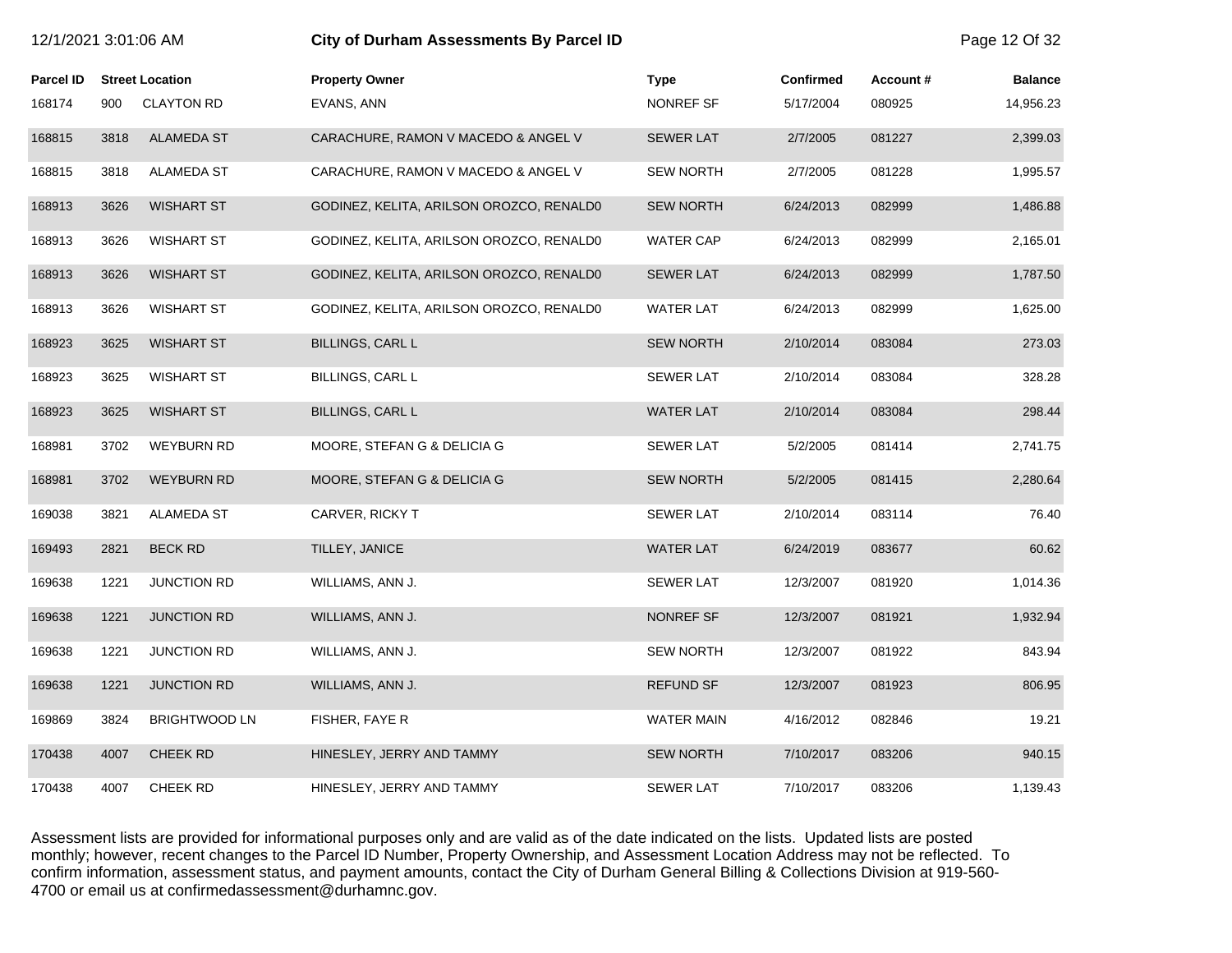|           | 12/1/2021 3:01:06 AM |                        | City of Durham Assessments By Parcel ID | Page 13 Of 32     |           |          |                |
|-----------|----------------------|------------------------|-----------------------------------------|-------------------|-----------|----------|----------------|
| Parcel ID |                      | <b>Street Location</b> | <b>Property Owner</b>                   | <b>Type</b>       | Confirmed | Account# | <b>Balance</b> |
| 170515    | 2412                 | LOFTIN DR              | JAMES AND ROSA M LASSITER               | <b>SEWER MAIN</b> | 11/5/2012 | 082913   | 17.03          |
| 170515    | 2412                 | <b>LOFTIN DR</b>       | JAMES AND ROSA M LASSITER               | <b>WATER MAIN</b> | 11/5/2012 | 082923   | 10.28          |
| 170523    | 2424                 | <b>LOFTIN DR</b>       | JONES, TERESA F                         | <b>SEWER MAIN</b> | 11/5/2012 | 082917   | 3,449.44       |
| 170523    | 2424                 | <b>LOFTIN DR</b>       | JONES, TERESA F                         | WATER MAIN        | 11/5/2012 | 082927   | 2,082.68       |
| 170542    | 2417                 | <b>LOFTIN DR</b>       | JORDAN, WILLIAM C JR                    | <b>SEWER MAIN</b> | 11/5/2012 | 082921   | 21.99          |
| 170542    | 2417                 | <b>LOFTIN DR</b>       | JORDAN, WILLIAM C JR                    | <b>WATER MAIN</b> | 11/5/2012 | 082929   | 13.28          |
| 170553    | 3906                 | CHEEK RD               | EVANS, LARRY FRANKLIN                   | <b>SEWER LAT</b>  | 5/2/2005  | 081408   | 1,527.97       |
| 170553    | 3906                 | CHEEK RD               | EVANS, LARRY FRANKLIN                   | <b>NONREF WF</b>  | 5/2/2005  | 081409   | 660.00         |
| 170553    | 3906                 | <b>CHEEK RD</b>        | EVANS, LARRY FRANKLIN                   | <b>WATER CAP</b>  | 5/2/2005  | 081410   | 1,612.73       |
| 170553    | 3906                 | <b>CHEEK RD</b>        | EVANS, LARRY FRANKLIN                   | <b>SEW NORTH</b>  | 5/2/2005  | 081411   | 1,006.54       |
| 170553    | 3906                 | <b>CHEEK RD</b>        | EVANS, LARRY FRANKLIN                   | <b>REFUND WF</b>  | 5/2/2005  | 081426   | 1,100.00       |
| 170790    | 2566                 | <b>BURTON RD</b>       | LADD, ROGER L & SANDRA B                | <b>WATER LAT</b>  | 8/4/2003  | 080825   | 406.88         |
| 170790    | 2566                 | <b>BURTON RD</b>       | LADD, ROGER L & SANDRA B                | <b>SEWER LAT</b>  | 8/4/2003  | 080826   | 596.75         |
| 170790    | 2566                 | <b>BURTON RD</b>       | LADD, ROGER L & SANDRA B                | <b>NONREF WF</b>  | 8/4/2003  | 080827   | 325.50         |
| 170790    | 2566                 | <b>BURTON RD</b>       | LADD, ROGER L & SANDRA B                | <b>WATER CAP</b>  | 8/4/2003  | 080828   | 521.41         |
| 170790    | 2566                 | <b>BURTON RD</b>       | LADD, ROGER L & SANDRA B                | <b>SEW NORTH</b>  | 8/4/2003  | 080829   | 496.45         |
| 170790    | 2566                 | <b>BURTON RD</b>       | LADD, ROGER L AND SANDRA B              | <b>REFUND WF</b>  | 8/4/2003  | 080820   | 542.50         |
| 170799    | 2571                 | CHADWICK PL            | RAPPLEYEA, SCOTT RYAN                   | <b>WATER LAT</b>  | 9/17/2007 | 081900   | 752.70         |
| 170799    | 2571                 | <b>CHADWICK PL</b>     | RAPPLEYEA, SCOTT RYAN                   | <b>SEWER LAT</b>  | 9/17/2007 | 081901   | 1,360.86       |
| 170799    | 2571                 | CHADWICK PL            | RAPPLEYEA, SCOTT RYAN                   | <b>WATER CAP</b>  | 9/17/2007 | 081902   | 1,580.70       |
| 170799    | 2571                 | <b>CHADWICK PL</b>     | RAPPLEYEA, SCOTT RYAN                   | <b>SEW NORTH</b>  | 9/17/2007 | 081903   | 988.28         |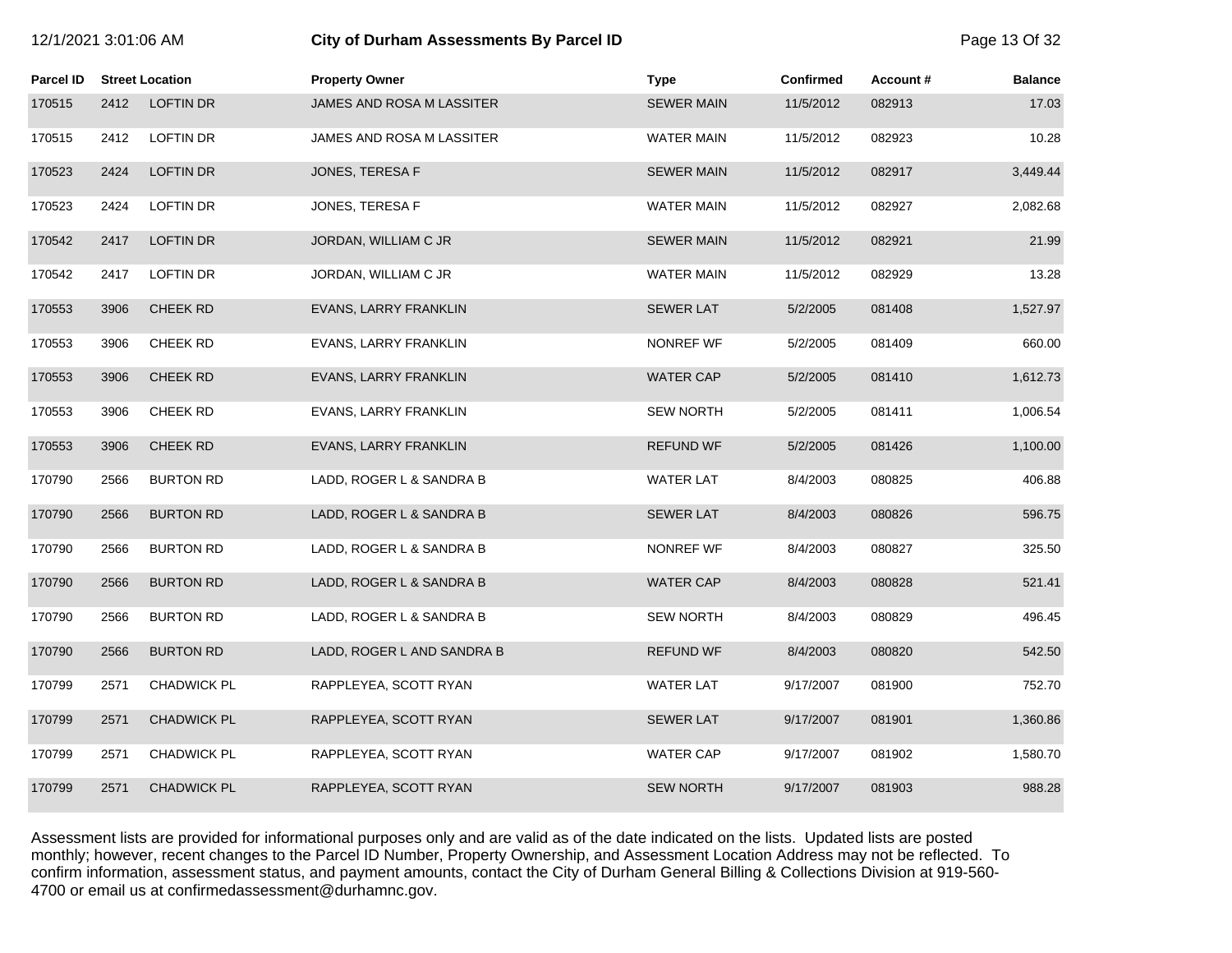| 12/1/2021 3:01:06 AM |      |                        | City of Durham Assessments By Parcel ID |                   |                  |          | Page 14 Of 32  |
|----------------------|------|------------------------|-----------------------------------------|-------------------|------------------|----------|----------------|
| <b>Parcel ID</b>     |      | <b>Street Location</b> | <b>Property Owner</b>                   | <b>Type</b>       | <b>Confirmed</b> | Account# | <b>Balance</b> |
| 171008               |      | 2722 E GEER ST         | SEALS, SIDNEY W                         | SEWER LAT         | 9/17/2007        | 081844   | 2,179.33       |
| 171008               | 2722 | E GEER ST              | SEALS, SIDNEY W                         | NONREF SF         | 9/17/2007        | 081845   | 6,663.63       |
| 171008               | 2722 | E GEER ST              | SEALS, SIDNEY W                         | <b>SEW NORTH</b>  | 9/17/2007        | 081846   | 1,491.95       |
| 171008               | 2722 | E GEER ST              | SEALS, SIDNEY W                         | <b>REFUND SF</b>  | 9/17/2007        | 081847   | 2,784.79       |
| 171012               | 2710 | E GEER ST              | VANIE, DAVID                            | <b>WATER CAP</b>  | 6/24/2013        | 082996   | 1,119.63       |
| 171012               | 2710 | E GEER ST              | VANIE, DAVID                            | <b>WATER LAT</b>  | 6/24/2013        | 082996   | 1,320.14       |
| 171012               | 2710 | E GEER ST              | VANIE, DAVID                            | NONREF WF         | 6/24/2013        | 082996   | 6,838.91       |
| 171051               | 3208 | E GEER ST              | MORENO, ALEXI A                         | <b>WATER LAT</b>  | 7/10/2017        | 083211   | 330.73         |
| 171100               | 2711 | <b>COOKSBURY DR</b>    | OAKLEY, GERALD W AND SHARON W           | <b>SEWER LAT</b>  | 6/9/2014         | 083127   | 1,197.84       |
| 172056               | 205  | E ROCKWAY ST           | PERRY, ANTHONY                          | <b>SEWER MAIN</b> | 4/2/2001         | 079472   | 394.36         |
| 172056               | 205  | E ROCKWAY ST           | PERRY, ANTHONY                          | <b>SEWER LAT</b>  | 5/2/2005         | 081399   | 1,538.28       |
| 172056               | 205  | E ROCKWAY ST           | PERRY, ANTHONY                          | SEWER ENO         | 5/2/2005         | 081400   | 1,279.60       |
| 172063               | 208  | <b>ROCKWAY ST</b>      | PERRY, ANTHONY                          | SEWER LAT         | 5/2/2005         | 081403   | 1,538.28       |
| 172063               | 208  | <b>ROCKWAY ST</b>      | PERRY, ANTHONY                          | <b>SEWER ENO</b>  | 5/2/2005         | 081404   | 1,279.60       |
| 172381               | 4502 | DENFIELD ST            | <b>SALES, FREDERICK</b>                 | <b>WATER CAP</b>  | 9/17/2007        | 081878   | 317.20         |
| 174297               | 1345 | COLE MILL RD           | SMITH, CAROLINE                         | <b>WATER LAT</b>  | 6/9/2014         | 083118   | 459.42         |
| 175567               | 4810 | HILLSBOROUGH RD        | TIMBLIN, CAROL L                        | <b>SEWER MAIN</b> | 5/21/2012        | 082902   | 0.10           |
| 175569               | 4802 | <b>HILLSBOROUGH RD</b> | <b>KENDRICK, DARRYL</b>                 | <b>WATER CAP</b>  | 1/22/2013        | 082974   | 298.51         |
| 176007               | 4305 | <b>BRACADA DR</b>      | HICKS, DONALD F & ETHEL W               | <b>SEWER LAT</b>  | 2/10/2014        | 083104   | 328.28         |
| 176308               | 134  | <b>FLEMING DR</b>      | THOMPSON, CONNIE                        | <b>WATER CAP</b>  | 6/24/2019        | 083680   | 1,545.17       |
| 176308               | 134  | <b>FLEMING DR</b>      | THOMPSON, CONNIE                        | <b>WATER LAT</b>  | 6/24/2019        | 083680   | 1,874.29       |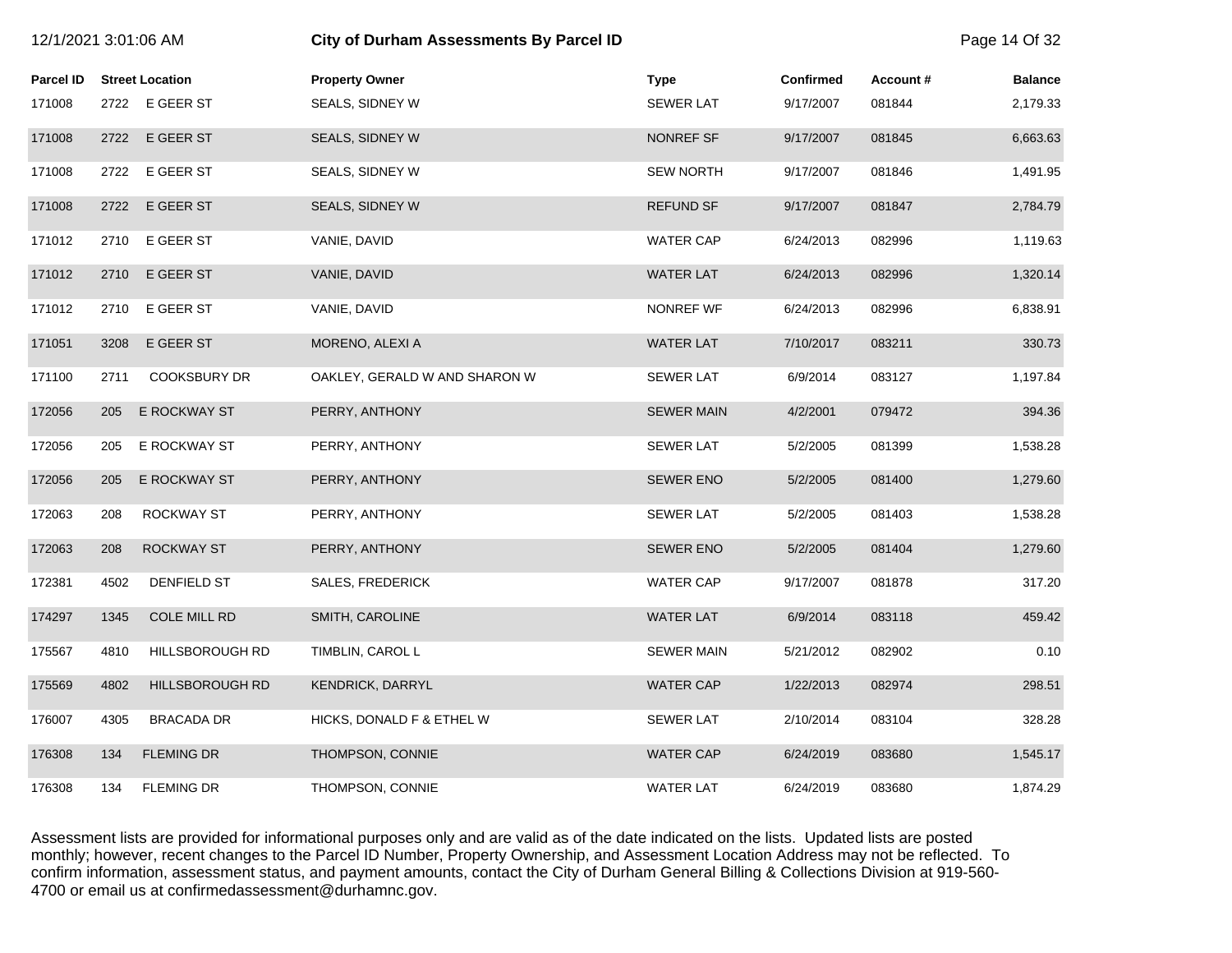| 2/1/2021 3:01:06 AM |  |
|---------------------|--|
|                     |  |

## 12/1/2021 3:01:06 AM **City of Durham Assessments By Parcel ID** Page 15 Of 32

| <b>Parcel ID</b> |      | <b>Street Location</b> | <b>Property Owner</b>              | <b>Type</b>       | <b>Confirmed</b> | Account # | <b>Balance</b> |
|------------------|------|------------------------|------------------------------------|-------------------|------------------|-----------|----------------|
| 176978           | 4002 | <b>FORRESTDALE DR</b>  | VELKER, ARNOLD AND LOREDANA VELKER | <b>WATER MAIN</b> | 9/3/2013         | 083066    | 86.12          |
| 176979           | 4004 | FORRESTDALE DR         | HAYES, BRANTLEY R SR               | WATER MAIN        | 9/3/2013         | 083065    | 541.41         |
| 176991           | 4009 | <b>FORRESTDALE DR</b>  | ROSS, RALPH N JR AND CAROLE C      | <b>WATER MAIN</b> | 9/3/2013         | 083053    | 541.41         |
| 177460           | 4021 | CHAUCER DR             | ENGLE, DEBORAH L                   | <b>SEWER ENO</b>  | 6/20/2016        | 083185    | 1,013.91       |
| 177460           | 4021 | <b>CHAUCER DR</b>      | ENGLE, DEBORAH L                   | <b>WATER CAP</b>  | 6/20/2016        | 083185    | 527.56         |
| 177460           | 4021 | CHAUCER DR             | ENGLE, DEBORAH L                   | <b>SEWER LAT</b>  | 6/20/2016        | 083185    | 1,378.13       |
| 177460           | 4021 | <b>CHAUCER DR</b>      | ENGLE, DEBORAH L                   | <b>WATER LAT</b>  | 6/20/2016        | 083185    | 984.38         |
| 177841           | 4601 | <b>WEST AVE</b>        | GONZALES, CELEO                    | <b>SEWER ENO</b>  | 6/20/2016        | 083170    | 1,328.82       |
| 177841           | 4601 | <b>WEST AVE</b>        | GONZALES, CELEO                    | <b>SEWER LAT</b>  | 6/20/2016        | 083170    | 1,960.00       |
| 177854           | 710  | SHAY DR                | LONG, PRIMER & SHIRLEY             | <b>WATER LAT</b>  | 4/7/2003         | 080652    | 1,058.07       |
| 177854           | 710  | <b>SHAY DR</b>         | LONG, PRIMER & SHIRLEY             | <b>WATER CAP</b>  | 4/7/2003         | 080653    | 1,278.23       |
| 177854           | 710  | SHAY DR                | LONG, PRIMER AND SHIRLEY J         | <b>SEWER LAT</b>  | 9/18/2006        | 081719    | 2,333.37       |
| 177854           | 710  | <b>SHAY DR</b>         | LONG, PRIMER AND SHIRLEY J         | <b>SEWER ENO</b>  | 9/18/2006        | 081720    | 2,170.84       |
| 177857           | 707  | <b>HEBRON RD</b>       | BRYANT-CUMMINGS, ISAIAH            | <b>REFUND WF</b>  | 9/19/2011        | 082709    | 3.66           |
| 177887           | 814  | <b>JUSTICE ST</b>      | PERRY, ANTHONY                     | <b>WATER LAT</b>  | 9/7/2004         | 080964    | 839.06         |
| 177887           | 814  | <b>JUSTICE ST</b>      | PERRY, ANTHONY                     | <b>SEWER LAT</b>  | 9/7/2004         | 080965    | 1,230.63       |
| 177887           | 814  | <b>JUSTICE ST</b>      | PERRY, ANTHONY                     | <b>WATER CAP</b>  | 9/7/2004         | 080966    | 1,075.16       |
| 177887           | 814  | <b>JUSTICE ST</b>      | PERRY, ANTHONY                     | <b>SEWER ENO</b>  | 9/7/2004         | 080967    | 1,023.70       |
| 177907           | 822  | <b>SHAY DR</b>         | WILLIAMS, SUSAN B.                 | <b>WATER CAP</b>  | 9/17/2007        | 081913    | 17.93          |
| 177943           | 819  | SHAY DR                | FRENCH, SANDRA                     | <b>WATER CAP</b>  | 6/20/2016        | 083193    | 260.27         |
| 177943           | 819  | <b>SHAY DR</b>         | FRENCH, SANDRA                     | <b>WATER LAT</b>  | 6/20/2016        | 083193    | 762.27         |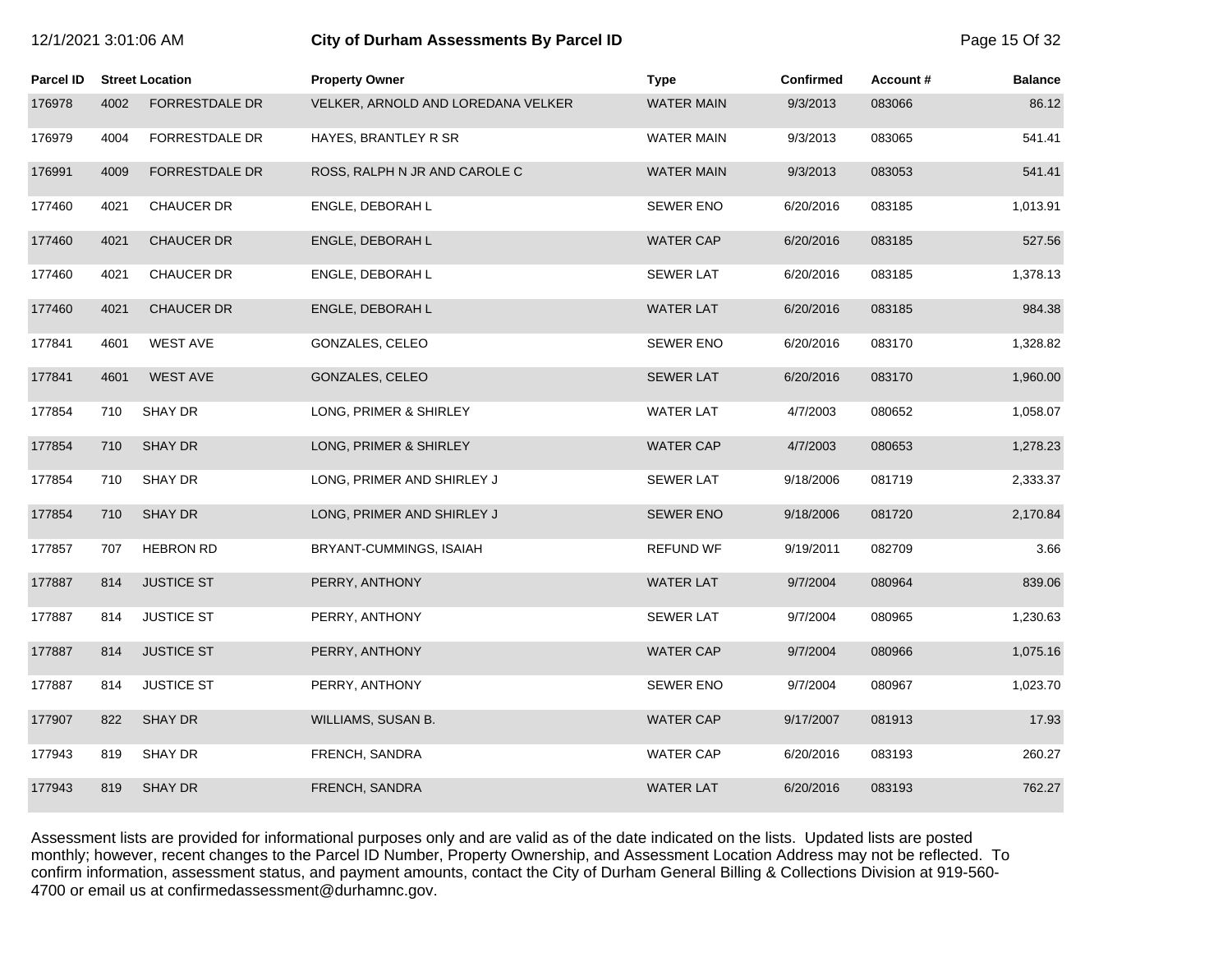| 12/1/2021 3:01:06 AM |      |                        | City of Durham Assessments By Parcel ID |                   |                  | Page 16 Of 32 |                |  |
|----------------------|------|------------------------|-----------------------------------------|-------------------|------------------|---------------|----------------|--|
| Parcel ID            |      | <b>Street Location</b> | <b>Property Owner</b>                   | <b>Type</b>       | <b>Confirmed</b> | Account#      | <b>Balance</b> |  |
| 179316               | 7714 | MASSEY CHAPEL RD       | BOYD, CARLOS O AND MARY E               | <b>WATER MAIN</b> | 4/18/2005        | 081324        | 2,119.20       |  |
| 179316               | 7714 | MASSEY CHAPEL RD       | BOYD, CARLOS O AND MARY E               | <b>WATER LAT</b>  | 9/18/2006        | 081689        | 1,173.98       |  |
| 179316               | 7714 | MASSEY CHAPEL RD       | BOYD, CARLOS O AND MARY E               | <b>WATER CAP</b>  | 9/18/2006        | 081690        | 1,909.14       |  |
| 179379               | 7419 | <b>ABRON DR</b>        | STURDIVANT, WALTER AND DERRELL          | <b>WATER MAIN</b> | 4/18/2005        | 081369        | 281.97         |  |
| 180960               | 504  | WANDA RIDGE DR         | TALLEY, ROBERT L. AND FELICIA B.        | <b>WATER LAT</b>  | 6/2/2008         | 082119        | 517.50         |  |
| 180960               | 504  | WANDA RIDGE DR         | TALLEY, ROBERT L. AND FELICIA B.        | <b>WATER CAP</b>  | 6/2/2008         | 082120        | 841.16         |  |
| 182327               | 1804 | <b>GRADY DR</b>        | THORNTON, OTIS                          | <b>SEWER LAT</b>  | 7/10/2017        | 083195        | 2,886.95       |  |
| 182328               | 1800 | <b>GRADY DR</b>        | L.F.R. & K., PARTNERSHIP                | <b>SEWER LAT</b>  | 2/18/2008        | 081933        | 2,139.16       |  |
| 182328               | 1800 | <b>GRADY DR</b>        | L.F.R. & K., PARTNERSHIP                | <b>SEWER ENO</b>  | 2/18/2008        | 081934        | 1,654.99       |  |
| 182372               | 4816 | NORTHBURY CIR          | FREY, MARIA III                         | <b>WATER CAP</b>  | 6/25/2018        | 083671        | 951.01         |  |
| 182372               | 4816 | NORTHBURY CIR          | FREY, MARIA III                         | <b>WATER LAT</b>  | 6/25/2018        | 083671        | 788.18         |  |
| 182442               | 1732 | <b>HIDEAWAY LN</b>     | CHAPPELL, GAIL S                        | <b>WATER MAIN</b> | 3/5/2012         | 082762        | 1,135.40       |  |
| 182899               | 5105 | GATEWOOD DR            | DILLARD, JR, LUMMIE A AND MARGARET Y    | <b>WATER MAIN</b> | 3/21/2005        | 081278        | 4,020.46       |  |
| 183017               | 5106 | LONG LEAF DR           | VINSON, THERESA M.                      | <b>WATER MAIN</b> | 3/19/2007        | 081757        | 2,344.96       |  |
| 183573               | 210  | TWIN OAKS DR           | MYERS, ALLEN D JR & PATTI               | <b>SEWER ENO</b>  | 2/7/2005         | 081209        | 532.58         |  |
| 183634               | 135  | <b>PLANTATION DR</b>   | STONE, SUZANNE L                        | <b>WATER LAT</b>  | 2/20/2006        | 081659        | 488.64         |  |
| 183634               | 135  | PLANTATION DR          | STONE, SUZANNE L                        | <b>WATER CAP</b>  | 2/20/2006        | 081660        | 798.94         |  |
| 183687               | 316  | CHERYL AVE             | PERRY, THOMASINE                        | <b>WATER CAP</b>  | 6/24/2019        | 083678        | 1,545.17       |  |
| 183687               | 316  | CHERYL AVE             | PERRY, THOMASINE                        | <b>WATER LAT</b>  | 6/24/2019        | 083678        | 1,874.29       |  |
| 184399               | 5326 | <b>VENTURA DR</b>      | FEDERAL NATIONAL MORTGAGE ASSOCIATION   | <b>SEWER LAT</b>  | 9/17/2007        | 081863        | 2,510.75       |  |
| 184399               | 5326 | <b>VENTURA DR</b>      | FEDERAL NATIONAL MORTGAGE ASSOCIATION   | <b>SEWER ENO</b>  | 9/17/2007        | 081864        | 2,088.49       |  |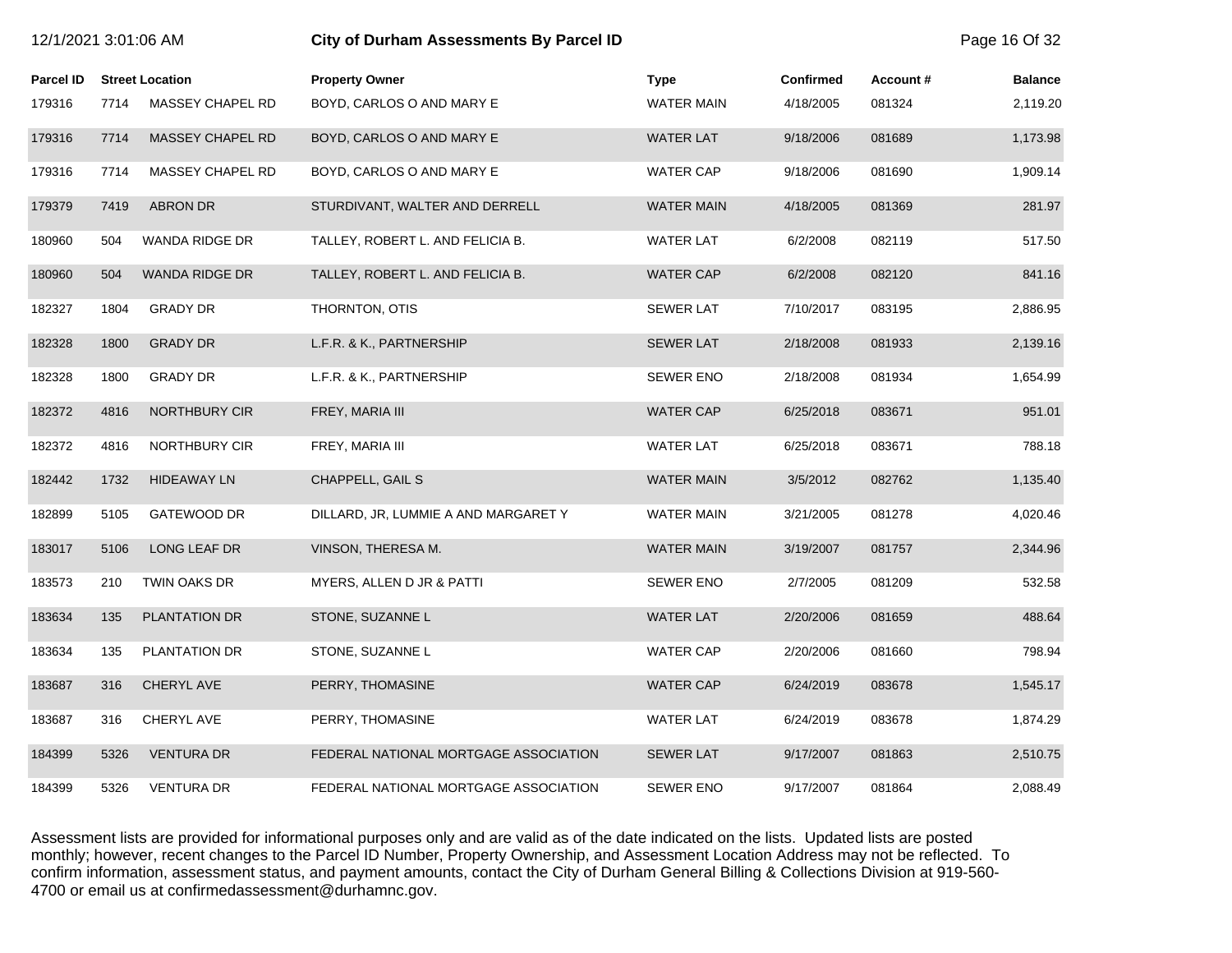|                  | 12/1/2021 3:01:06 AM |                        | City of Durham Assessments By Parcel ID |                   |                  |          | Page 17 Of 32  |
|------------------|----------------------|------------------------|-----------------------------------------|-------------------|------------------|----------|----------------|
| <b>Parcel ID</b> |                      | <b>Street Location</b> | <b>Property Owner</b>                   | <b>Type</b>       | <b>Confirmed</b> | Account# | <b>Balance</b> |
| 184437           | 2001                 | <b>BAYLEAF DR</b>      | RIDDLE, WILLIAM B AND REBECCA C         | <b>SEWER ENO</b>  | 7/10/2017        | 083224   | 432.84         |
| 184437           | 2001                 | <b>BAYLEAF DR</b>      | RIDDLE, WILLIAM B AND REBECCA C         | <b>SEWER LAT</b>  | 7/10/2017        | 083224   | 3,447.48       |
| 184506           | 5638                 | <b>FALKIRK DR</b>      | LATTA, DON                              | <b>WATER LAT</b>  | 2/10/2014        | 083102   | 298.44         |
| 185592           | 224                  | GOODWIN RD             | BM BULL INVESETMENT PROPERTIES          | WATER CAP         | 6/25/2018        | 083673   | 2,043.37       |
| 185592           | 224                  | <b>GOODWIN RD</b>      | BM BULL INVESETMENT PROPERTIES          | <b>WATER LAT</b>  | 6/25/2018        | 083673   | 1,721.77       |
| 186698           | 5808                 | <b>RIDGEVIEW RD</b>    | KING, CHRISTOPHER N AND VICKIE          | <b>WATER MAIN</b> | 1/18/2005        | 081163   | 165.27         |
| 187048           | 6921                 | <b>RUSSELL RD</b>      | DUKE, DONALD L                          | <b>WATER LAT</b>  | 5/6/2002         | 080422   | 206.95         |
| 187048           | 6921                 | RUSSELL RD             | DUKE, DONALD L                          | NONREF WF         | 5/6/2002         | 080423   | 231.79         |
| 187048           | 6921                 | <b>RUSSELL RD</b>      | DUKE, DONALD L                          | <b>WATER CAP</b>  | 5/6/2002         | 080424   | 228.48         |
| 187048           | 6921                 | RUSSELL RD             | DUKE, DONALD L                          | <b>REFUND WF</b>  | 5/6/2002         | 080425   | 386.31         |
| 193555           | 629                  | <b>CONOVER RD</b>      | MFW INVESTMENTS LLC                     | <b>STR COMP</b>   | 11/20/2017       | 083354   | 800.00         |
| 195458           | 2742                 | E MAIN ST              | GREATER EMMANUEL TEMPLE OF GRACE        | CURB, GT, PV      | 6/4/2012         | 082791   | 17,081.50      |
| 197637           | 3131                 | ROWENA AVE             | MICOLE ENTERPRISES, LLC                 | <b>SEWER MAIN</b> | 9/18/2006        | 081527   | 253.79         |
| 197788           | 3553                 | WAKE FOREST HWY        | TRIANGLE GREENWAYS COUNCIL              | <b>STR COMP</b>   | 11/20/2017       | 083650   | 800.00         |
| 199738           | 717                  | <b>BELGREEN RD</b>     | FOZARD, YASMIN M.                       | <b>WATER LAT</b>  | 9/17/2007        | 081887   | 325.81         |
| 199738           | 717                  | <b>BELGREEN RD</b>     | FOZARD, YASMIN M.                       | <b>WATER CAP</b>  | 9/17/2007        | 081889   | 1,487.45       |
| 199738           | 717                  | <b>BELGREEN RD</b>     | MCCALL, WILLIE A.                       | CURB, GT, PV      | 1/19/2010        | 082340   | 4,026.14       |
| 199738           | 717                  | <b>BELGREEN RD</b>     | MCCALL, WILLIE A.                       | <b>WATER LAT</b>  | 1/19/2010        | 082366   | 989.54         |
| 199738           | 717                  | <b>BELGREEN RD</b>     | MCCALL, WILLIE A.                       | <b>SEWER LAT</b>  | 1/19/2010        | 082367   | 1,853.72       |
| 201420           | 904                  | <b>OBSIDIAN WAY</b>    | GEMECHU, MESKEREM                       | <b>STR COMP</b>   | 11/20/2017       | 083465   | 640.00         |
| 201421           | 906                  | <b>OBSIDIAN WAY</b>    | <b>BELLEBNA, IBRAHIM B</b>              | <b>STR COMP</b>   | 11/20/2017       | 083467   | 720.00         |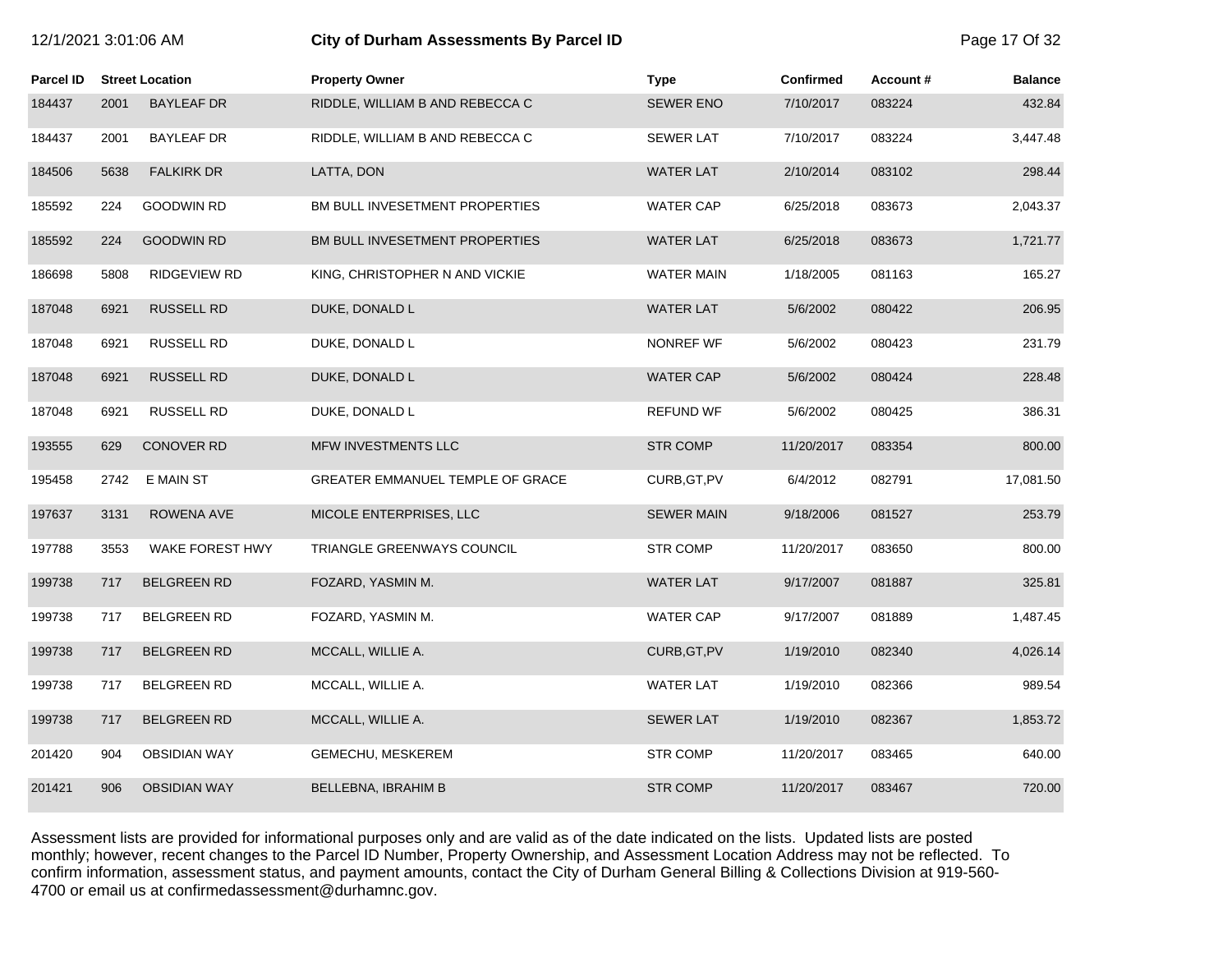| 12/1/2021 3:01:06 AM |      |                        | City of Durham Assessments By Parcel ID |                 |                  |          | Page 18 Of 32  |  |
|----------------------|------|------------------------|-----------------------------------------|-----------------|------------------|----------|----------------|--|
| <b>Parcel ID</b>     |      | <b>Street Location</b> | <b>Property Owner</b>                   | <b>Type</b>     | <b>Confirmed</b> | Account# | <b>Balance</b> |  |
| 201423               | 910  | <b>OBSIDIAN WAY</b>    | RUIZ ESPARZA, SARANYA                   | <b>STR COMP</b> | 11/20/2017       | 083471   | 640.00         |  |
| 201424               | 912  | <b>OBSIDIAN WAY</b>    | KAYEE, DANIEL                           | <b>STR COMP</b> | 11/20/2017       | 083473   | 800.00         |  |
| 201428               | 920  | <b>OBSIDIAN WAY</b>    | HERNANDEZ, ELIAS                        | <b>STR COMP</b> | 11/20/2017       | 083481   | 640.00         |  |
| 201429               | 922  | <b>OBSIDIAN WAY</b>    | SMITH, MELDA                            | <b>STR COMP</b> | 11/20/2017       | 083483   | 800.00         |  |
| 201430               | 924  | OBSIDIAN WAY           | CALDWELL, TERA                          | <b>STR COMP</b> | 11/20/2017       | 083485   | 640.00         |  |
| 201432               | 926  | <b>OBSIDIAN WAY</b>    | <b>STONEHILL ESTATES</b>                | <b>STR COMP</b> | 11/20/2017       | 083487   | 480.00         |  |
| 201433               | 925  | <b>OBSIDIAN WAY</b>    | AMH NC PROPERTIES LP                    | <b>STR COMP</b> | 11/20/2017       | 083486   | 640.00         |  |
| 201434               | 923  | <b>OBSIDIAN WAY</b>    | ROBERTSON, ELIJAH                       | <b>STR COMP</b> | 11/20/2017       | 083484   | 800.00         |  |
| 201435               | 921  | <b>OBSIDIAN WAY</b>    | KITHCART, JAMES W                       | <b>STR COMP</b> | 11/20/2017       | 083482   | 640.00         |  |
| 201436               | 919  | <b>OBSIDIAN WAY</b>    | OPPY, TURNER B                          | <b>STR COMP</b> | 11/20/2017       | 083480   | 640.00         |  |
| 201437               | 917  | <b>OBSIDIAN WAY</b>    | DAVIS, NATASHA                          | <b>STR COMP</b> | 11/20/2017       | 083478   | 640.00         |  |
| 201438               | 915  | <b>OBSIDIAN WAY</b>    | GRAY, GLENDA                            | <b>STR COMP</b> | 11/20/2017       | 083476   | 800.00         |  |
| 201439               | 913  | <b>OBSIDIAN WAY</b>    | ROUNTREE, CHENITA                       | <b>STR COMP</b> | 11/20/2017       | 083474   | 640.00         |  |
| 201441               | 909  | <b>OBSIDIAN WAY</b>    | CAIN, REGINA                            | <b>STR COMP</b> | 11/20/2017       | 083470   | 800.00         |  |
| 201443               | 905  | <b>OBSIDIAN WAY</b>    | DAVIES, JIMMY J                         | <b>STR COMP</b> | 11/20/2017       | 083466   | 800.00         |  |
| 201444               | 903  | <b>OBSIDIAN WAY</b>    | MARTIN, LOLA                            | <b>STR COMP</b> | 11/20/2017       | 083464   | 720.00         |  |
| 201445               | 812  | <b>OBSIDIAN WAY</b>    | STONEHILL ESTATES                       | <b>STR COMP</b> | 11/20/2017       | 083463   | 320.00         |  |
| 201447               | 3606 | <b>TURQUOISE DR</b>    | KEYS, SHIRLEY                           | <b>STR COMP</b> | 11/20/2017       | 083492   | 640.00         |  |
| 201449               | 3614 | <b>TURQUOISE DR</b>    | HAMLIN, MONICA B                        | <b>STR COMP</b> | 11/20/2017       | 083498   | 800.00         |  |
| 201450               | 3616 | <b>TURQUOISE DR</b>    | FULLER, DELORIES                        | <b>STR COMP</b> | 11/20/2017       | 083500   | 720.00         |  |
| 201452               | 3615 | <b>TURQUOISE DR</b>    | CRENDAL, KERRENDA                       | <b>STR COMP</b> | 11/20/2017       | 083499   | 640.00         |  |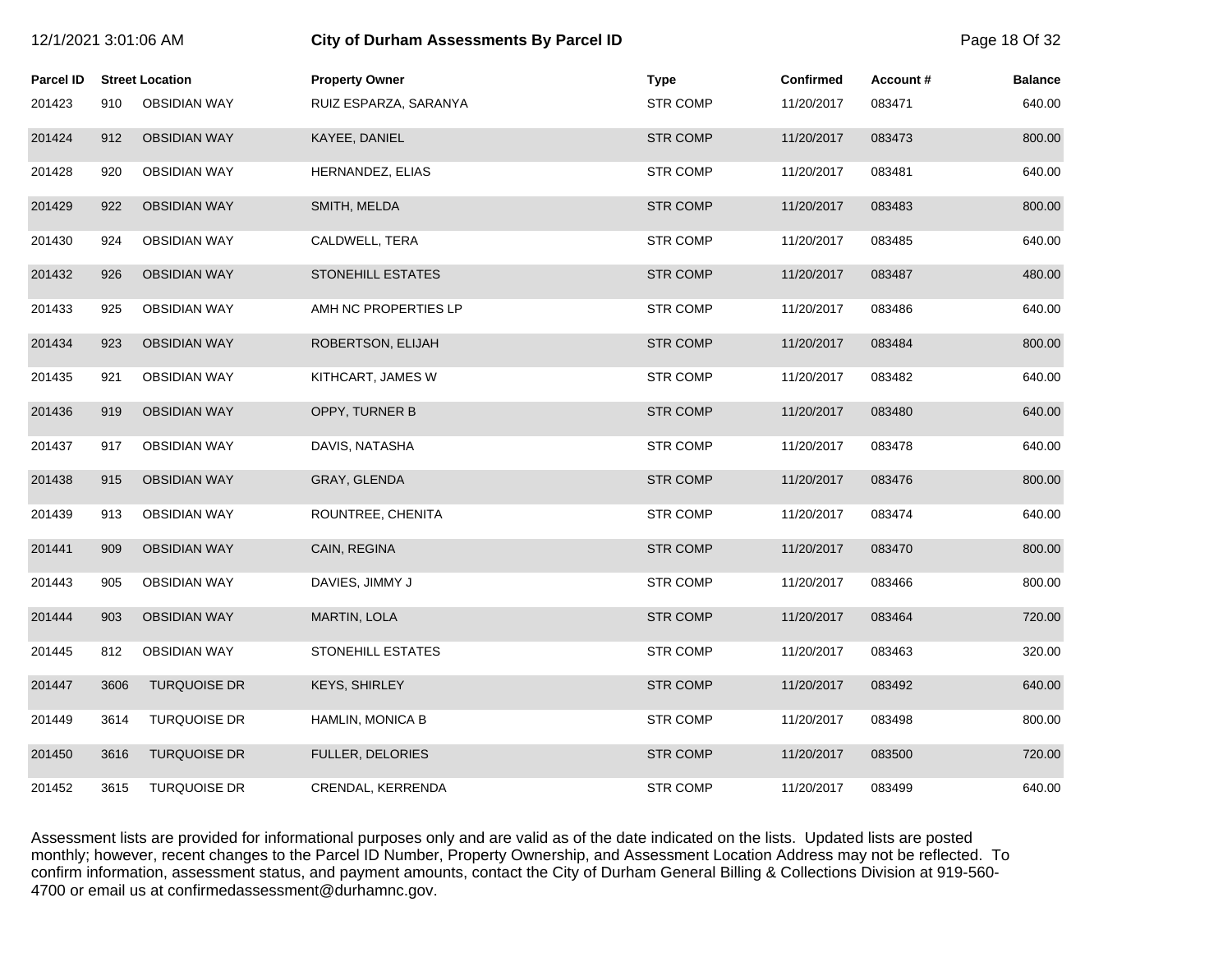| 12/1/2021 3:01:06 AM |      |                        | <b>City of Durham Assessments By Parcel ID</b> |                 |            |          | Page 19 Of 32  |
|----------------------|------|------------------------|------------------------------------------------|-----------------|------------|----------|----------------|
| Parcel ID            |      | <b>Street Location</b> | <b>Property Owner</b>                          | Type            | Confirmed  | Account# | <b>Balance</b> |
| 201455               | 3609 | <b>TURQUOISE DR</b>    | HILL, MINE N                                   | <b>STR COMP</b> | 11/20/2017 | 083494   | 640.00         |
| 201456               | 3607 | <b>TURQUOISE DR</b>    | FLETCHER, CHARLES H                            | <b>STR COMP</b> | 11/20/2017 | 083493   | 800.00         |
| 201457               | 3605 | <b>TURQUOISE DR</b>    | ABDULLAH, ADID F                               | <b>STR COMP</b> | 11/20/2017 | 083491   | 680.00         |
| 201458               | 3601 | <b>TURQUOISE DR</b>    | POOLE, JOANNE                                  | <b>STR COMP</b> | 11/20/2017 | 083488   | 640.00         |
| 201459               | 3603 | <b>TURQUOISE DR</b>    | <b>STONEHILL ESTATES</b>                       | <b>STR COMP</b> | 11/20/2017 | 083490   | 480.00         |
| 201461               | 3702 | <b>TURQUOISE DR</b>    | PERRUSQUIA, JERRY                              | <b>STR COMP</b> | 11/20/2017 | 083506   | 800.00         |
| 201462               | 3704 | <b>TURQUOISE DR</b>    | JOHNSON, MICHAEL                               | <b>STR COMP</b> | 11/20/2017 | 083508   | 640.00         |
| 201465               | 3709 | <b>TURQUOISE DR</b>    | AMH NC PROPERTIES LP                           | <b>STR COMP</b> | 11/20/2017 | 083513   | 640.00         |
| 201467               | 3705 | <b>TURQUOISE DR</b>    | JEFFERSON, NORMA J                             | <b>STR COMP</b> | 11/20/2017 | 083509   | 640.00         |
| 201468               | 3703 | <b>TURQUOISE DR</b>    | LEMAY MOSES JR TRUSTEE                         | <b>STR COMP</b> | 11/20/2017 | 083507   | 640.00         |
| 201469               | 3701 | <b>TURQUOISE DR</b>    | WAGNER, SABRINA                                | <b>STR COMP</b> | 11/20/2017 | 083505   | 560.00         |
| 201471               | 3621 | <b>TURQUOISE DR</b>    | <b>STONEHILL ESTATES</b>                       | <b>STR COMP</b> | 11/20/2017 | 083504   | 480.00         |
| 201638               | 805  | <b>QUARTZ DR</b>       | <b>STONEHILL ESTATES</b>                       | <b>STR COMP</b> | 11/20/2017 | 083514   | 480.00         |
| 201805               | 508  | <b>HILLVIEW DR</b>     | MARSHALL, SEAN                                 | <b>STR COMP</b> | 11/20/2017 | 083289   | 800.00         |
| 201806               | 509  | <b>HILLVIEW DR</b>     | ARMSTON, RODNEY                                | <b>STR COMP</b> | 11/20/2017 | 083290   | 800.00         |
| 202418               | 741  | <b>OBSIDIAN WAY</b>    | SHILL, CHRISTOPHER                             | <b>STR COMP</b> | 11/20/2017 | 083554   | 640.00         |
| 202419               | 739  | <b>OBSIDIAN WAY</b>    | HALL, TIM                                      | <b>STR COMP</b> | 11/20/2017 | 083552   | 800.00         |
| 202420               | 737  | <b>OBSIDIAN WAY</b>    | CHERRY, STEPHANIE A                            | <b>STR COMP</b> | 11/20/2017 | 083550   | 640.00         |
| 202421               | 735  | <b>OBSIDIAN WAY</b>    | GOLDER, GENEVA                                 | <b>STR COMP</b> | 11/20/2017 | 083548   | 560.00         |
| 202422               | 733  | <b>OBSIDIAN WAY</b>    | ALI, MUHAMMAD                                  | <b>STR COMP</b> | 11/20/2017 | 083546   | 720.00         |
| 202424               | 729  | <b>OBSIDIAN WAY</b>    | CONYERS, ROSEMOND                              | <b>STR COMP</b> | 11/20/2017 | 083542   | 560.00         |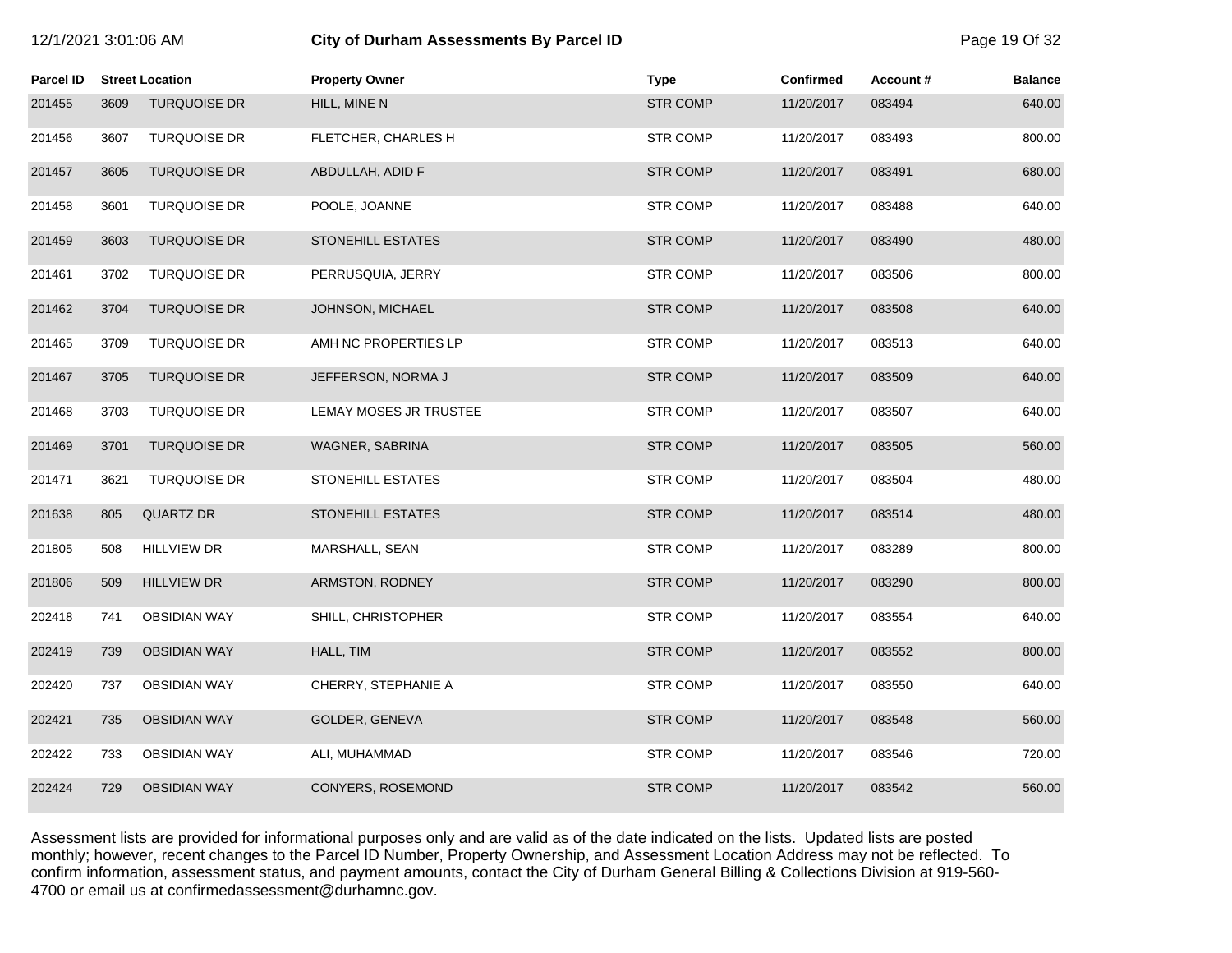| 12/1/2021 3:01:06 AM |                |                        | <b>City of Durham Assessments By Parcel ID</b> |                 |                  |          | Page 20 Of 32  |  |
|----------------------|----------------|------------------------|------------------------------------------------|-----------------|------------------|----------|----------------|--|
| <b>Parcel ID</b>     |                | <b>Street Location</b> | <b>Property Owner</b>                          | <b>Type</b>     | <b>Confirmed</b> | Account# | <b>Balance</b> |  |
| 202425               | 727            | <b>OBSIDIAN WAY</b>    | <b>WATKINS, ANTHONY</b>                        | <b>STR COMP</b> | 11/20/2017       | 083540   | 200.00         |  |
| 202426               | 725            | <b>OBSIDIAN WAY</b>    | <b>EASON, ETHEL N</b>                          | <b>STR COMP</b> | 11/20/2017       | 083538   | 800.00         |  |
| 202427               | 723            | <b>OBSIDIAN WAY</b>    | KAPRAL, GARY J                                 | <b>STR COMP</b> | 11/20/2017       | 083536   | 560.00         |  |
| 202428               | 721            | <b>OBSIDIAN WAY</b>    | BRADY, MARILYN                                 | <b>STR COMP</b> | 11/20/2017       | 083534   | 640.00         |  |
| 202429               | 719            | <b>OBSIDIAN WAY</b>    | AFIFI, OSAMA                                   | <b>STR COMP</b> | 11/20/2017       | 083532   | 640.00         |  |
| 202430               | 718            | <b>OBSIDIAN WAY</b>    | BUCCAFUFCO, ADAM N                             | <b>STR COMP</b> | 11/20/2017       | 083531   | 640.00         |  |
| 202431               | 720            | <b>OBSIDIAN WAY</b>    | JONES, DANA                                    | <b>STR COMP</b> | 11/20/2017       | 083533   | 800.00         |  |
| 202432               | 722            | <b>OBSIDIAN WAY</b>    | RUSS, ROSA L                                   | <b>STR COMP</b> | 11/20/2017       | 083535   | 640.00         |  |
| 202435               | 728            | <b>OBSIDIAN WAY</b>    | CLICK, MONICA                                  | <b>STR COMP</b> | 11/20/2017       | 083541   | 800.00         |  |
| 202437               | 732            | <b>OBSIDIAN WAY</b>    | HILL, TAMARA                                   | <b>STR COMP</b> | 11/20/2017       | 083545   | 720.00         |  |
| 202438               | 734            | <b>OBSIDIAN WAY</b>    | BHARGAVA, DEEPIKA                              | <b>STR COMP</b> | 11/20/2017       | 083547   | 720.00         |  |
| 202439               | 736            | <b>OBSIDIAN WAY</b>    | ESPINOZA, JOEL                                 | <b>STR COMP</b> | 11/20/2017       | 083549   | 720.00         |  |
| 202441               | 740            | <b>OBSIDIAN WAY</b>    | APONTE, STACY V                                | <b>STR COMP</b> | 11/20/2017       | 083553   | 300.00         |  |
| 202442               | 743            | <b>OBSIDIAN WAY</b>    | <b>STONEHILL ESTATES</b>                       | <b>STR COMP</b> | 11/20/2017       | 083555   | 480.00         |  |
| 202445               | 715            | <b>OBSIDIAN WAY</b>    | ABDELATIF, MOHAMAD                             | <b>STR COMP</b> | 11/20/2017       | 083528   | 640.00         |  |
| 202448               | 707            | <b>OBSIDIAN WAY</b>    | SIMPSON MCKOY, KIMBERLY                        | <b>STR COMP</b> | 11/20/2017       | 083521   | 800.00         |  |
| 202449               | 705            | <b>OBSIDIAN WAY</b>    | <b>HARRIS, FELICIA</b>                         | <b>STR COMP</b> | 11/20/2017       | 083519   | 640.00         |  |
| 202451               | $\overline{4}$ | <b>OLIVENE DR</b>      | DOLES, ROBIN                                   | <b>STR COMP</b> | 11/20/2017       | 083558   | 640.00         |  |
| 202452               | 6              | OLIVENE DR             | BAKER, ERIC M                                  | <b>STR COMP</b> | 11/20/2017       | 083560   | 640.00         |  |
| 202453               | $\mathbf{1}$   | <b>OLIVENE DR</b>      | BERRYMAN, TANNEIKA                             | <b>STR COMP</b> | 11/20/2017       | 083556   | 640.00         |  |
| 202454               | 606            | <b>OBSIDIAN WAY</b>    | MOORE, GWENDOLYN                               | <b>STR COMP</b> | 11/20/2017       | 083515   | 720.00         |  |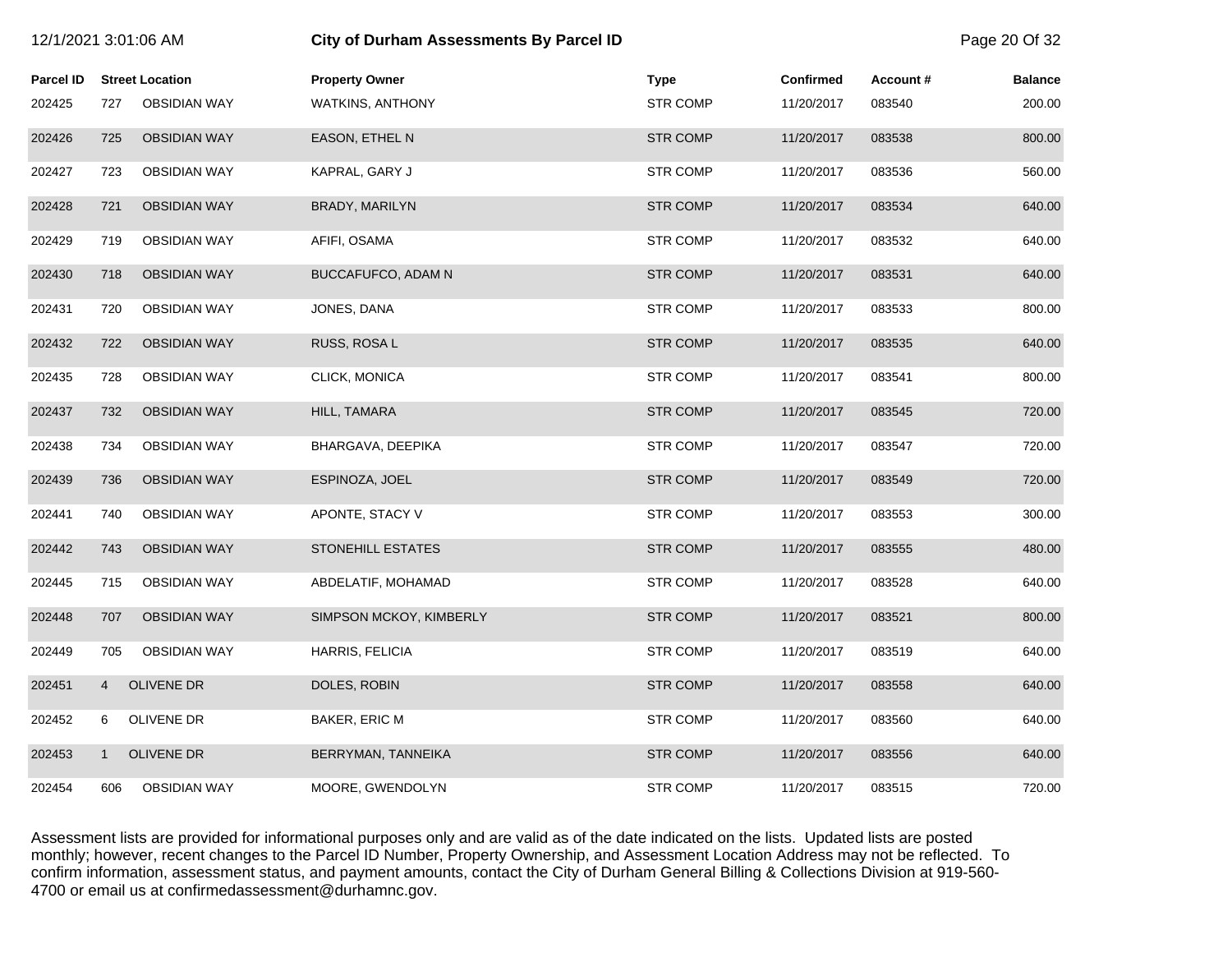# 12/1/2021 3:01:06 AM **City of Durham Assessments By Parcel ID** Page 21 Of 32

| Parcel ID | <b>Street Location</b>     | <b>Property Owner</b>           | <b>Type</b>       | <b>Confirmed</b> | Account# | <b>Balance</b> |
|-----------|----------------------------|---------------------------------|-------------------|------------------|----------|----------------|
| 202455    | <b>OBSIDIAN WAY</b><br>702 | ABRAM, WALTER                   | <b>STR COMP</b>   | 11/20/2017       | 083517   | 640.00         |
| 202457    | <b>OBSIDIAN WAY</b><br>706 | RUDE, NATALYA A                 | <b>STR COMP</b>   | 11/20/2017       | 083520   | 640.00         |
| 202458    | 708<br><b>OBSIDIAN WAY</b> | PERRY, CHAD                     | <b>STR COMP</b>   | 11/20/2017       | 083522   | 480.00         |
| 202460    | <b>OBSIDIAN WAY</b><br>712 | BELL, JAMISE                    | <b>STR COMP</b>   | 11/20/2017       | 083526   | 560.00         |
| 202461    | <b>OBSIDIAN WAY</b><br>714 | IH3 PROPERTY NORTH CAROLINA, LP | <b>STR COMP</b>   | 11/20/2017       | 083527   | 640.00         |
| 202463    | <b>OBSIDIAN WAY</b><br>608 | STONEHILL ESTATES               | <b>STR COMP</b>   | 11/20/2017       | 083516   | 480.00         |
| 202464    | <b>OLIVENE DR</b><br>8     | PRISCO, MARIA                   | <b>STR COMP</b>   | 11/20/2017       | 083562   | 640.00         |
| 202465    | <b>OLIVENE DR</b><br>10    | <b>WILLIAMS, JEROME</b>         | <b>STR COMP</b>   | 11/20/2017       | 083564   | 640.00         |
| 202469    | 19<br><b>OLIVENE DR</b>    | BOURNE, NZINGA                  | <b>STR COMP</b>   | 11/20/2017       | 083570   | 720.00         |
| 202470    | <b>OLIVENE DR</b><br>17    | MARTINEZ, JOSE M                | <b>STR COMP</b>   | 11/20/2017       | 083569   | 640.00         |
| 202471    | 15<br><b>OLIVENE DR</b>    | ORTIZ MURCIA, LUIS A            | <b>STR COMP</b>   | 11/20/2017       | 083568   | 640.00         |
| 202473    | <b>OLIVENE DR</b><br>11    | <b>BOBBITT, MICHAEL J</b>       | <b>STR COMP</b>   | 11/20/2017       | 083565   | 800.00         |
| 202474    | OLIVENE DR<br>9            | JOHNSON, RICHARD                | <b>STR COMP</b>   | 11/20/2017       | 083563   | 720.00         |
| 202475    | OLIVENE DR<br>$\mathbf{7}$ | JACKSON, JANELLE                | <b>STR COMP</b>   | 11/20/2017       | 083561   | 800.00         |
| 202477    | <b>OLIVENE DR</b><br>3     | MCMILLIAN, MYISHANKA            | <b>STR COMP</b>   | 11/20/2017       | 083557   | 800.00         |
| 202606    | 3211<br>ROWENA AVE         | MOORE, MILTON                   | <b>SEWER MAIN</b> | 9/18/2006        | 081518   | 1,970.58       |
| 202610    | 3201<br>ROWENA AVE         | MOORE, MILTON                   | <b>SEWER MAIN</b> | 9/18/2006        | 081523   | 253.79         |
| 204141    | <b>HILLVIEW DR</b><br>506  | WARE, DERRICK E                 | <b>STR COMP</b>   | 11/20/2017       | 083287   | 640.00         |
| 204142    | 504<br><b>HILLVIEW DR</b>  | SMITH, CHRISTINE                | <b>STR COMP</b>   | 11/20/2017       | 083286   | 640.00         |
| 204144    | 416<br><b>HILLVIEW DR</b>  | <b>BAKHSHI, RANBIR</b>          | <b>STR COMP</b>   | 11/20/2017       | 083284   | 640.00         |
| 204145    | 414<br><b>HILLVIEW DR</b>  | UYAMA, MARGARET                 | <b>STR COMP</b>   | 11/20/2017       | 083283   | 640.00         |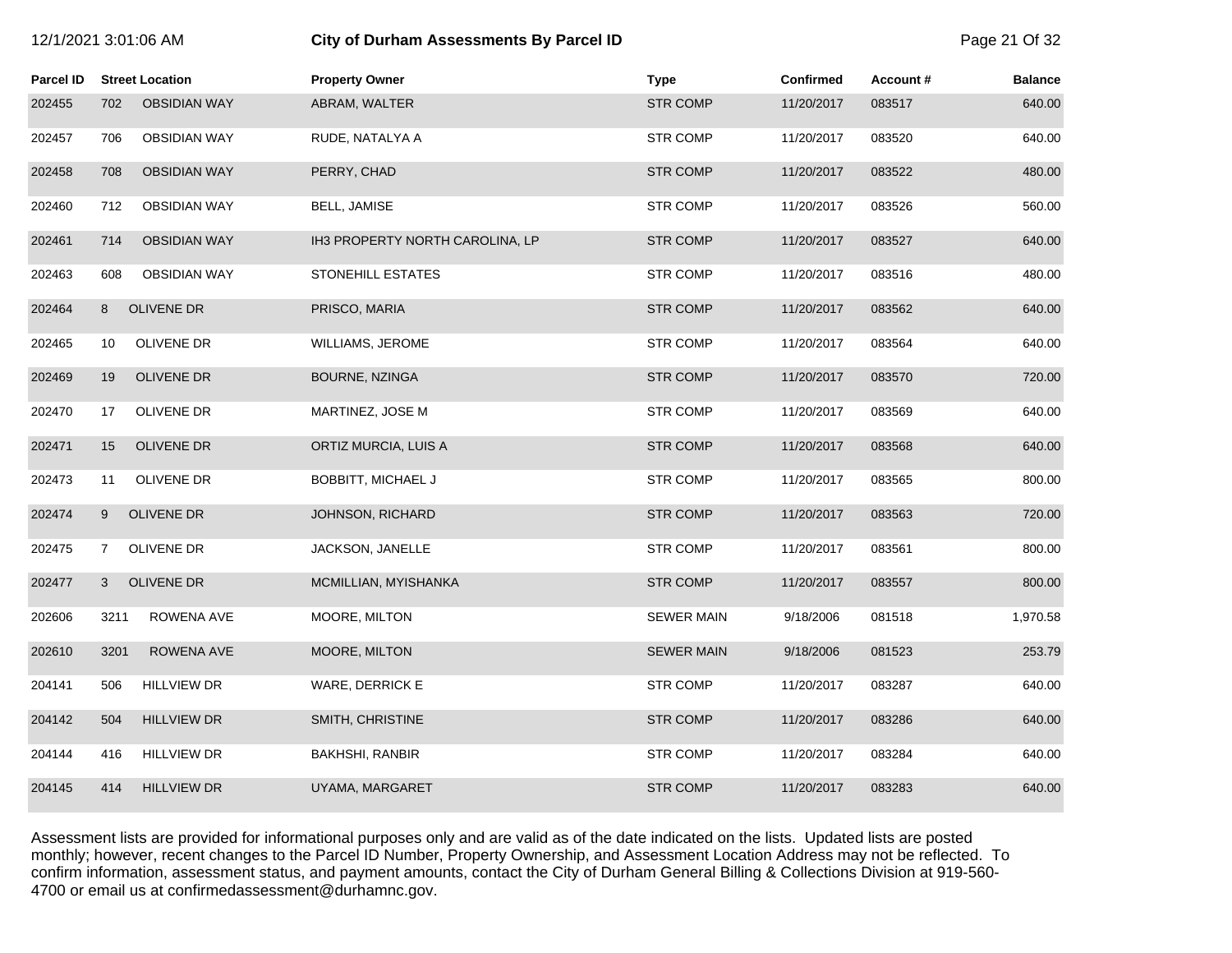| 12/1/2021 3:01:06 AM |                |                        | <b>City of Durham Assessments By Parcel ID</b> |                 |                  |          | Page 22 Of 32  |
|----------------------|----------------|------------------------|------------------------------------------------|-----------------|------------------|----------|----------------|
| <b>Parcel ID</b>     |                | <b>Street Location</b> | <b>Property Owner</b>                          | <b>Type</b>     | <b>Confirmed</b> | Account# | <b>Balance</b> |
| 204147               | $\mathbf{1}$   | SPICEWOOD CT           | BURNETT, MARLENE                               | <b>STR COMP</b> | 11/20/2017       | 083291   | 640.00         |
| 204148               | 3              | SPICEWOOD CT           | DIXON, TAMMIE C                                | <b>STR COMP</b> | 11/20/2017       | 083293   | 640.00         |
| 204149               | 5              | SPICEWOOD CT           | <b>GRENIER, ANITA M</b>                        | <b>STR COMP</b> | 11/20/2017       | 083295   | 640.00         |
| 204150               | $\overline{7}$ | SPICEWOOD CT           | <b>HARMSEN, KATIE</b>                          | <b>STR COMP</b> | 11/20/2017       | 083297   | 720.00         |
| 204151               | 6              | SPICEWOOD CT           | <b>IVEY, LAKEISHA</b>                          | <b>STR COMP</b> | 11/20/2017       | 083296   | 640.00         |
| 204155               | 318            | <b>HILLVIEW DR</b>     | WEATHERBURNE, ELIZABETH B                      | <b>STR COMP</b> | 11/20/2017       | 083277   | 800.00         |
| 204158               | 312            | <b>HILLVIEW DR</b>     | JONES, ANTHONY                                 | <b>STR COMP</b> | 11/20/2017       | 083271   | 800.00         |
| 204159               | 310            | <b>HILLVIEW DR</b>     | SOGOMO, CAROLINE J                             | <b>STR COMP</b> | 11/20/2017       | 083269   | 720.00         |
| 204160               | 308            | <b>HILLVIEW DR</b>     | <b>GOBRECHT, JARED B</b>                       | <b>STR COMP</b> | 11/20/2017       | 083267   | 640.00         |
| 204161               | 307            | <b>HILLVIEW DR</b>     | MIAL, TERRI A                                  | <b>STR COMP</b> | 11/20/2017       | 083266   | 640.00         |
| 204162               | 309            | <b>HILLVIEW DR</b>     | TOOMER, TYRONE                                 | <b>STR COMP</b> | 11/20/2017       | 083268   | 720.00         |
| 204163               | 311            | <b>HILLVIEW DR</b>     | STYNES, BRIAN                                  | <b>STR COMP</b> | 11/20/2017       | 083270   | 640.00         |
| 204164               | 313            | <b>HILLVIEW DR</b>     | BAY, BESSIE M                                  | <b>STR COMP</b> | 11/20/2017       | 083272   | 720.00         |
| 204165               | 315            | <b>HILLVIEW DR</b>     | THOMAS, ANTONETTE L                            | <b>STR COMP</b> | 11/20/2017       | 083274   | 60.00          |
| 204166               | 317            | <b>HILLVIEW DR</b>     | MANGUM, PATRICIA                               | <b>STR COMP</b> | 11/20/2017       | 083276   | 640.00         |
| 204167               | 319            | <b>HILLVIEW DR</b>     | ELLISON, ALICIA                                | <b>STR COMP</b> | 11/20/2017       | 083278   | 640.00         |
| 204168               | 602            | <b>WEATHERVANE DR</b>  | TAYLOR, DIANE                                  | <b>STR COMP</b> | 11/20/2017       | 083298   | 720.00         |
| 204169               | 604            | <b>WEATHERVANE DR</b>  | DUNN, MILES                                    | <b>STR COMP</b> | 11/20/2017       | 083299   | 480.00         |
| 204171               | 410            | <b>HILLVIEW DR</b>     | TRIANGLE GREENWAYS COUNCIL                     | <b>STR COMP</b> | 11/20/2017       | 083281   | 800.00         |
| 204173               | 304            | <b>HILLVIEW DR</b>     | HUANG, HANS                                    | <b>STR COMP</b> | 11/20/2017       | 083263   | 640.00         |
| 204174               | 302            | <b>HILLVIEW DR</b>     | PRUETT, BENJAMIN                               | <b>STR COMP</b> | 11/20/2017       | 083262   | 640.00         |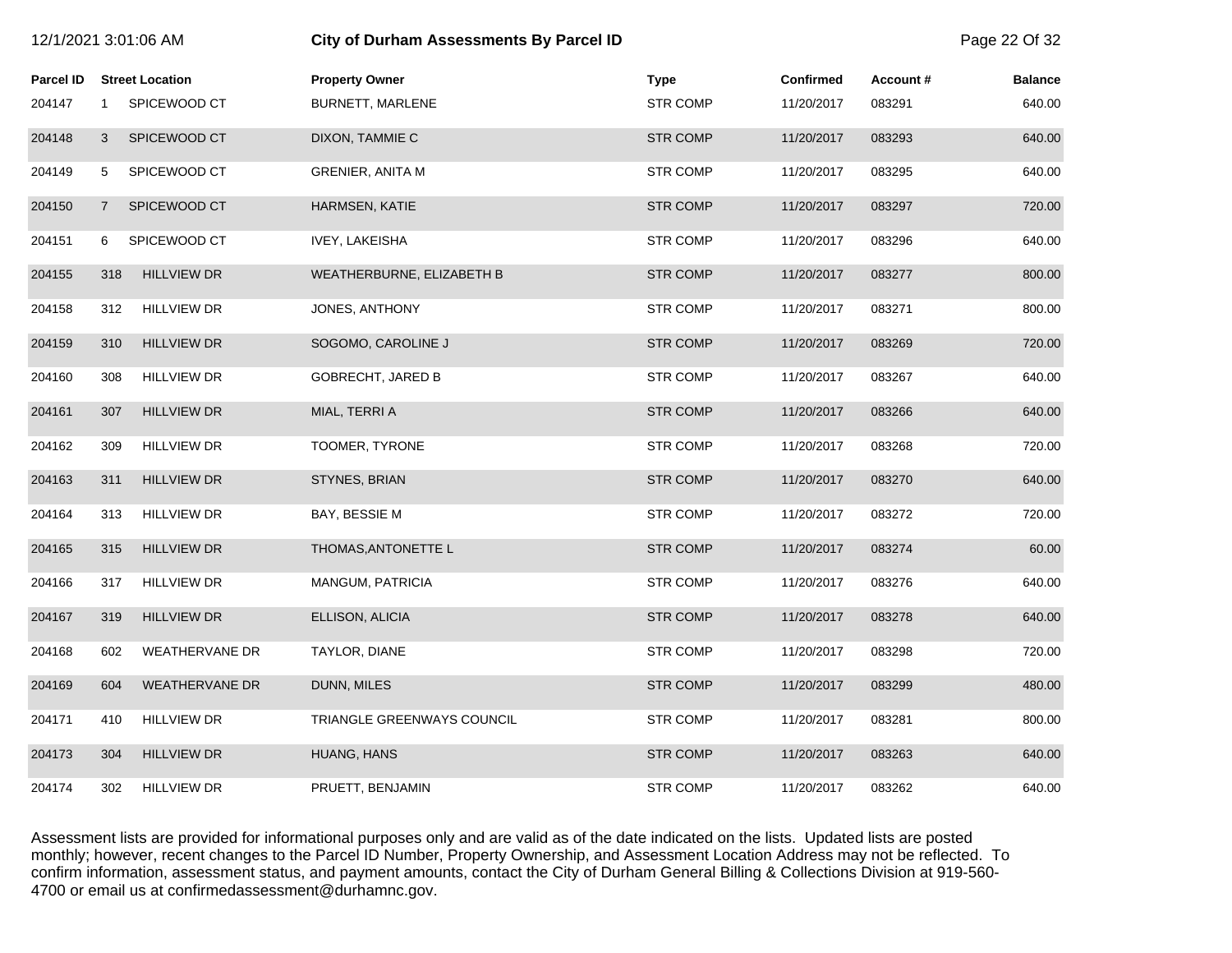| 12/1/2021 3:01:06 AM |              |                        | City of Durham Assessments By Parcel ID |                 |                  |          | Page 23 Of 32  |
|----------------------|--------------|------------------------|-----------------------------------------|-----------------|------------------|----------|----------------|
| <b>Parcel ID</b>     |              | <b>Street Location</b> | <b>Property Owner</b>                   | <b>Type</b>     | <b>Confirmed</b> | Account# | <b>Balance</b> |
| 204175               | 226          | <b>HILLVIEW DR</b>     | STEVENS, CALISTA                        | <b>STR COMP</b> | 11/20/2017       | 083260   | 640.00         |
| 204176               | 224          | <b>HILLVIEW DR</b>     | LUCAS, BARBARA                          | <b>STR COMP</b> | 11/20/2017       | 083259   | 480.00         |
| 204177               | 222          | <b>HILLVIEW DR</b>     | ORGLAN, PERRY                           | STR COMP        | 11/20/2017       | 083258   | 640.00         |
| 204179               | 218          | HILLVIEW DR            | HOLLCRAFT, WILLIAM                      | <b>STR COMP</b> | 11/20/2017       | 083254   | 640.00         |
| 204181               | 214          | <b>HILLVIEW DR</b>     | TON, TRAN                               | <b>STR COMP</b> | 11/20/2017       | 083250   | 640.00         |
| 204182               | 212          | <b>HILLVIEW DR</b>     | KULIS, CHRISTOPHER                      | <b>STR COMP</b> | 11/20/2017       | 083248   | 640.00         |
| 204183               | 210          | <b>HILLVIEW DR</b>     | CAMPBELL, JUNIUS C                      | <b>STR COMP</b> | 11/20/2017       | 083246   | 720.00         |
| 204184               | 208          | <b>HILLVIEW DR</b>     | MUMAWEL, SHEWAKENA                      | <b>STR COMP</b> | 11/20/2017       | 083244   | 800.00         |
| 204185               | 206          | <b>HILLVIEW DR</b>     | SHORT, MAUREEN                          | <b>STR COMP</b> | 11/20/2017       | 083242   | 720.00         |
| 204187               | 202          | <b>HILLVIEW DR</b>     | SINGLETON, GEORGE                       | STR COMP        | 11/20/2017       | 083239   | 720.00         |
| 204188               | 205          | <b>HILLVIEW DR</b>     | IH3 PROPERTY NORTH CAROLINA, LP         | <b>STR COMP</b> | 11/20/2017       | 083241   | 640.00         |
| 204189               | 207          | <b>HILLVIEW DR</b>     | JOSEPH, CRYSTAL                         | <b>STR COMP</b> | 11/20/2017       | 083243   | 640.00         |
| 204192               | 213          | <b>HILLVIEW DR</b>     | GREENLEE, WILLIAM                       | STR COMP        | 11/20/2017       | 083249   | 640.00         |
| 204193               | 215          | <b>HILLVIEW DR</b>     | WOODWARD, JAMIE L                       | <b>STR COMP</b> | 11/20/2017       | 083251   | 640.00         |
| 204195               | 221          | <b>HILLVIEW DR</b>     | KERKAU, MICHAEL J                       | <b>STR COMP</b> | 11/20/2017       | 083257   | 800.00         |
| 204197               | 603          | <b>CONOVER RD</b>      | LI, SIGUI                               | <b>STR COMP</b> | 11/20/2017       | 083332   | 800.00         |
| 204198               | 301          | <b>HILLVIEW DR</b>     | REID, JAMES A                           | <b>STR COMP</b> | 11/20/2017       | 083261   | 640.00         |
| 204199               | 305          | <b>HILLVIEW DR</b>     | NZUYEN, MIEN                            | <b>STR COMP</b> | 11/20/2017       | 083264   | 640.00         |
| 204202               | $\mathbf{1}$ | RED SAGE CT            | LAMBERT, MATTHEW                        | <b>STR COMP</b> | 11/20/2017       | 083319   | 800.00         |
| 204204               | 5            | <b>RED SAGE CT</b>     | SELLS, DALE L                           | <b>STR COMP</b> | 11/20/2017       | 083323   | 640.00         |
| 204207               | 11           | <b>RED SAGE CT</b>     | RATHJEN, CHRIS                          | <b>STR COMP</b> | 11/20/2017       | 083329   | 800.00         |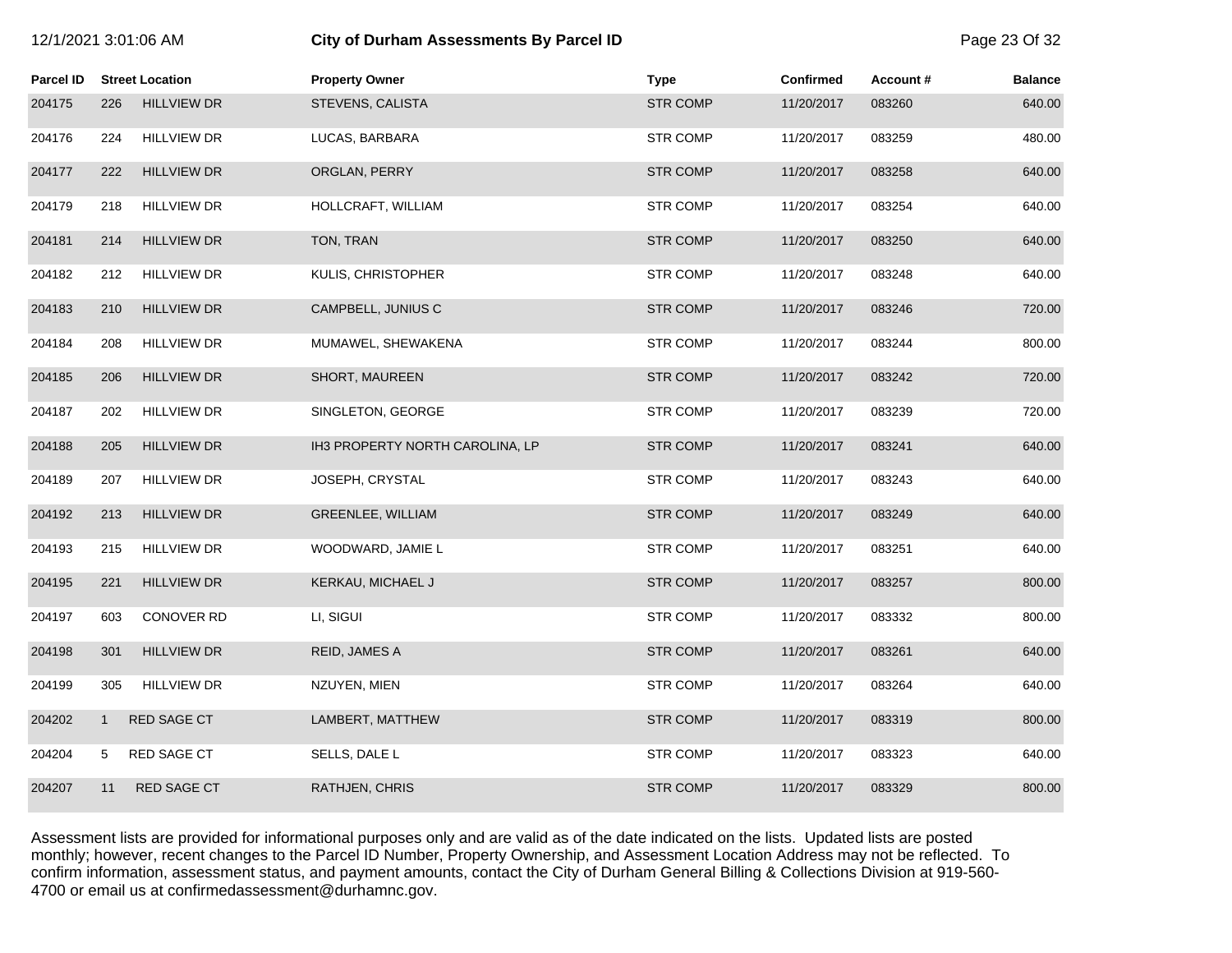| 12/1/2021 3:01:06 AM |                |                        | City of Durham Assessments By Parcel ID |  |                 |                  | Page 24 Of 32 |                |
|----------------------|----------------|------------------------|-----------------------------------------|--|-----------------|------------------|---------------|----------------|
| Parcel ID            |                | <b>Street Location</b> | <b>Property Owner</b>                   |  | <b>Type</b>     | <b>Confirmed</b> | Account#      | <b>Balance</b> |
| 204209               | 10             | <b>RED SAGE CT</b>     | FERGUSON, DANIEL                        |  | <b>STR COMP</b> | 11/20/2017       | 083328        | 720.00         |
| 204212               | $\overline{4}$ | RED SAGE CT            | CABRERA, TONYA                          |  | <b>STR COMP</b> | 11/20/2017       | 083322        | 720.00         |
| 204213               | 2              | <b>RED SAGE CT</b>     | WHITTEN, WANDA                          |  | <b>STR COMP</b> | 11/20/2017       | 083320        | 640.00         |
| 204214               | 707            | <b>WEATHERVANE DR</b>  | ROSARIO, RACHELLE                       |  | <b>STR COMP</b> | 11/20/2017       | 083306        | 640.00         |
| 204215               | 709            | <b>WEATHERVANE DR</b>  | GALLOP, ANTHONY Q                       |  | <b>STR COMP</b> | 11/20/2017       | 083308        | 640.00         |
| 204216               | 711            | WEATHERVANE DR         | LOWE, BARBARA                           |  | <b>STR COMP</b> | 11/20/2017       | 083310        | 640.00         |
| 204217               | 715            | <b>WEATHERVANE DR</b>  | PATTON, CORETTA D                       |  | <b>STR COMP</b> | 11/20/2017       | 083313        | 80.00          |
| 204219               | 102            | RONDELAY DR            | DICKSON, HAMILTON D                     |  | <b>STR COMP</b> | 11/20/2017       | 083372        | 720.00         |
| 204221               | 103            | RONDELAY DR            | NEWKIRK, ERIC                           |  | <b>STR COMP</b> | 11/20/2017       | 083373        | 800.00         |
| 204222               | 105            | RONDELAY DR            | PELAEZ, SLAVIO J                        |  | <b>STR COMP</b> | 11/20/2017       | 083374        | 640.00         |
| 204223               | 107            | RONDELAY DR            | MARROW, BETHORA                         |  | <b>STR COMP</b> | 11/20/2017       | 083375        | 720.00         |
| 204225               | 201            | RONDELAY DR            | HALL, NATASHA                           |  | <b>STR COMP</b> | 11/20/2017       | 083377        | 720.00         |
| 204226               | 720            | <b>WEATHERVANE DR</b>  | COLELLA, STEVEN                         |  | <b>STR COMP</b> | 11/20/2017       | 083317        | 640.00         |
| 204227               | 718            | <b>WEATHERVANE DR</b>  | THACKER, MATTHEW                        |  | <b>STR COMP</b> | 11/20/2017       | 083315        | 500.00         |
| 204228               | 716            | <b>WEATHERVANE DR</b>  | THOMAS, ETIENNE M                       |  | <b>STR COMP</b> | 11/20/2017       | 083314        | 720.00         |
| 204230               | 712            | <b>WEATHERVANE DR</b>  | KIRKLAND, BETTY                         |  | <b>STR COMP</b> | 11/20/2017       | 083311        | 720.00         |
| 204232               | 706            | <b>WEATHERVANE DR</b>  | NOBLE, SARAH J                          |  | <b>STR COMP</b> | 11/20/2017       | 083305        | 800.00         |
| 204233               | 704            | <b>WEATHERVANE DR</b>  | GONZALEZ, JORGE                         |  | <b>STR COMP</b> | 11/20/2017       | 083304        | 300.00         |
| 204234               | 702            | <b>WEATHERVANE DR</b>  | HO, CHRISTOPHER                         |  | <b>STR COMP</b> | 11/20/2017       | 083303        | 560.00         |
| 204236               | 608            | <b>WEATHERVANE DR</b>  | WISE, ROBERT                            |  | <b>STR COMP</b> | 11/20/2017       | 083301        | 640.00         |
| 204237               | 606            | <b>WEATHERVANE DR</b>  | TORAIN, CANDICE                         |  | <b>STR COMP</b> | 11/20/2017       | 083300        | 800.00         |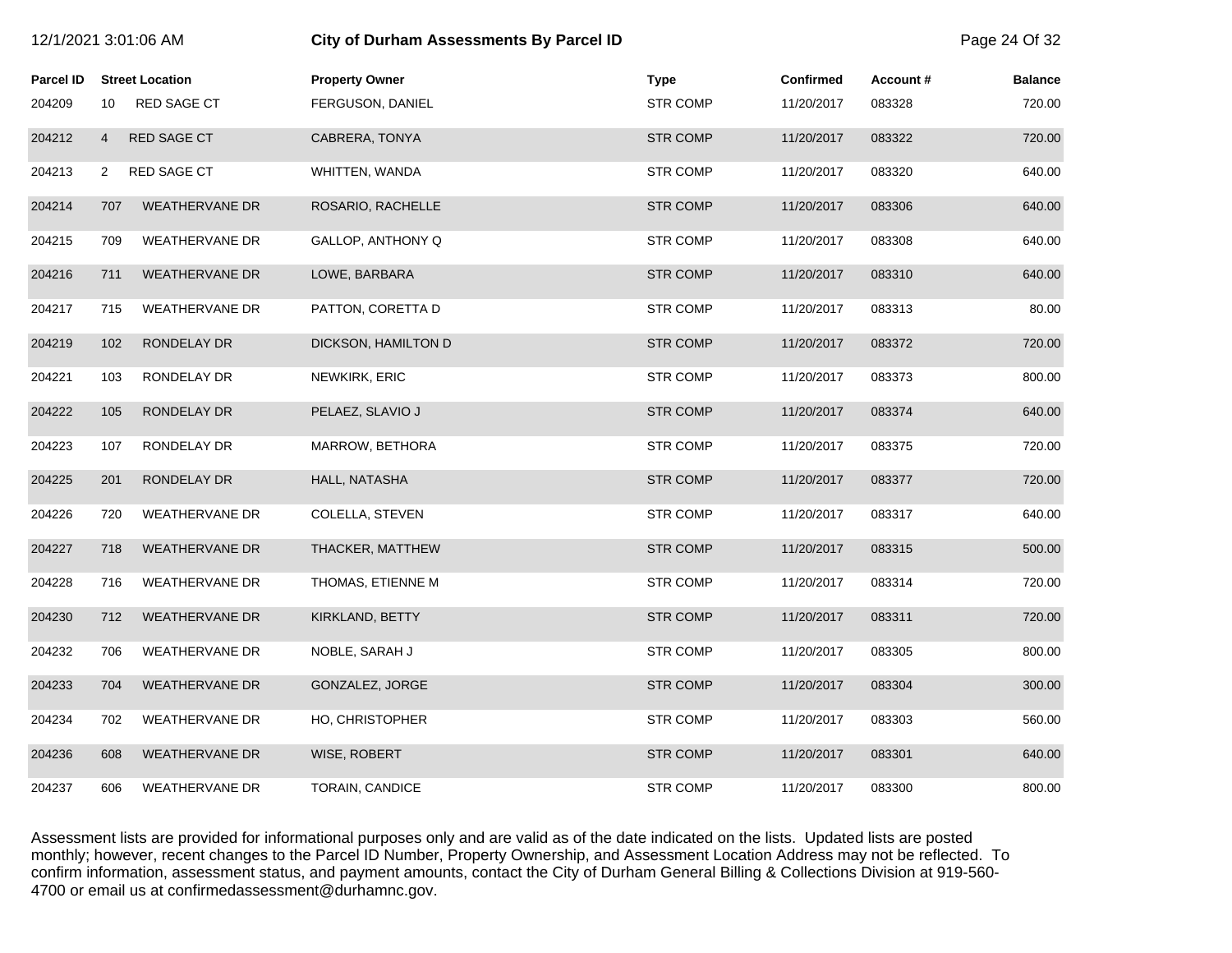| 2/1/2021 3:01:06 AM |  |  |
|---------------------|--|--|
|---------------------|--|--|

## 12/1/2021 3:01:06 AM **City of Durham Assessments By Parcel ID** Page 25 Of 32

| <b>Parcel ID</b> |     | <b>Street Location</b> | <b>Property Owner</b>         | <b>Type</b>     | <b>Confirmed</b> | Account# | <b>Balance</b> |
|------------------|-----|------------------------|-------------------------------|-----------------|------------------|----------|----------------|
| 204238           | 708 | <b>WEATHERVANE DR</b>  | TRIANGLE GREENWAYS COUNCIL    | <b>STR COMP</b> | 11/20/2017       | 083307   | 800.00         |
| 204239           | 605 | <b>CONOVER RD</b>      | NEAL, STEPHEN W               | <b>STR COMP</b> | 11/20/2017       | 083333   | 640.00         |
| 204240           | 607 | <b>CONOVER RD</b>      | O'BRIAN LEWIS, PATRICK        | <b>STR COMP</b> | 11/20/2017       | 083335   | 800.00         |
| 204241           | 609 | CONOVER RD             | WALDER, TARA                  | <b>STR COMP</b> | 11/20/2017       | 083337   | 720.00         |
| 204243           | 613 | <b>CONOVER RD</b>      | RUFFIN, DEITRA                | <b>STR COMP</b> | 11/20/2017       | 083341   | 720.00         |
| 204244           | 615 | CONOVER RD             | <b>HALABI REVOCABLE TRUST</b> | <b>STR COMP</b> | 11/20/2017       | 083343   | 640.00         |
| 204245           | 616 | <b>CONOVER RD</b>      | WORTHY, EVELYN M              | <b>STR COMP</b> | 11/20/2017       | 083344   | 720.00         |
| 204246           | 614 | CONOVER RD             | MCARTHUR, TIMOTHY             | <b>STR COMP</b> | 11/20/2017       | 083342   | 800.00         |
| 204247           | 612 | <b>CONOVER RD</b>      | JONES, CLAYTON J JR           | <b>STR COMP</b> | 11/20/2017       | 083340   | 640.00         |
| 204248           | 610 | CONOVER RD             | RAGUSA, MICHELLE              | STR COMP        | 11/20/2017       | 083338   | 640.00         |
| 204250           | 606 | <b>CONOVER RD</b>      | PARFITT, SETH                 | <b>STR COMP</b> | 11/20/2017       | 083334   | 720.00         |
| 204254           | 401 | <b>HILLVIEW DR</b>     | TRIANGLE GREENWAYS COUNCIL    | <b>STR COMP</b> | 11/20/2017       | 083280   | 800.00         |
| 205720           | 722 | <b>WEATHERVANE DR</b>  | LYNN, LARRY D                 | <b>STR COMP</b> | 11/20/2017       | 083318   | 640.00         |
| 205722           | 205 | RONDELAY DR            | NGUYEN, THANH                 | <b>STR COMP</b> | 11/20/2017       | 083379   | 720.00         |
| 206289           | 107 | OAKCHEST CT            | MELTON, PHYLLIS               | <b>STR COMP</b> | 11/20/2017       | 083230   | 640.00         |
| 206292           | 115 | OAKCHEST CT            | FARMER, BRANDY                | <b>STR COMP</b> | 11/20/2017       | 083237   | 800.00         |
| 206293           | 117 | OAKCHEST CT            | <b>BROOKER, MARY E</b>        | <b>STR COMP</b> | 11/20/2017       | 083238   | 640.00         |
| 206294           | 112 | OAKCHEST CT            | BROWN, ORVILLE C              | <b>STR COMP</b> | 11/20/2017       | 083235   | 640.00         |
| 206295           | 110 | OAKCHEST CT            | MCQUEEN, ERICA                | <b>STR COMP</b> | 11/20/2017       | 083233   | 640.00         |
| 206296           | 108 | OAKCHEST CT            | TIAN, KAI                     | <b>STR COMP</b> | 11/20/2017       | 083231   | 461.00         |
| 206773           | 612 | <b>CHALCEDONY CT</b>   | SMITH, ELBERT L               | <b>STR COMP</b> | 11/20/2017       | 083591   | 800.00         |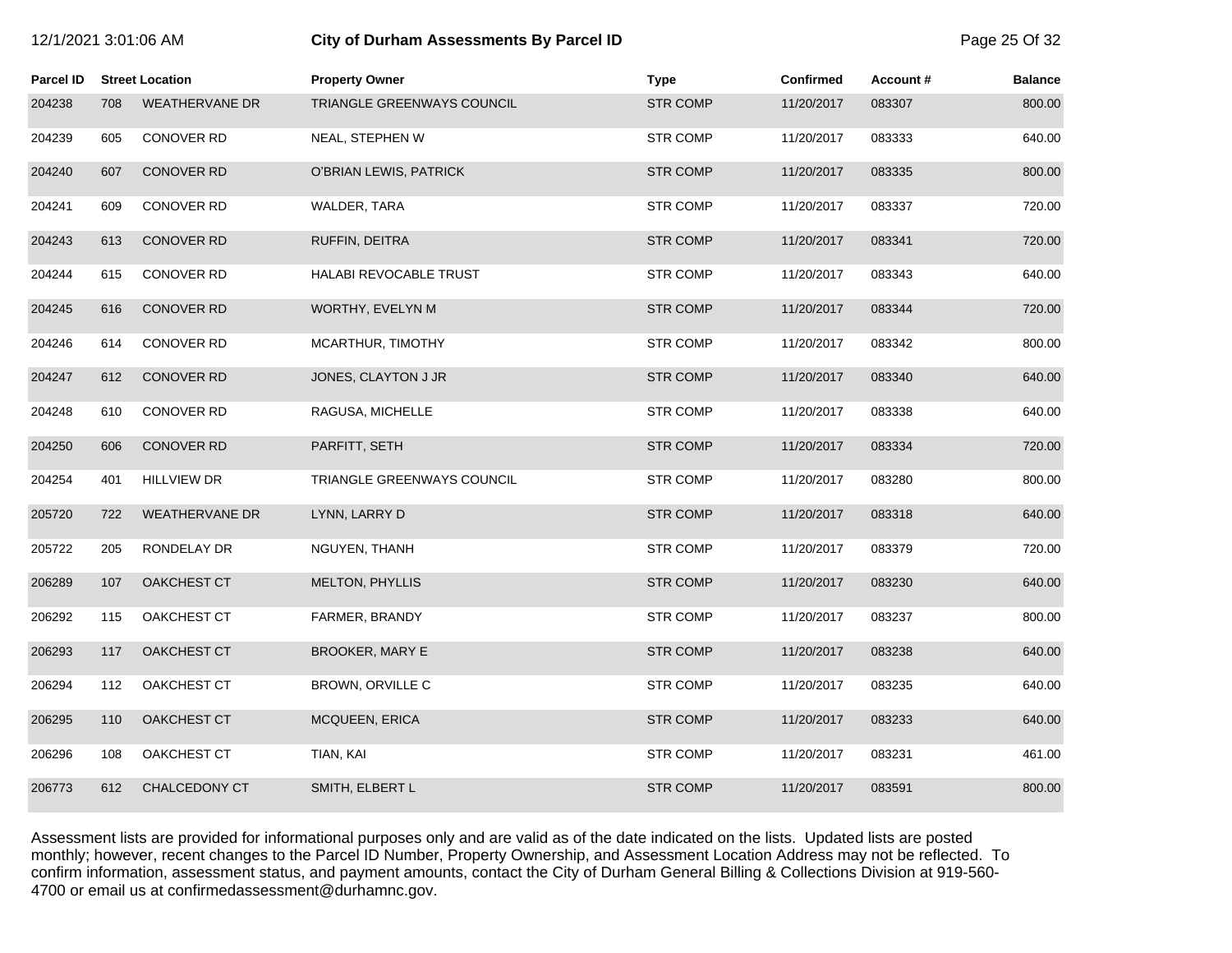| 12/1/2021 3:01:06 AM |      |                        | <b>City of Durham Assessments By Parcel ID</b> |                 |                  |          | Page 26 Of 32  |
|----------------------|------|------------------------|------------------------------------------------|-----------------|------------------|----------|----------------|
| <b>Parcel ID</b>     |      | <b>Street Location</b> | <b>Property Owner</b>                          | <b>Type</b>     | <b>Confirmed</b> | Account# | <b>Balance</b> |
| 206775               | 616  | CHALCEDONY CT          | GALEAS, BRENDA                                 | <b>STR COMP</b> | 11/20/2017       | 083594   | 640.00         |
| 206776               | 618  | CHALCEDONY CT          | AMH 2015-1 BORROWER LLC                        | <b>STR COMP</b> | 11/20/2017       | 083595   | 640.00         |
| 206777               | 620  | CHALCEDONY CT          | HERNANDEZ HUERTA, JOSE I                       | <b>STR COMP</b> | 11/20/2017       | 083597   | 640.00         |
| 206778               | 622  | CHALCEDONY CT          | BHARGAVA, DEEPIKA                              | <b>STR COMP</b> | 11/20/2017       | 083599   | 720.00         |
| 206779               | 624  | CHALCEDONY CT          | <b>BELAI, GHIORGHIS</b>                        | <b>STR COMP</b> | 11/20/2017       | 083601   | 800.00         |
| 206780               | 626  | CHALCEDONY CT          | MACKEY, BEN J                                  | <b>STR COMP</b> | 11/20/2017       | 083603   | 800.00         |
| 206781               | 630  | CHALCEDONY CT          | ARMSTRONG, INDIA S                             | <b>STR COMP</b> | 11/20/2017       | 083607   | 640.00         |
| 206782               | 632  | CHALCEDONY CT          | SINGLETON, BRITTANY                            | <b>STR COMP</b> | 11/20/2017       | 083609   | 640.00         |
| 206783               | 634  | CHALCEDONY CT          | ROGERS, GWENDOLYN L                            | <b>STR COMP</b> | 11/20/2017       | 083611   | 720.00         |
| 206785               | 631  | CHALCEDONY CT          | <b>BUSADA, ASHLEY A</b>                        | <b>STR COMP</b> | 11/20/2017       | 083608   | 640.00         |
| 206787               | 627  | CHALCEDONY CT          | FLYTHE, TOMEEKA                                | <b>STR COMP</b> | 11/20/2017       | 083604   | 640.00         |
| 206788               | 625  | CHALCEDONY CT          | ADAMS, JENILLE                                 | <b>STR COMP</b> | 11/20/2017       | 083602   | 640.00         |
| 206789               | 621  | CHALCEDONY CT          | LYNDS, FREDERICK                               | <b>STR COMP</b> | 11/20/2017       | 083598   | 640.00         |
| 206791               | 615  | CHALCEDONY CT          | <b>BARNETT, TEEA</b>                           | <b>STR COMP</b> | 11/20/2017       | 083593   | 720.00         |
| 206792               | 628  | CHALCEDONY CT          | <b>STONEHILL ESTATES</b>                       | <b>STR COMP</b> | 11/20/2017       | 083605   | 480.00         |
| 206793               | 602  | CHALCEDONY CT          | SIMPSON, MONA                                  | <b>STR COMP</b> | 11/20/2017       | 083584   | 800.00         |
| 206794               | 604  | CHALCEDONY CT          | WILLIAMS, BERETTA L                            | <b>STR COMP</b> | 11/20/2017       | 083585   | 800.00         |
| 206795               | 606  | CHALCEDONY CT          | SINGLETARY, JAMI                               | <b>STR COMP</b> | 11/20/2017       | 083586   | 800.00         |
| 206796               | 608  | CHALCEDONY CT          | PORTER, YUCCONDA                               | <b>STR COMP</b> | 11/20/2017       | 083588   | 800.00         |
| 206797               | 611  | CHALCEDONY CT          | <b>HERNDON, ISAAC</b>                          | <b>STR COMP</b> | 11/20/2017       | 083590   | 640.00         |
| 206799               | 3515 | PORTICO LN             | SPICER, DESI                                   | <b>STR COMP</b> | 11/20/2017       | 083580   | 800.00         |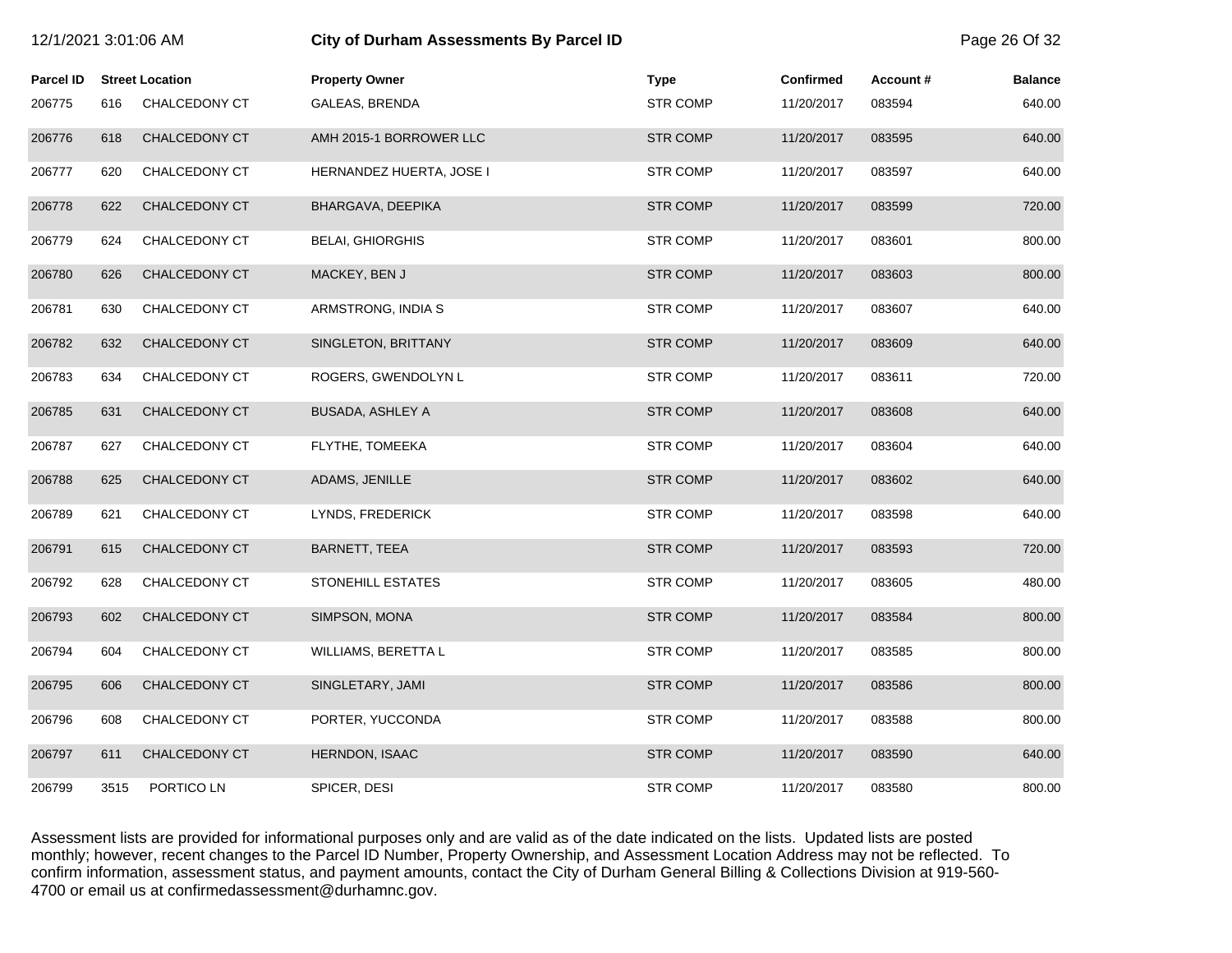|  |  |  | 12/1/2021 3:01:06 AM |  |
|--|--|--|----------------------|--|
|--|--|--|----------------------|--|

# **12/21/2021 3:01:00 City of Durham Assessments By Parcel ID** Page 27 Of 32

| <b>Parcel ID</b> |      | <b>Street Location</b> | <b>Property Owner</b>           | <b>Type</b>     | <b>Confirmed</b> | Account# | <b>Balance</b> |
|------------------|------|------------------------|---------------------------------|-----------------|------------------|----------|----------------|
| 206800           | 3511 | PORTICO LN             | MCENZIE, KRISTOFFER             | <b>STR COMP</b> | 11/20/2017       | 083577   | 640.00         |
| 206805           | 3510 | PORTICO LN             | MILLER, ALICIA                  | <b>STR COMP</b> | 11/20/2017       | 083576   | 640.00         |
| 206806           | 3512 | PORTICO LN             | OLIVA, JUAN A                   | <b>STR COMP</b> | 11/20/2017       | 083578   | 640.00         |
| 206809           | 3610 | PORTICO LN             | SCARBOROUGH, AMIRAH R           | <b>STR COMP</b> | 11/20/2017       | 083582   | 640.00         |
| 206810           | 3612 | PORTICO LN             | WHITT, ANGELA                   | <b>STR COMP</b> | 11/20/2017       | 083583   | 600.00         |
| 206811           | 623  | <b>CHALCEDONY CT</b>   | STONEHILL ESTATES               | <b>STR COMP</b> | 11/20/2017       | 083600   | 480.00         |
| 206814           | 104  | <b>CITRINE CT</b>      | HERNDON, LATACHIA               | <b>STR COMP</b> | 11/20/2017       | 083652   | 640.00         |
| 206815           | 106  | <b>CITRINE CT</b>      | RHODD, ANTOINETTE A             | <b>STR COMP</b> | 11/20/2017       | 083654   | 720.00         |
| 206816           | 108  | <b>CITRINE CT</b>      | HOLLIDAY, NIEASHA GREEN         | <b>STR COMP</b> | 11/20/2017       | 083655   | 640.00         |
| 206817           | 110  | <b>CITRINE CT</b>      | BLAND, KEVIN                    | <b>STR COMP</b> | 11/20/2017       | 083657   | 720.00         |
| 206820           | 116  | <b>CITRINE CT</b>      | WILLIS, TAWANDA                 | <b>STR COMP</b> | 11/20/2017       | 083663   | 720.00         |
| 206823           | 109  | <b>CITRINE CT</b>      | HENRY, ANTHONY                  | <b>STR COMP</b> | 11/20/2017       | 083656   | 640.00         |
| 206825           | 219  | LODESTONE DR           | OWUSU, SETH                     | <b>STR COMP</b> | 11/20/2017       | 083647   | 800.00         |
| 206826           | 217  | LODESTONE DR           | NOLASCO-GOMEZO, SAUL A          | <b>STR COMP</b> | 11/20/2017       | 083645   | 480.00         |
| 206829           | 106  | LODESTONE DR           | <b>BECK, DAVID</b>              | <b>STR COMP</b> | 11/20/2017       | 083615   | 640.00         |
| 206830           | 112  | LODESTONE DR           | EATMON, WILLONA                 | <b>STR COMP</b> | 11/20/2017       | 083619   | 800.00         |
| 206832           | 115  | <b>LODESTONE DR</b>    | HARVEL, SARAH                   | <b>STR COMP</b> | 11/20/2017       | 083621   | 640.00         |
| 206833           | 113  | LODESTONE DR           | PENN-REESE, MARY                | <b>STR COMP</b> | 11/20/2017       | 083620   | 640.00         |
| 206835           | 109  | LODESTONE DR           | IH3 PROPERTY NORTH CAROLINA, LP | <b>STR COMP</b> | 11/20/2017       | 083617   | 640.00         |
| 206836           | 107  | LODESTONE DR           | <b>BELL, STACY</b>              | <b>STR COMP</b> | 11/20/2017       | 083616   | 800.00         |
| 206837           | 105  | <b>LODESTONE DR</b>    | DAWSON, DEIDRA                  | <b>STR COMP</b> | 11/20/2017       | 083613   | 800.00         |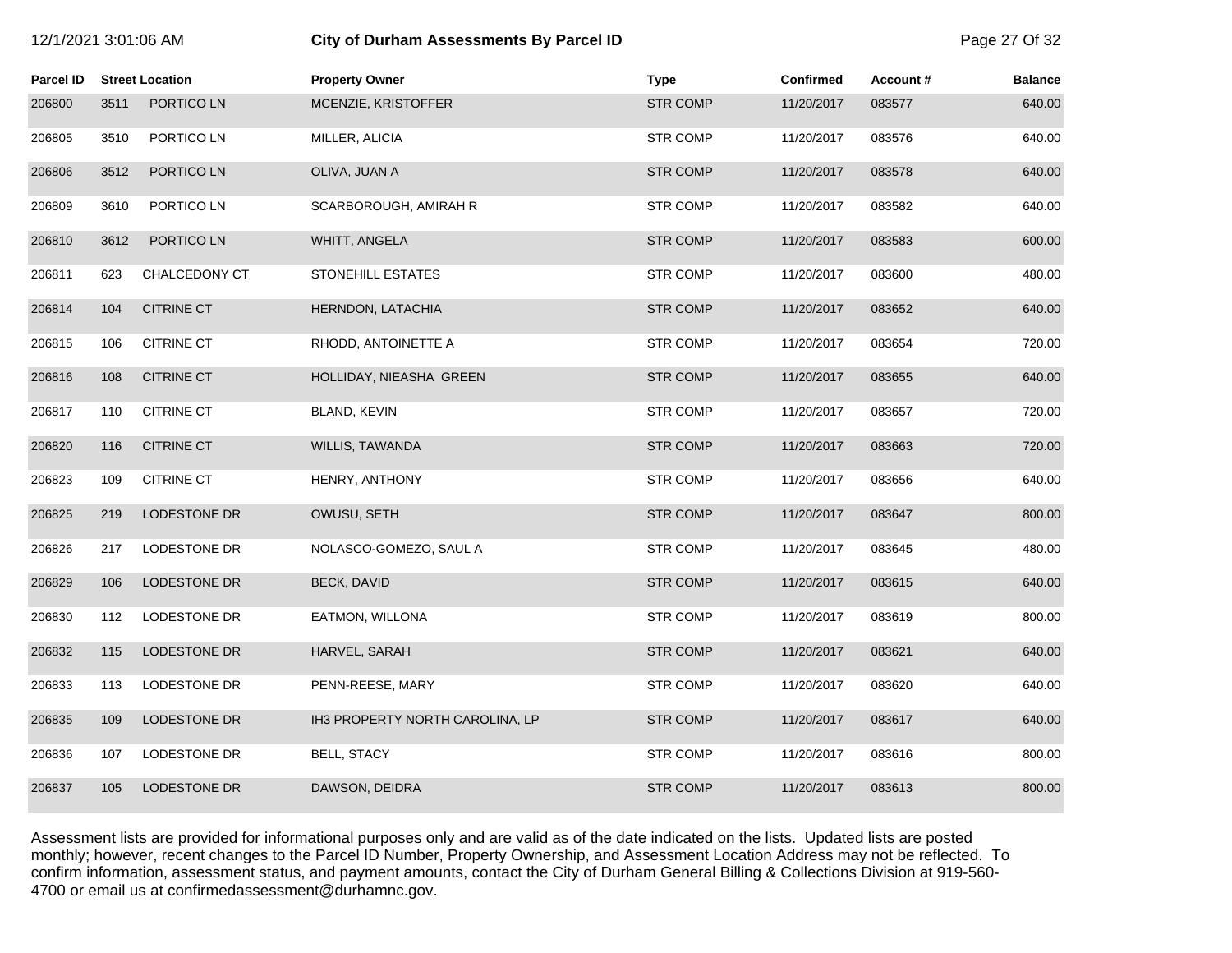| 12/1/2021 3:01:06 AM |     |                        | <b>City of Durham Assessments By Parcel ID</b> |                 |                  |          |                |
|----------------------|-----|------------------------|------------------------------------------------|-----------------|------------------|----------|----------------|
| <b>Parcel ID</b>     |     | <b>Street Location</b> | <b>Property Owner</b>                          | <b>Type</b>     | <b>Confirmed</b> | Account# | <b>Balance</b> |
| 206837               | 105 | LODESTONE DR           | WATERS, ANDREW M                               | <b>STR COMP</b> | 11/20/2017       | 083614   | 640.00         |
| 206840               | 215 | LODESTONE DR           | TIMBERLAKE, RENEE                              | <b>STR COMP</b> | 11/20/2017       | 083643   | 800.00         |
| 206842               | 211 | <b>LODESTONE DR</b>    | ARMENTA LUNA, ALBERTO                          | <b>STR COMP</b> | 11/20/2017       | 083639   | 640.00         |
| 206845               | 205 | LODESTONE DR           | GOMEZ, PABLO                                   | <b>STR COMP</b> | 11/20/2017       | 083636   | 640.00         |
| 206846               | 203 | LODESTONE DR           | KAHOE, DENNA                                   | <b>STR COMP</b> | 11/20/2017       | 083634   | 720.00         |
| 206847               | 201 | <b>LODESTONE DR</b>    | CORDERO, ROSA                                  | <b>STR COMP</b> | 11/20/2017       | 083633   | 640.00         |
| 206850               | 204 | LODESTONE DR           | NORTH WIND PROPERTIES                          | <b>STR COMP</b> | 11/20/2017       | 083635   | 640.00         |
| 206851               | 212 | <b>LODESTONE DR</b>    | PLEASANTS, NATARSHA                            | <b>STR COMP</b> | 11/20/2017       | 083640   | 800.00         |
| 206853               | 124 | <b>LODESTONE DR</b>    | <b>STONEHILL ESTATES</b>                       | <b>STR COMP</b> | 11/20/2017       | 083628   | 480.00         |
| 206855               | 122 | LODESTONE DR           | <b>BUTTS, MARCUS</b>                           | <b>STR COMP</b> | 11/20/2017       | 083626   | 640.00         |
| 206856               | 126 | LODESTONE DR           | RAKIRO, DOLLY                                  | <b>STR COMP</b> | 11/20/2017       | 083630   | 640.00         |
| 206858               | 123 | <b>LODESTONE DR</b>    | CAMACHO, MARIELENA                             | <b>STR COMP</b> | 11/20/2017       | 083627   | 640.00         |
| 206859               | 121 | LODESTONE DR           | WINKFIELD, ERNEST                              | <b>STR COMP</b> | 11/20/2017       | 083625   | 640.00         |
| 207666               | 634 | <b>CONOVER RD</b>      | CORPORA, PLACIDO                               | <b>STR COMP</b> | 11/20/2017       | 083359   | 720.00         |
| 207667               | 632 | <b>CONOVER RD</b>      | MOUALLEM, PIERRE                               | <b>STR COMP</b> | 11/20/2017       | 083357   | 640.00         |
| 207669               | 628 | CONOVER RD             | <b>BALLARD, STEVE T</b>                        | <b>STR COMP</b> | 11/20/2017       | 083353   | 800.00         |
| 207670               | 626 | <b>CONOVER RD</b>      | <b>BROOKS, WILLIAM</b>                         | <b>STR COMP</b> | 11/20/2017       | 083352   | 800.00         |
| 207672               | 622 | <b>CONOVER RD</b>      | ROOK, BRANDEE D                                | <b>STR COMP</b> | 11/20/2017       | 083349   | 560.00         |
| 207673               | 620 | CONOVER RD             | HERSHBERGER, TONYA                             | <b>STR COMP</b> | 11/20/2017       | 083348   | 619.36         |
| 207674               | 618 | <b>CONOVER RD</b>      | OTTI, EMMANUEL                                 | <b>STR COMP</b> | 11/20/2017       | 083346   | 480.00         |
| 207675               | 631 | <b>CONOVER RD</b>      | MFW INVESTMENTS LLC                            | <b>STR COMP</b> | 11/20/2017       | 083356   | 800.00         |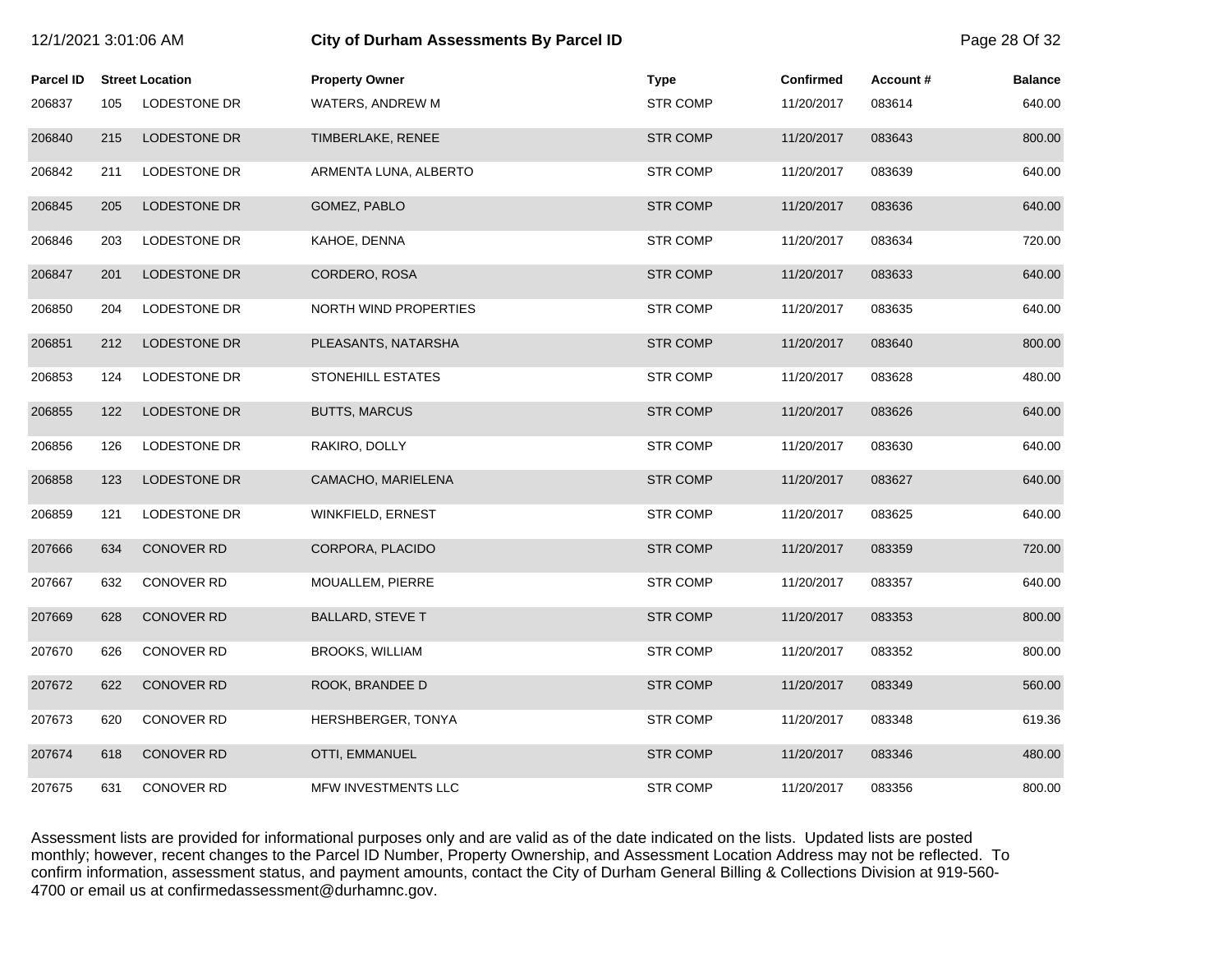| I2/1/2021 3:01:06 AM |  |
|----------------------|--|
|                      |  |

## 12/1/2021 3:01:06 AM **City of Durham Assessments By Parcel ID** Page 29 Of 32

| <b>Parcel ID</b> |     | <b>Street Location</b> | <b>Property Owner</b>           | <b>Type</b>     | <b>Confirmed</b> | Account# | <b>Balance</b> |
|------------------|-----|------------------------|---------------------------------|-----------------|------------------|----------|----------------|
| 207677           | 647 | <b>CONOVER RD</b>      | ROSARIO, WAYNE                  | <b>STR COMP</b> | 11/20/2017       | 083368   | 640.00         |
| 207678           | 650 | CONOVER RD             | <b>BURNETT, PECOLIA</b>         | <b>STR COMP</b> | 11/20/2017       | 083370   | 500.00         |
| 207681           | 644 | <b>CONOVER RD</b>      | <b>HALABI REVOCABLE TRUST</b>   | <b>STR COMP</b> | 11/20/2017       | 083365   | 640.00         |
| 207684           | 638 | <b>CONOVER RD</b>      | <b>BOBBITT, LEE</b>             | <b>STR COMP</b> | 11/20/2017       | 083361   | 720.00         |
| 207685           | 636 | <b>CONOVER RD</b>      | SMALLWOOD, JACQUELYN            | <b>STR COMP</b> | 11/20/2017       | 083360   | 480.00         |
| 207688           | 401 | RONDELAY DR            | LAWRENCE, ANGELA                | <b>STR COMP</b> | 11/20/2017       | 083404   | 720.00         |
| 207690           | 408 | RONDELAY DR            | <b>BARKER, JEANETTE</b>         | <b>STR COMP</b> | 11/20/2017       | 083409   | 800.00         |
| 207692           | 404 | RONDELAY DR            | DUNNIVAN, MARIA                 | <b>STR COMP</b> | 11/20/2017       | 083407   | 640.00         |
| 207693           | 402 | RONDELAY DR            | CULLEN, CATHERINE               | <b>STR COMP</b> | 11/20/2017       | 083405   | 800.00         |
| 207694           | 400 | RONDELAY DR            | GALBERTH, FATINA HARRIS         | <b>STR COMP</b> | 11/20/2017       | 083403   | 640.00         |
| 207696           | 322 | RONDELAY DR            | HOLLIDAY, MONICA                | <b>STR COMP</b> | 11/20/2017       | 083399   | 720.00         |
| 207701           | 611 | <b>ASHBURN LN</b>      | MATHEWS, ALLISON                | <b>STR COMP</b> | 11/20/2017       | 083414   | 560.00         |
| 207702           | 613 | <b>ASHBURN LN</b>      | WALKER, LATONIA D               | <b>STR COMP</b> | 11/20/2017       | 083416   | 800.00         |
| 207704           | 617 | <b>ASHBURN LN</b>      | MILLER, MELINDA L               | <b>STR COMP</b> | 11/20/2017       | 083420   | 640.00         |
| 207705           | 619 | <b>ASHBURN LN</b>      | AMH ROMAN TWO NC LLC            | <b>STR COMP</b> | 11/20/2017       | 083422   | 800.00         |
| 207707           | 618 | <b>ASHBURN LN</b>      | SUTTON, CAMERON P               | <b>STR COMP</b> | 11/20/2017       | 083421   | 640.00         |
| 207709           | 614 | <b>ASHBURN LN</b>      | WILLIAMS, GREGORY               | <b>STR COMP</b> | 11/20/2017       | 083417   | 569.36         |
| 207710           | 612 | <b>ASHBURN LN</b>      | RUVIDO, LOUIE                   | <b>STR COMP</b> | 11/20/2017       | 083415   | 560.00         |
| 207712           | 607 | <b>ASHBURN LN</b>      | TRIANGLE GREENWAYS COUNCIL      | <b>STR COMP</b> | 11/20/2017       | 083412   | 800.00         |
| 207713           | 606 | <b>ASHBURN LN</b>      | TRIANGLE GREENWAYS COUNCIL      | <b>STR COMP</b> | 11/20/2017       | 083411   | 800.00         |
| 207714           | 621 | <b>ASHBURN LN</b>      | IH5 PROPERTY NORTH CAROLINA, LP | <b>STR COMP</b> | 11/20/2017       | 083424   | 640.00         |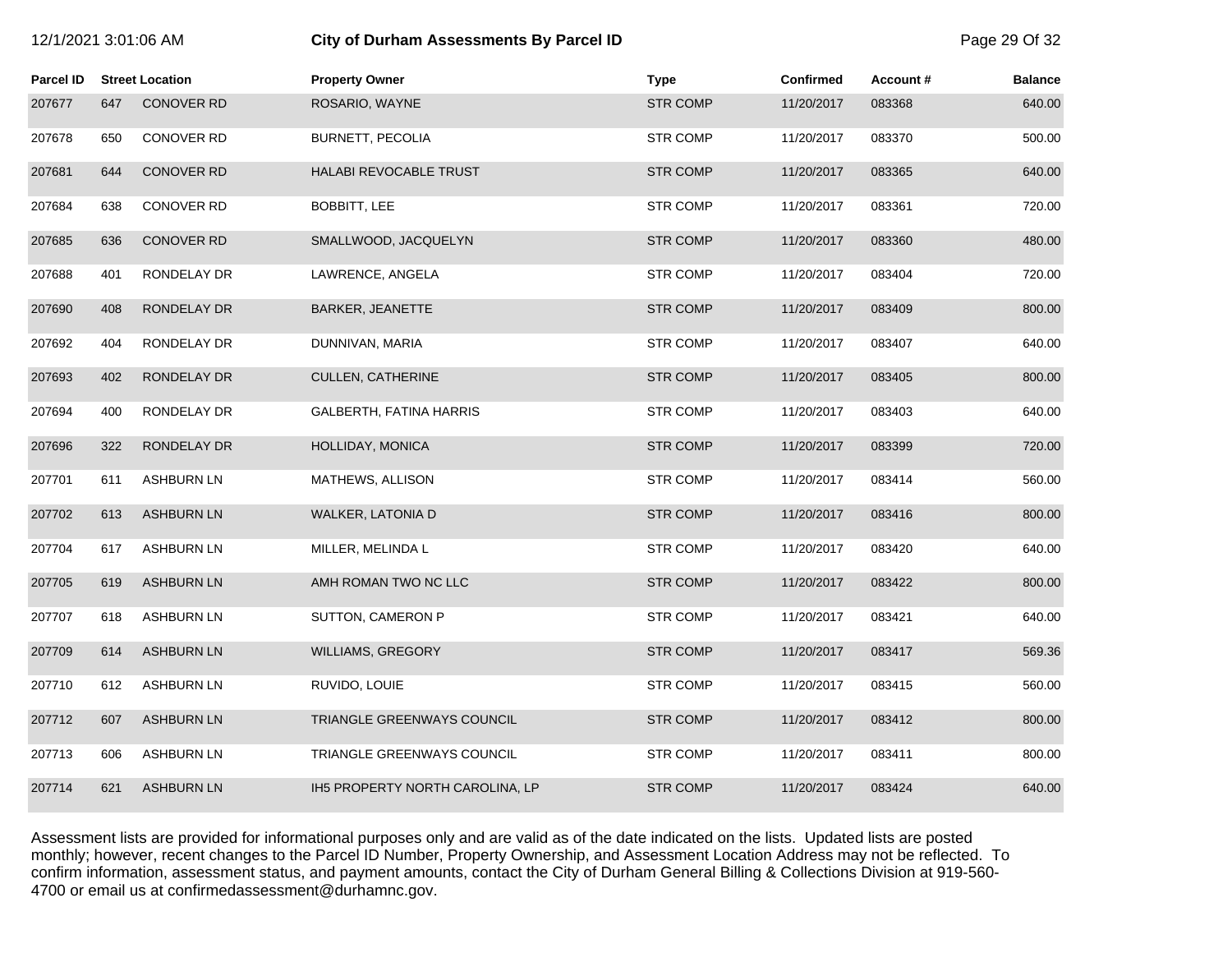| 12/1/2021 3:01:06 AM |     |                        | City of Durham Assessments By Parcel ID |                 |                  |                  | Page 30 Of 32  |
|----------------------|-----|------------------------|-----------------------------------------|-----------------|------------------|------------------|----------------|
| <b>Parcel ID</b>     |     | <b>Street Location</b> | <b>Property Owner</b>                   | <b>Type</b>     | <b>Confirmed</b> | <b>Account #</b> | <b>Balance</b> |
| 207717               | 627 | <b>ASHBURN LN</b>      | TAYLOR, BRIAN M                         | <b>STR COMP</b> | 11/20/2017       | 083430           | 720.00         |
| 207718               | 631 | <b>ASHBURN LN</b>      | RYCEK, RICHARD                          | <b>STR COMP</b> | 11/20/2017       | 083433           | 640.00         |
| 207719               | 633 | <b>ASHBURN LN</b>      | LESAWE, CYNTHIA A                       | <b>STR COMP</b> | 11/20/2017       | 083434           | 640.00         |
| 207720               | 701 | <b>ASHBURN LN</b>      | ANTHONY, MARK L                         | <b>STR COMP</b> | 11/20/2017       | 083435           | 640.00         |
| 207721               | 101 | ENGLISH IVY DR         | ANAYA, JOSE M                           | <b>STR COMP</b> | 11/20/2017       | 083444           | 640.00         |
| 207722               | 103 | ENGLISH IVY DR         | CANNADY, LACONDA                        | <b>STR COMP</b> | 11/20/2017       | 083446           | 620.00         |
| 207723               | 105 | <b>ENGLISH IVY DR</b>  | BOYD, TRENT                             | <b>STR COMP</b> | 11/20/2017       | 083448           | 640.00         |
| 207725               | 102 | <b>ENGLISH IVY DR</b>  | DIXON, LAJEANIA                         | <b>STR COMP</b> | 11/20/2017       | 083445           | 720.00         |
| 207726               | 100 | <b>ENGLISH IVY DR</b>  | JOHNSON, FREDERICK A                    | <b>STR COMP</b> | 11/20/2017       | 083443           | 720.00         |
| 207727               | 630 | <b>ASHBURN LN</b>      | HUGHES, BARBARA                         | <b>STR COMP</b> | 11/20/2017       | 083432           | 800.00         |
| 207728               | 628 | <b>ASHBURN LN</b>      | BUTCH, ALEXANDER C                      | <b>STR COMP</b> | 11/20/2017       | 083431           | 800.00         |
| 207729               | 626 | <b>ASHBURN LN</b>      | CAMPBELL, RODGER                        | <b>STR COMP</b> | 11/20/2017       | 083429           | 480.00         |
| 207731               | 622 | <b>ASHBURN LN</b>      | ROYAL, JERMAINE D                       | <b>STR COMP</b> | 11/20/2017       | 083425           | 640.00         |
| 207732               | 705 | <b>ASHBURN LN</b>      | TRIANGLE GREENWAYS COUNCIL              | <b>STR COMP</b> | 11/20/2017       | 083436           | 800.00         |
| 207734               | 109 | ENGLISH IVY DR         | STITH, ALEXIA                           | <b>STR COMP</b> | 11/20/2017       | 083451           | 460.00         |
| 207736               | 113 | ENGLISH IVY DR         | MACMILLER, CURTIS                       | <b>STR COMP</b> | 11/20/2017       | 083453           | 720.00         |
| 207738               | 117 | ENGLISH IVY DR         | <b>GREEN, GINA V</b>                    | <b>STR COMP</b> | 11/20/2017       | 083456           | 720.00         |
| 207740               | 121 | <b>ENGLISH IVY DR</b>  | SLESAR, TOM                             | <b>STR COMP</b> | 11/20/2017       | 083460           | 540.00         |
| 207742               | 106 | ENGLISH IVY DR         | LEATHERBERRY, RAMIKA S                  | <b>STR COMP</b> | 11/20/2017       | 083449           | 720.00         |
| 207743               | 314 | RONDELAY DR            | IH3 PROPERTY NORTH CAROLINA, LP         | <b>STR COMP</b> | 11/20/2017       | 083392           | 640.00         |
| 207745               | 310 | RONDELAY DR            | LANGE, ANNA K                           | <b>STR COMP</b> | 11/20/2017       | 083389           | 720.00         |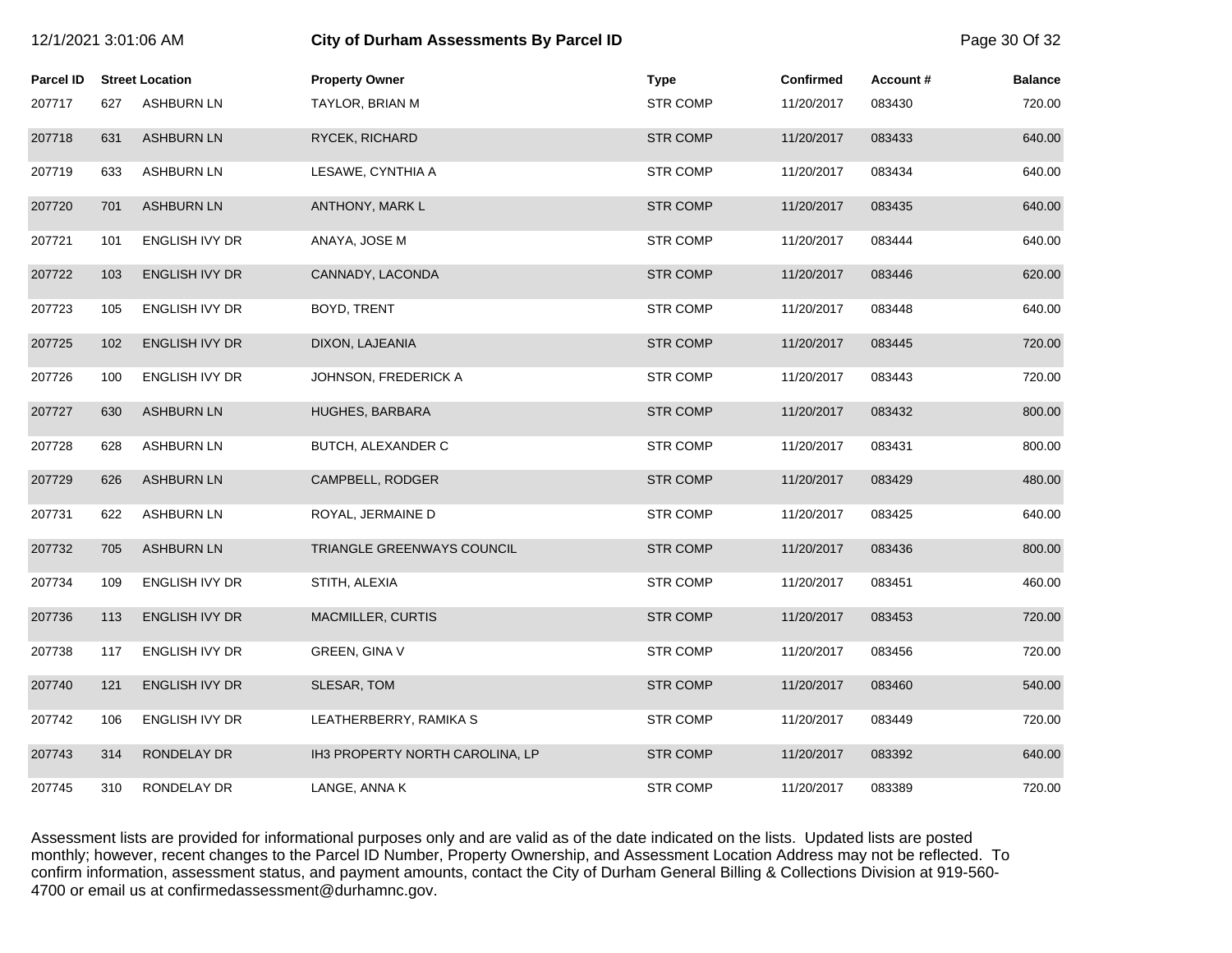| 12/1/2021 3:01:06 AM |      |                        | City of Durham Assessments By Parcel ID | Page 31 Of 32   |                  |          |                |
|----------------------|------|------------------------|-----------------------------------------|-----------------|------------------|----------|----------------|
| <b>Parcel ID</b>     |      | <b>Street Location</b> | <b>Property Owner</b>                   | <b>Type</b>     | <b>Confirmed</b> | Account# | <b>Balance</b> |
| 207747               | 306  | RONDELAY DR            | HAYES, JAMES J                          | <b>STR COMP</b> | 11/20/2017       | 083385   | 640.00         |
| 207751               | 713  | <b>ASHBURN LN</b>      | ALLGOOD, DANIELLE N                     | <b>STR COMP</b> | 11/20/2017       | 083440   | 160.00         |
| 207754               | 209  | RONDELAY DR            | WILLIAMS, DAVE E                        | <b>STR COMP</b> | 11/20/2017       | 083381   | 716.46         |
| 207755               | 211  | RONDELAY DR            | MARTINEZ, JENNIE                        | <b>STR COMP</b> | 11/20/2017       | 083382   | 800.00         |
| 207756               | 303  | RONDELAY DR            | HOVEY, SCOTT                            | <b>STR COMP</b> | 11/20/2017       | 083383   | 640.00         |
| 207757               | 305  | RONDELAY DR            | SMITH, EVELYN N                         | <b>STR COMP</b> | 11/20/2017       | 083384   | 540.00         |
| 207758               | 307  | RONDELAY DR            | ABDUL, JALIL                            | <b>STR COMP</b> | 11/20/2017       | 083386   | 430.13         |
| 207759               | 309  | RONDELAY DR            | X HA, QUANG                             | <b>STR COMP</b> | 11/20/2017       | 083388   | 640.00         |
| 207760               | 311  | RONDELAY DR            | IH3 PROPERTY NORTH CAROLINA, LP         | <b>STR COMP</b> | 11/20/2017       | 083390   | 640.00         |
| 207861               | 317  | RONDELAY DR            | JOHNSON, CLIFTON                        | <b>STR COMP</b> | 11/20/2017       | 083395   | 640.00         |
| 207862               | 321  | RONDELAY DR            | MATHEWS, JODIE                          | <b>STR COMP</b> | 11/20/2017       | 083398   | 720.00         |
| 207866               | 3308 | <b>SWANSEA ST</b>      | MEADE, CHARLES H JR AND CARRIE L        | CURB, GT, PV    | 4/18/2011        | 082601   | 289.70         |
| 209455               | 617  | <b>CONOVER RD</b>      | WHITE, TYLER D                          | <b>STR COMP</b> | 11/20/2017       | 083345   | 640.00         |
| 209456               | 619  | CONOVER RD             | EVANS, THEDOSHIA                        | <b>STR COMP</b> | 11/20/2017       | 083347   | 640.00         |
| 209457               | 623  | <b>CONOVER RD</b>      | SHAYNE, CHRISTOPHER P                   | <b>STR COMP</b> | 11/20/2017       | 083350   | 640.00         |
| 209886               | 2702 | <b>HARVARD AVE</b>     | WIMBERLY, GREG                          | CURB, GT, PV    | 6/4/2012         | 082794   | 50.02          |
| 212200               | 118  | <b>CITRINE CT</b>      | <b>STONEHILL ESTATES</b>                | <b>STR COMP</b> | 11/20/2017       | 083665   | 480.00         |
| 212201               | 227  | LODESTONE DR           | STONEHILL ESTATES                       | <b>STR COMP</b> | 11/20/2017       | 083649   | 480.00         |
| 212202               | 221  | LODESTONE DR           | <b>STONEHILL ESTATES</b>                | <b>STR COMP</b> | 11/20/2017       | 083648   | 480.00         |
| 212203               | 113  | <b>CITRINE CT</b>      | STONEHILL ESTATES                       | <b>STR COMP</b> | 11/20/2017       | 083660   | 480.00         |
| 212204               | 117  | <b>CITRINE CT</b>      | <b>STONEHILL ESTATES</b>                | <b>STR COMP</b> | 11/20/2017       | 083664   | 480.00         |